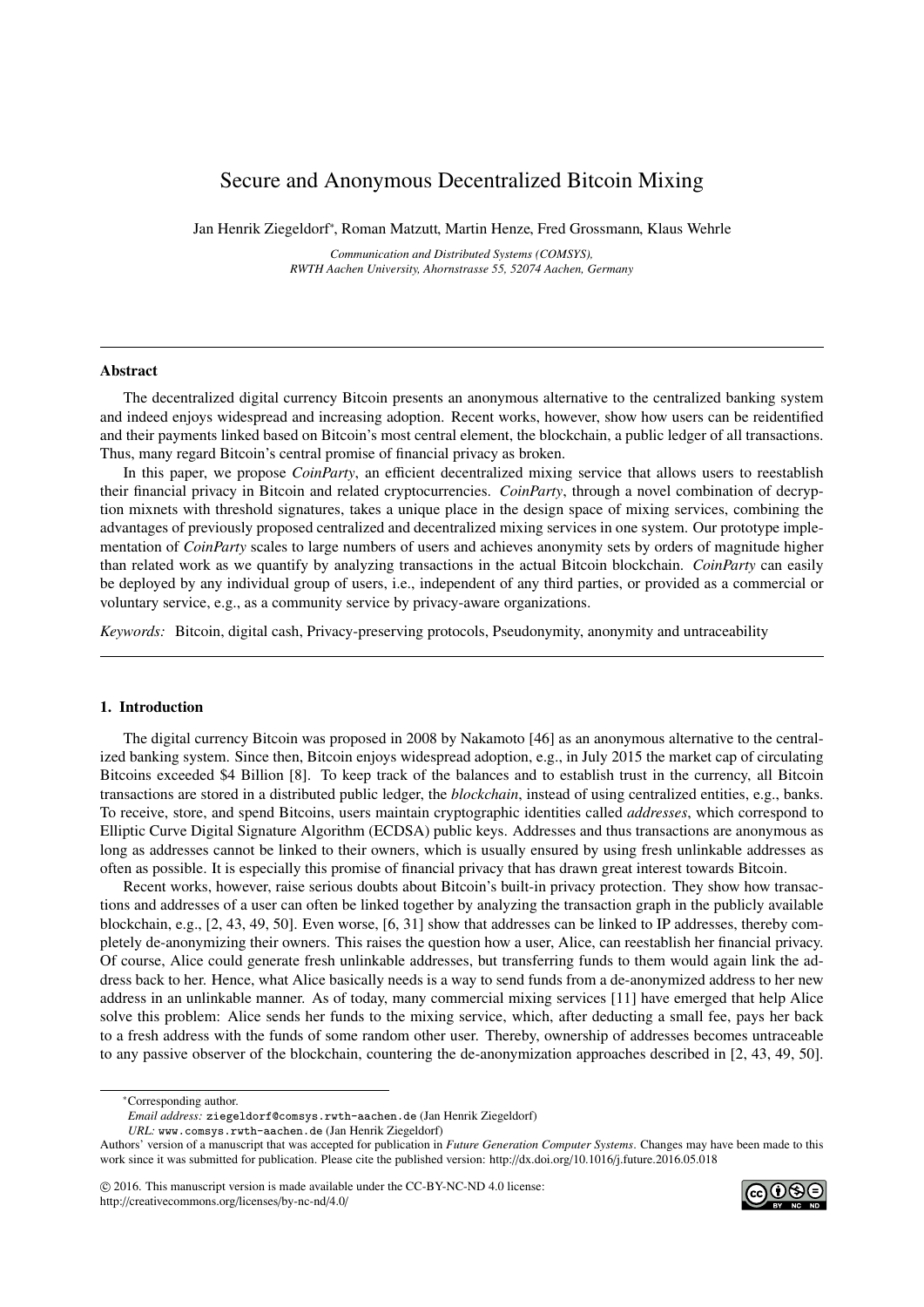Notably, a passive observer cannot even distinguish the mixing from other contemptuous non-mixing transactions in the blockchain. This property is desirable since it affords large anonymity sets and enables users to plausibly deny their participation in the mixing operation.

This first generation of mixes, however, suffers from two severe drawbacks which are well-known to the Bitcoin community: First, users need to blindly trust the operators not to steal their funds. Indeed, many allegations of theft circulate the Bitcoin community [10]. Second, the mixing service knows and may keep transcripts about how funds were mixed. A mixing service may then be breached, incentivized or forced to reveal these transcripts, e.g., by governmental agencies [28, 34, 55]. These prohibitive shortcomings have led to new decentralized approaches that promise stronger security and anonymity guarantees [40, 52, 60]. Most of these approaches require that all mixing transactions are issued in one single *atomic* transaction with multiple inputs and outputs. This prevents malicious peers from aborting the protocol after they have received their funds thereby leaving other peers unpaid. However, the characteristic form of such *group transactions* renders them easily identifiable in the blockchain, which introduces two severe limitations when used in mixing services: First, a user's anonymity set is limited to the number of users participating in the same mixing operation. Second, bundled mixing transactions are clearly identifiable in the blockchain, which deprives users of any means to plausibly deny that they participated in the mixing.

Motivated by the apparent lack of privacy demonstrated by the recent de-anonymization attacks and the shortcomings of existing mixing services in addressing this issue, we re-consider the problem of how a user can securely and anonymously mix her funds with those of other users to reestablish and preserve her financial privacy. In the following, we present a brief problem statement and then outline our contributions.

#### *1.1. Problem Statement*

We state the problem of secure and anonymous mixing as follows: *<sup>n</sup>* users, who each have at least ν Bitcoins available at their input addresses  $I_1, ..., I_n$  want to mix the amount  $\nu$  to a set of output addresses  $O_1, ..., O_n$  such that (1) each user  $U_i$  receives back  $\nu$  Bitcoins on her output address  $O_i$ , and (2) output addresses are unlinkable, i.e., only user  $U_i$  knows that  $O_i$  belongs to her. We abstractly refer to a system that solves this pro user *U<sup>i</sup>* knows that *O<sup>i</sup>* belongs to her. We abstractly refer to a system that solves this problem as a *mixing service*. An ideal mixing service should fulfill the following requirements:

- Correctness: Bitcoins must not be lost, stolen, or double-spent by any inside or outside party even in the presence of a malicious adversary. The mixing service should eventually succeed to mix funds of honest users, i.e., be resilient to Denial of Service (DoS) attacks from any inside or outside party. The resulting mixing should be random and no inside or outside party should be able to bias, reduce, or predict the randomness.
- Anonymity: Mixing funds from input to output addresses must be anonymous, i.e., a malicious adversary must not be able to link any user  $U_i$  to her output address  $O_i$ . The anonymity set should be maximized.
- Deniability: Users should be able to plausibly deny having participated in a mixing operation, i.e., a mixing operation should not produce any irrefutable evidence that binds a user to a mixing operation.
- Scalability: The protocol should scale to large numbers of users without imposing prohibitive overheads upon the mixing service, the users, or the Bitcoin network.
- Cost-efficiency: The protocol must be cost-efficient in terms of the involved mixing and transaction fees. Collection of mixing fees should be supported but optional.
- Applicability & Usability: The mixing service should be fully backwards-compatible with the current Bitcoin network to allow for an incremental and practical deployment. The service should be easily usable and accessible, i.e., user interaction should be minimized and require only standard software, e.g., a Bitcoin client.

Clearly, the first generation of centralized mixes [9, 11, 13, 19] does not provide correctness in the presence of a malicious mix that steals funds [10]. Furthermore, anonymity is not fully achieved because the mixing service knows the permutation applied to the output addresses and may disclose this knowledge to third parties. While the systems proposed in [15, 40] protect against theft, users still need to trust the mix to protect their anonymity. Recent approaches, mostly through some form of decentralization, provide anonymity even if the mixing service itself is corrupted. However, they are either inefficient [7, 41, 44, 60], uneconomical [7, 41, 56], achieve only suboptimal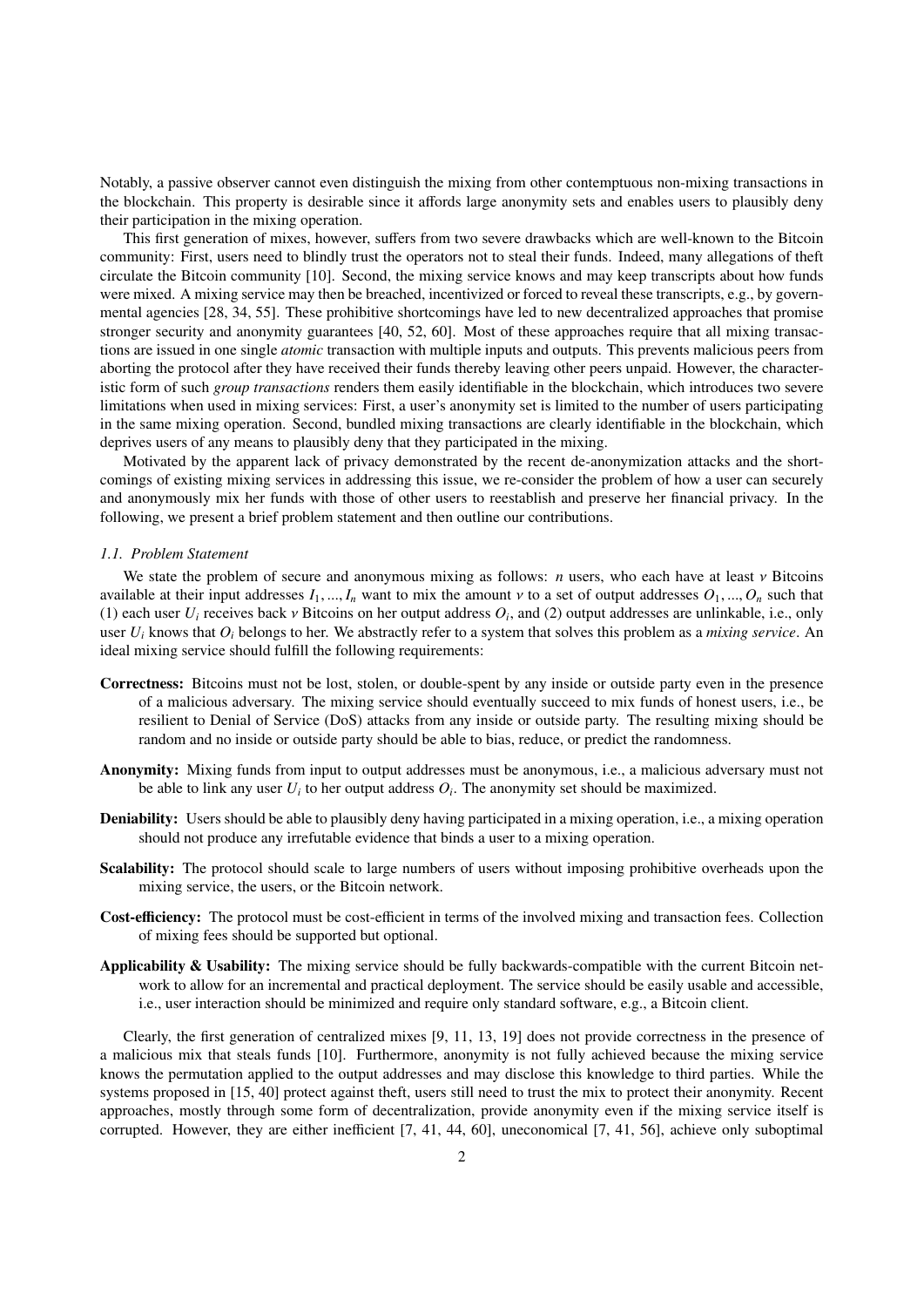anonymity and deniability [40, 51, 52, 56, 60], are incompatible with the current Bitcoin network without substantial modifications [5, 44], or have not evolved beyond discussions on forums and blogs [27, 41, 51, 60]. We defer a detailed analysis of related work to §6 and conclude from this preliminary analysis that secure and anonymous mixing of Bitcoins is still an open and important problem.

# *1.2. Our Contribution*

In this paper, we present *CoinParty*, a usable, efficient and fully decentralized Bitcoin mixing service with strong guarantees of correctness, anonymity, and deniability. To achieve this goal, we introduce a set of *mixing peers* that, in a distributed yet secure fashion, carry out the mixing in multiple one-to-one standard Bitcoin transactions. Thereby, we replace the disadvantageous group transaction pattern used in related work and overcome its inherent restrictions on anonymity and deniability. Using multiple sequential transactions instead of one atomic group transaction, the key challenge is to ensure that all mixing transactions succeed even when a large fraction of users or mixing peers fail or behave maliciously. We achieve this by employing a threshold ECDSA signature scheme. This scheme allows to distributedly generate *escrow addresses*, from which funds can only be redeemed via a *threshold transaction*, i.e., only when a majority of the controlling peers agrees to do so. *CoinParty* thereby realizes the advantages of *both* the early centralized approaches and those of the later decentralized approaches in one system, achieving notable improvements compared to related work:

- No trusted third party: *CoinParty* does not depend on any central trusted party, but instead runs as a distributed protocol executed by a set of mixing peers and thus eliminates any single point-of-failure w.r.t. DoS attacks or forced access by third parties. *CoinParty* remains provably secure and operable even if up to  $\tau < m/3$  of the protocol peers are corrupted by a malicious adversary. According to well established results from the domain of Secure Multiparty Computation (SMC) [36], this threshold is optimal.
- Improved anonymity: To any observer of the blockchain and even to the participants in a mixing, *CoinParty*'s threshold transactions are indistinguishable from other non-threshold standard Bitcoin transactions. Thus, *Coin-Party*'s anonymity set comprises *all contemptuous* transactions that have the same value as the chosen mixing amount. We conduct a quantitative analysis on the blockchain to show that this indeed increases anonymity by up to two orders of magnitude over related work. Based on our analysis, we also recommend suitable mixing parameters that achieve these improvements.
- Plausible deniability: *CoinParty* is first among related approaches for mixing Bitcoins to provide its users with plausible deniability against any passive observer and even against other participants of the mixing.
- Applicability: We implement and evaluate a prototype of *CoinParty* to show that is is fully compatible with the existing Bitcoin network and incurs only small overheads even when scaling to large numbers of users. Users can easily access our *CoinParty* mixing service via a standard web-browser and no additional software is required.

A previous version of this work appeared in [62]. Although we uphold the same name and the basic design principles, we extend and improve on our previous works in many ways: First, [62] requires a trusted dealer to distribute initial randomness, while the system proposed in this work is completely decentralized. Second, [62] does not describe how users bootstrap to the mixing network. In this work, we provide a usable and secure bootstrapping mechanism that allows users to participate in a mixing using only their web browsers. Third, *CoinParty*'s resilience against DoS attacks is improved compared to [62] by redesigning different protocol phases. Fourth, we present in detail an extension that allows to recover from malicious attacks as well as to identify and punish the attacker. Finally, we re-evaluate all parts of the system, provide an updated anonymity analysis, consider further related work that appeared after [62], and generally provide more detail on all aspects of *CoinParty* and the related work.

The remainder of the paper is structured as follows: We present a short primer on the Bitcoin digital currency in §2. The basic cryptographic primitives and more advanced building blocks for our approach are presented in §3. The protocol and system design of *CoinParty* is laid out in §4. We provide a comprehensive analysis, evaluation, and discussion of correctness, performance, anonymity, and further system requirements in §5. Finally, *CoinParty* is compared to related work in §6 and §7 concludes this paper.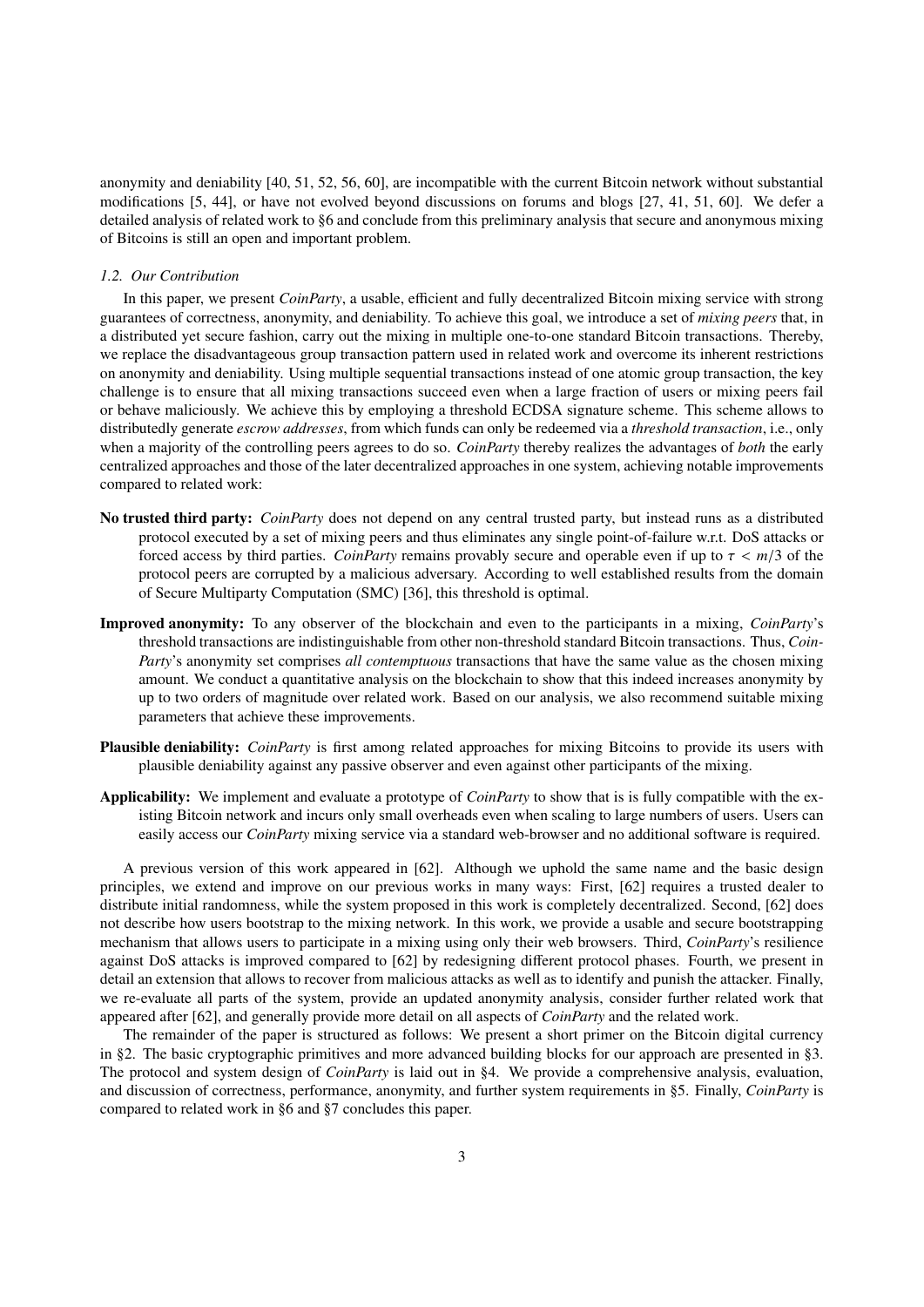# 2. A Bitcoin Primer

Bitcoin is best understood as a decentralized peer-to-peer network that keeps track of all money transfers between its users. All transfers are grouped into blocks and recorded in a public ledger, the blockchain, which thus contains the complete history of accepted Bitcoin transactions. The blockchain is constantly validated by the Bitcoin participants. Adding a new block to the blockchain requires a prior proof-of-work such that diverging from the blockchain at an earlier point in time would require redoing all proof-of-works for the successor blocks. This protects against tampering and rules out double-spending of Bitcoins as long as the majority of computation power is contributed by honest non-colluding participants.

Addresses. Addresses are cryptographic identities used to receive, store and send Bitcoins. An address is essentially the hash of an ECDSA public key and the user in possession of the private key is the owner of the address. Addresses serve as pseudonyms and using fresh ones as often as possible is the basis for anonymity in Bitcoin.

Transactions. A transaction is a command to transfer Bitcoins from one address, the *input address*, to another address, the *output address*. The owner of the input address signs the transaction with the corresponding private key to prove that she is authorized to spend the stored funds. The signed transaction is broadcasted to the Bitcoin network, verified by the other peers and eventually included into the blockchain. A new transaction is usually accepted by other Bitcoin users after six subsequent blocks have been processed and a diversion of the blockchain is practically ruled out. Besides the simplest form of one-to-one transactions, Bitcoin also allows group transactions, i.e., transactions from multiple input addresses to multiple output addresses, all of which may be owned by different users. A group transaction is only considered valid by the Bitcoin network, if it has been signed with all private keys corresponding to the specified input addresses. This means that a group transaction can only ever be executed in its entirety or not at all, but never in parts. Thus, group transactions are atomic operations just as standard one-to-one transactions. Many existing mixing schemes (cf. §6) leverage this property to protect against theft from malicious peers.

Transaction fees. A transaction always redeems all funds available at the inputs. If less than these funds are transferred to the output addresses, the difference can be collected as a transaction fee. Transaction fees incentivize *miners*, i.e., peers who invest computing power to find new blocks, to include the transaction in the blockchain. Although transaction fees are voluntary, usually a fee of 0.0001 BTC per 1 kB of transaction size [12] is paid.

# 3. Cryptographic Building Blocks

The core building block of *CoinParty* is a threshold ECDSA cryptosystem, which we use to realize *escrow addresses* (§4.2) and *threshold transactions* (§4.4). Threshold cryptography is a special form of the general secure multiparty computation (SMC) problem. Thus, we briefly lay out the essential definitions, the security model and results of SMC in §3.1, which allow us to rigorously analyze the security of our proposed system. We then describe how to realize generic SMCs based on secret sharing in §3.2. These techniques are directly used in our proposed system, e.g., for verifying the integrity in our oblivious shuffling protocol (§4.3). Principally, generic SMC constructions could also be used to implement the required threshold ECDSA primitive, which serves as a building block for generating escrow addresses and threshold transactions. However, custom protocols are often far more efficient than generic constructions and thus we present existing efficient constructions for threshold ECDSA in §3.3.

#### *3.1. SMC Definitions and Results*

Problem Definition: The underlying challenge of SMC is the question how a group of *m* peers with private inputs  $x_1, ..., x_m$ , e.g., shares of a private key, can compute some known functionality  $\mathcal{F}(x_1, ..., x_m)$ , e.g., a digital signature, in absence of a trusted third party and without learning each other's private inputs. Rigorous security definitions for SMC protocol are quite involved and we refer to [36] for an excellent and detailed overview. In short, most definitions involve the following properties that are also critical to our work: i) *Privacy:* Parties learn nothing about the other parties' inputs except for what can be derived from the output of the computation. ii) *Correctness:* If the computation succeeds, then the output is correctly computed and received by the honest parties. iii) *Robustness:* The computation cannot be disrupted or halted by corrupted parties, e.g., following the previous example, an attacker cannot stop the honest peers from generating a valid digital signature. Robustness is especially important in the context of our work: If an attacker could carry out a Denial-of-Service attack against *CoinParty*'s threshold transaction primitive, Bitcoins would be irreversibly lost.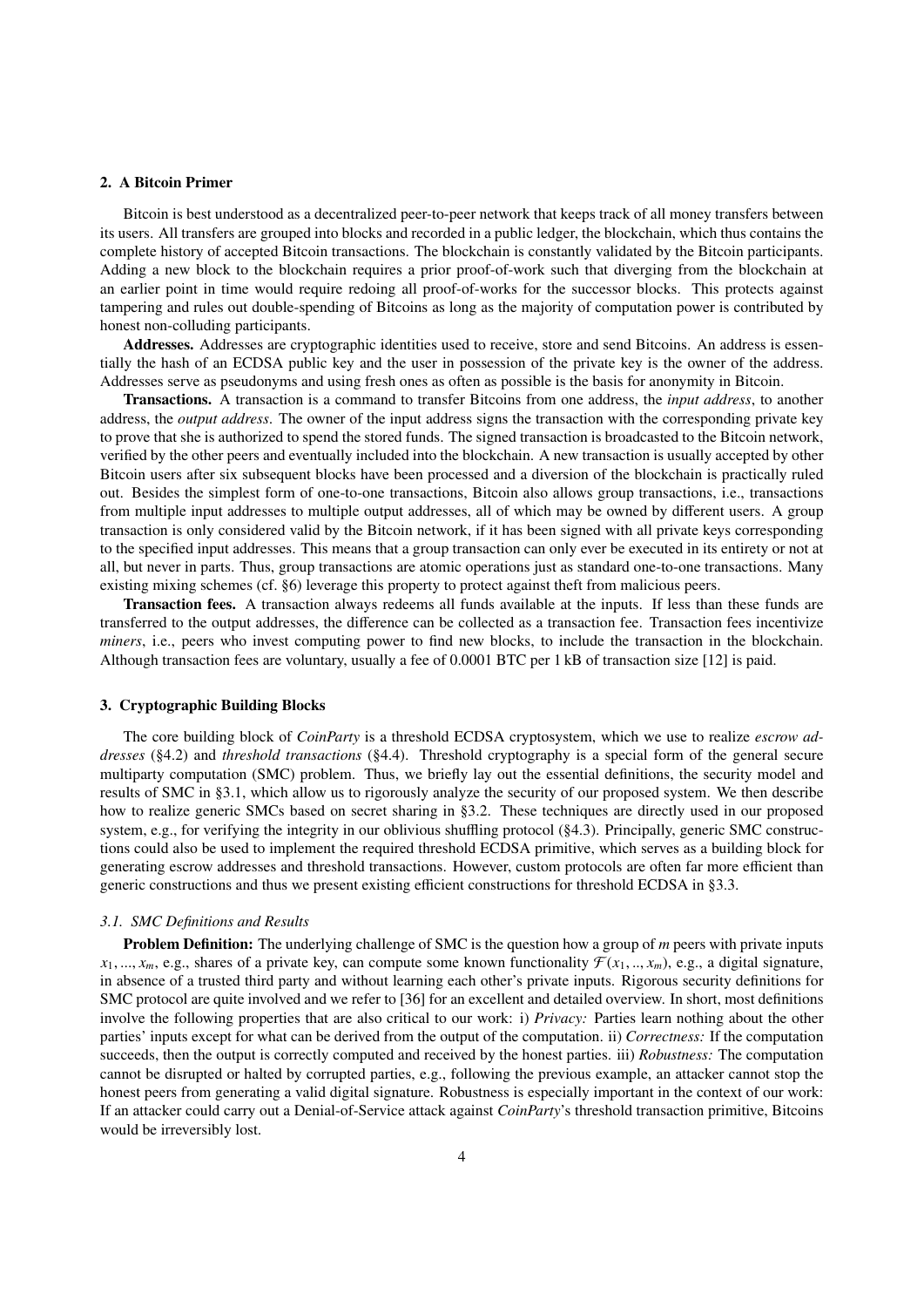Adversary models. Security of SMC protocols is usually analyzed in either the *semi-honest* or the *malicious* model. Semi-honest adversaries, also referred to as *passive* adversaries, correctly follow the protocol but may analyze the protocol transcript to gain additional information about the participants' private inputs. A semi-honest adversary is thus a threat to privacy but not to correctness or robustness. Contrarily, a *malicious* adversary is not bound by the protocol specifications and may *actively* deviate from the protocol in arbitrary ways, e.g., to prevent the computation of the result or to forge it. Because of the involved monetary values, we argue that it is mandatory to provide security against malicious adversaries in any mixing service.

Feasibility results. We emphasize that threshold cryptography is essentially a SMC problem. Thus, the following well-established results [36] also hold for all threshold cryptography primitives used in our work and provide bounds on the achievable security guarantees: Given *<sup>m</sup>* peers of which at most τ are corrupted by a malicious adversary. For  $\tau < m/3$ , SMC protocols with full privacy, correctness, and robustness can be achieved, e.g. [4, 25]. For  $\tau \ge m/3$ , protocols with privacy and correctness but without robustness can be achieved, e.g., [21]. Since, robustness is a crucial property for *CoinParty* as argued above, we can thus tolerate at most  $\tau < m/3$  malicious peers in our setting.

#### *3.2. Generic SMC via Secret Sharing*

Among the different protocols for generic SMCs, many are based on linear secret sharing, e.g., Shamir's scheme [53]. Secret sharing schemes allow to distribute a secret value over different peers which can still perform operations on their shares but learn nothing from them about the secret. Secret sharing is also used in the specialized constructions for threshold ECDSA (§3.3) and during our shuffling protocol (§4.3).

On the highest level, SMC based on secret sharing proceeds as follows: The desired functionality  $\mathcal{F}(x_1, ..., x_m)$ is first expressed as an arithmetic circuit of addition and multiplication gates, which is subsequently evaluated by the peers. Each peer first secret-*shares* its private input to the other peers. Together, the peers then carry out the required *additions* and *multiplications* on the secret shares, i.e., without learning the secret inputs. At the end, the output is obtained in secret-shared form and can be *recombined*. In this fashion, theoretically any functionality can be implemented [4, 25, 36], while practically processing and communication overheads limit what is feasible [58, 61]. To instantiate the presented high-level construction, we still need to provide protocols for the four required primitive operations, i.e., Share, Recombine, Add, and Multiply. In the following, we outline how we instantiate the four primitives with security in the required malicious model.

 $[a] \leftarrow$  Share(*a*, *t*, *m*) shares a secret *a* across *m* peers such that nothing can be learnt about *a* from any subset of *t* or less shares. Specifically, using Shamir's secret sharing scheme [53], a peer draws a random polynomial  $f_a \in \mathbb{Z}_p[X]$  of degree *t* with  $f_a(0) = a$ , computes  $[a] = (f_a(1), ..., f_a(m))$  and sends  $[a]_i$  to peer  $i = 1, ..., m$ . In the malicious adversary model, we additionally need to make sure that a malicious peer cannot equivocate, i.e., send inconsistent shares to the other peers. This is usually achieved through commitments, e.g., in Pedersen's Verifiable Secret Sharing (VSS) [47], which we use in this work. Using Pedersen's VSS, SHARE is secure for any  $\tau \le t \le m$  malicious peers.

 $a \leftarrow$  Recombine([*a*]) is dual to Share and reconstructs the secret *a* from any set of at least  $t + 1$  shares using Lagrange interpolation, i.e.,  $a = f_a(0) = \sum_{i=1}^{i_{i+1}} [a]_i \cdot \prod_{j=0}^m a_{i,j}$  with  $\lambda_{i,j} := \frac{j}{i-j}$  the Lagrange basis polynomial at point  $x = 0$ . In the malicious model, we need to filter out inconsistent shares sent by ma  $x = 0$ . In the malicious model, we need to filter out inconsistent shares sent by malicious users to forge the value of recombined secrets. Interpreting the shares [*a*]*<sup>i</sup>* as a Reed-Solomon code [48] for *a*, as proposed by [42], and then using the widely known Welch-Berlekamp algorithm [59] yields a Recombine operation that can correct up to *<sup>m</sup>*/<sup>3</sup> <sup>−</sup> <sup>1</sup> erroneous shares. Therefore, Recombine is secure against  $\tau < m/3$  malicious peers.

 $[a + b] \leftarrow$  App([*a*], [*b*]) computes the sum of two secret-shared values *a* and *b* revealing neither the values nor the result. In Shamir's and any other additive secret sharing scheme, App can be computed locally by each peer simply by adding the private shares, i.e.,  $[a + b]_i = [a]_i + [b]_i$ . For simplicity, we use the notation  $[a + b] = [a] + [b]$  instead of  $[a + b] \leftarrow$  App([*a*], [*a*]) throughout this work. Scalar multiplication can be computed locally as  $[s \cdot a] = s \cdot [a]$ , which is equivalent to executing *s*−1 additions. Since Pedersen's VSS is linear, ADD has the same security as Sнаке and can tolerate  $\tau \leq m$  malicious peers [47].

 $[a \cdot b] \leftarrow$  Multiply([*a*], [*b*]), i.e., multiplication of two secret-shared values *a* and *b*, can be implemented in an interactive protocol [4], which is secure against τ < *<sup>m</sup>*/2 passively and τ < *<sup>m</sup>*/4 actively corrupted peers. A protocol that is secure against  $\tau < m/3$  actively corrupted peers has only recently been described and fully proved in [3]. Throughout this work, we use the shorthand  $[a \cdot b] = [a] \odot [b]$  for  $[a \cdot b] \leftarrow$  Multiply( $[a], [b]$ ).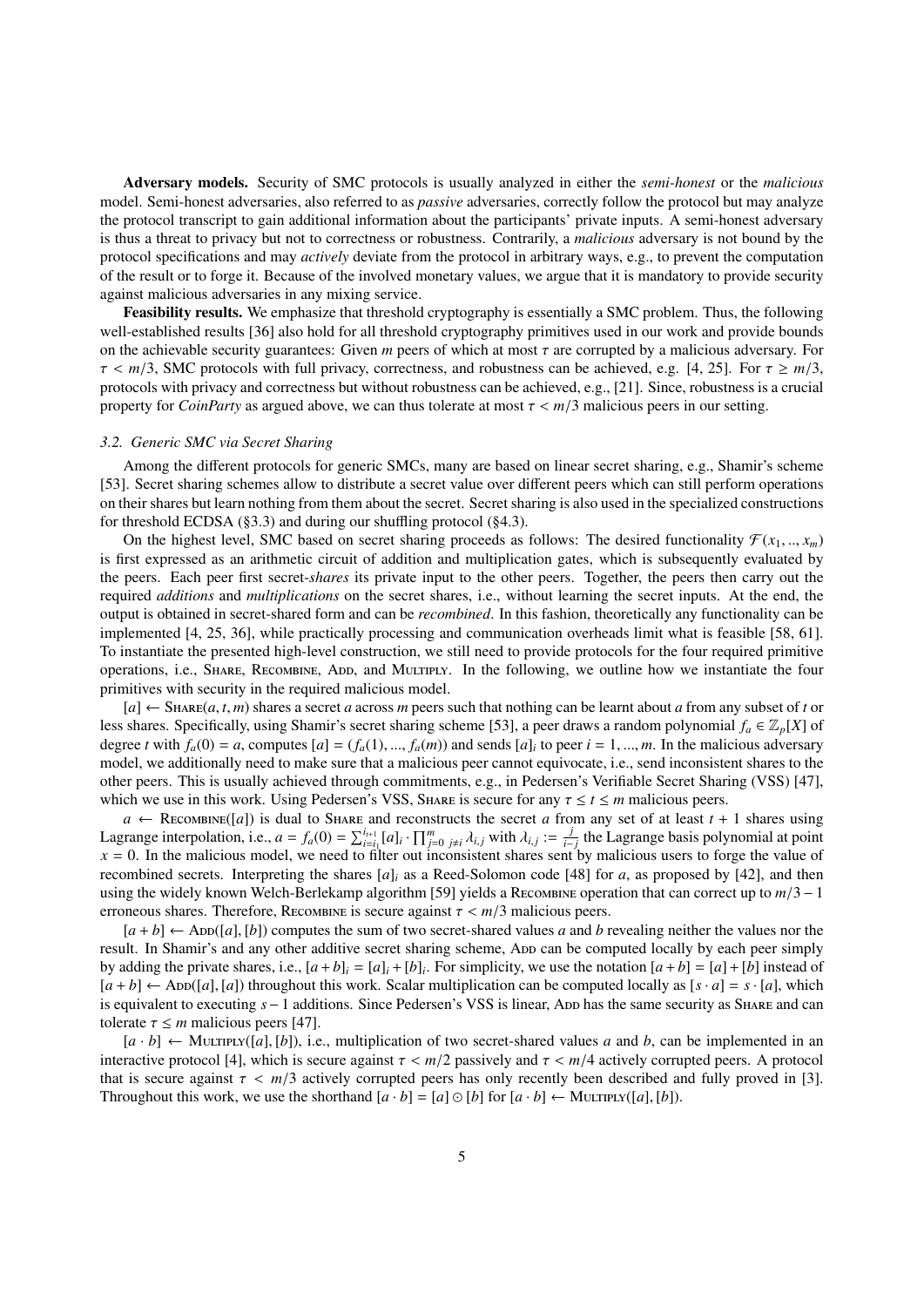#### Protocol EcD<sub>KG</sub>

**Input:** Generator *G* of Elliptic Curve  $P_E$ , point  $H \in_R P_E$ **Output:** Share of private key  $[d]_i$ , public key  $D = dG$ .

- 1.1 Choose and share secret  $s_i$  and nonce  $r_i$  using random polynomials  $S_i(x) = \sum_{k=0}^{t} s_{i,k} x^k$  and  $R_i(x) = \sum_{k=0}^{t} a_{i,k} x^k$  $\sum_{k=0}^{t} r_{i,k} x^{k}$ , with  $s_{i,0} := s_{i}$  and  $r_{i,0} := r_{i}$ .
- 1.2 Broadcast  $C_{i,k} \leftarrow s_{i,k}G + r_{i,k}H, k = 1...t$ .
- 1.3 Check  $[s_j]_iG + [r_j]_iH = \sum_{k=0}^t i^kC_{j,k}$ . If check fails, broadcast a complaint against *P<sup>j</sup>* . Disqualify any  $P_j$  that was complained against at least  $t + 1$  times.
- 1.4 Compute share  $[d]_i \leftarrow \sum_{j \in Q} [s_j]_i$  of the private key, with  $Q$  the set of qualified peers.
- 1.5 Broadcast  $S_{i,k} \leftarrow s_{i,k} G, 0 \leq k \leq t$ .
- 1.6 Check  $[s_j]_iG = \sum_{k=0}^t i^k S_{jk}, 1 \le j \ne i \le n$ . If check *j* fails, complain by broadcasting  $[s_j]_i$ ,  $[r_j]_i$ .<br>If valid complaints against  $P_i$  are received recon-If valid complaints against  $P_j$  are received, reconstruct  $s_j$  and compute  $S_{j,0}$ .
- 1.7 Compute public key *D* = *dG* by *D* ←  $\sum_{j \in Q} S_{j,0}$ .

Protocol 1: The Distributed Key Generation scheme by Gennaro et al. [23] adapted to Elliptic curves as executed by a peer  $P_i$ .

Protocol THRESHOLDECDSA

- **Input:** Generator *G* of Elliptic Curve  $P_E$ , point  $H \in_R P_E$ , message *m*, private key share [*d*]*<sup>i</sup>* Output: Signature (*r*, *<sup>s</sup>*)
	- 2.1 Draw random nonce  $[k]_i, kG \leftarrow \text{EcDkG}(G, H)$ .<br>Set  $(x, y) \leftarrow kG$ . Repeat until  $x \neq 0$ . Set  $x \leftarrow x$ . Set  $(x, y) \leftarrow kG$ . Repeat until  $x \neq 0$ . Set  $r \leftarrow x$ .
	- 2.2 Compute  $[k^{-1}]$ <sub>*i*</sub> ← Invert( $[k]$ *i*).
	- 2.3 Hash message  $e \leftarrow \text{Hash}(m)_{0:|n|}$ .
	- 2.4 Compute  $[s]_i \leftarrow [k^{-1}]_i \odot (e + r([d]_i)).$
	- 2.5 *s* ← RECOMBINE([*s*]<sub>*i*</sub>). Repeat 1) 5) until *s*  $\neq$  0.
- 2.6 Return signature (*r*, *<sup>s</sup>*).

# Subprotocol Invert( $[k]_i, G, H$ )

- I.1 Draw random blind:  $[r]$ <sub>*i*</sub>, <sub>→</sub> ← EcDkG(*G*, *H*)
- I.2 Blind share:  $[u]_i \leftarrow [k]_i \odot [r]_i$
- I.3 Recombine and invert:  $u^{-1}$  ← RECOMBINE([*u*]<sub>*i*</sub>)<sup>-1</sup>

Protocol 2: The Threshold ECDSA signature scheme proposed by

I.4 Return  $[k^{-1}]$  ←  $u^{-1}[r]$ *i* 

Ibrahim et al. [30] as exectued by a peer *P<sup>i</sup>* .

#### *3.3. Threshold ECDSA*

The basic idea to prevent theft in *CoinParty* is to let users transfer funds to escrow addresses that are owned and controlled not by one but multiple mixing peers. After shuffling the funds, the mixing peers then need to collaborate to transfer funds back to the users which prevents malicious peers from cheating. To receive and spend funds from escrow addresses, we need two cryptographic primitives, i) a distributed key generation (DKG) scheme for ECDSA keys and ii) a threshold ECDSA signature scheme.

Principally, we could use the construction for generic SMC presented in the previous section to implement these primitives. Indeed, [32, 33] propose a generic framework for Secure Two-Party Computation and implement 1024 bit RSA signature generation in it. Although they use a representation as boolean circuit instead of an arithmetic circuit and RSA instead of ECDSA, the reported runtime of more than 15 h for the generation of one signature clearly shows the need for more efficient custom protocols.

We briefly present the DKG and signature schemes that are used as building blocks for *CoinParty*. For both schemes, the domain parameters  $(q, (a, b), G, n)$  of an elliptic curve  $P_E$  are given:  $n \in \mathbb{N}$  is the order of the generator *G* ∈  $\mathcal{P}_E$  that generates the elliptic curve  $\mathcal{P}_E := \{(x, y) \in \mathbb{Z}_q^2 \mid y^2 = x^3 + ax + b\}$  with *a*, *b* ∈  $\mathbb{Z}_q$ . In the context of Bitcoin, the parameters of the standardised elliptic curve Secn256k1 are used the parameters of the standardised elliptic curve Secp256k1 are used.

Distributed Key Generation. We adapt the DKG scheme due to Gennaro et al. [23] to use an elliptic curve as the underlying cyclic group, referred to as EcDkg in the following. We briefly describe the high-level ideas and refer to Protocol 1 and [23] for the details. The following steps are executed by each of the *m* peers: Peer *i* (*Pi*) chooses a random secret  $s_i$  and verifiably shares this secret to the other peers  $P_{i\neq i}$  (Steps 1.1 and 1.2). Any misbehaving peer is disqualified (Step 1.3). The private key *d* then corresponds to the sum of the secrets *s<sup>i</sup>* of the remaining qualified peers Q, i.e.,  $d := \sum_{i \in Q} s_i$ . Note that *d* is never explicitly computed by anyone. Instead,  $P_i$  computes its individual secret share  $[d]$ *i* of the private key *d* by summing up the shares received from the other peers  $P_{j\neq i}$  (Step 1.4). To compute the public key  $D = dG$  without revealing  $d$ ,  $P_i$  broadcast its individual part of the public key  $S_i := s_i G$  and computes  $D = \sum_{j \in Q} S_j = \sum_{j \in Q} s_j G = (\sum_{i \in Q} s_i) G = dG$  using its own share and the shares received from  $P_{j \neq i}$  (Steps 1.5 and 1.7). A second round of commitments and checks protects against malicious adversaries (Step 1.6).

As proved in [23], EcDkG is secure against  $\tau < m/2$  semi-honest and malicious peers. It is important to note that this result depends on the availability of a reliable broadcast channel. In the Internet, one can usually only assume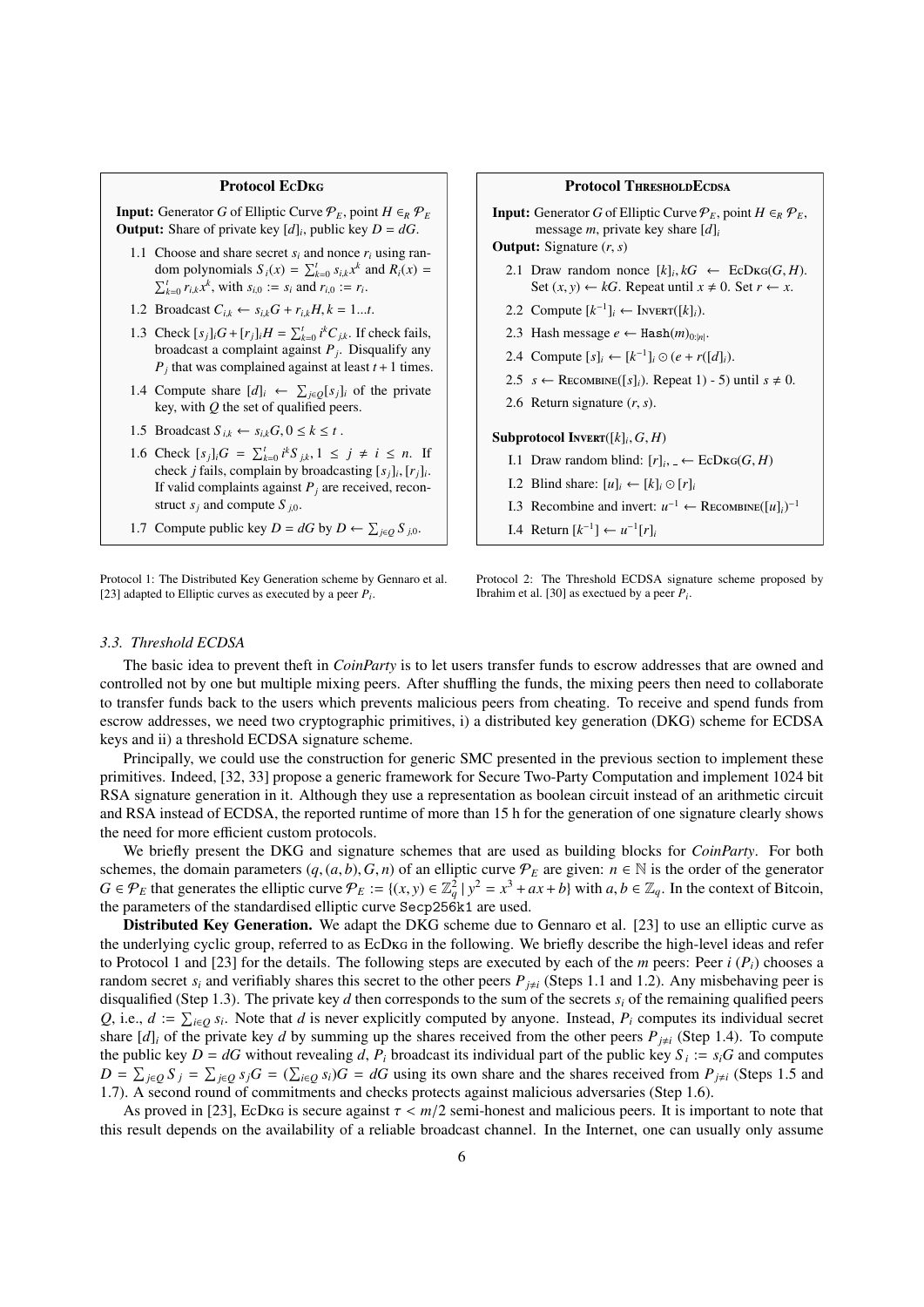

Figure 1: Overview of *CoinParty* with four participants and three mixing peers. Mixing peers initialize a mixing operation by creating a sufficient amount of escrow addresses (§4.1). The users commit the required funds to these escrow addresses and provide in an encrypted manner their fresh unlinkable output addresses (§4.2). In the shuffling phase (§4.3), mixing peers form a decryption mixnet to obliviously shuffle the provided output addresses. Finally, the funds are transferred from the escrow to the unlinkable output addresses (§4.4). If an error occurs, e.g., due to malicious peers, the mixnet recovers and determines the misbehaving peers (§4.5).

private point-to-point channels, e.g. realized using TLS in this work. Different protocols exist to implement reliable broadcast over such private channels, but these only achieve a security threshold of τ < *<sup>m</sup>*/3. In our setting, the security of Gennaro's scheme for DKG [23] is thus reduced to  $\tau \le m/3$ .

Threshold Signatures. To achieve threshold ECDSA signatures, we adopt the scheme by Ibrahim et al. [30] as detailed in Protocol 2. First, peers run the previously described EcDkg scheme (Step 2.1) and *P<sup>i</sup>* interprets the output as a share of a random nonce *k* and the corresponding point *kG* on the elliptic curve  $P_E$ . The *x*-coordinate of the point *kG* defines the first part *r* of the signature. Then,  $P_i$  inverts  $[k]_i$  using the Invert protocol given in [30] (Step 2.2). As in standard ECDSA, *P<sup>i</sup>* builds and truncates the hash of the message to be signed (Step 2.3). *P<sup>i</sup>* computes and recombines the second part *s* of the signature (Steps 2.4 and 2.5).

Ibrahim et al. [30] show that their protocol is secure against  $\tau < m/2$  semi-honest but only  $\tau < m/4$  malicious peers. This is due to their employed Multiply primitive which is only secure against an τ < *<sup>m</sup>*/4 adversary. Using the Multiply primitive described in §3.2 which provides security against  $\tau < m/3$  malicious peers, the presented THRESHOLDECDSA becomes secure against  $\tau < m/3$  malicious peers.

# 4. Protocol and System Design

In this section, we present, *CoinParty*, a novel mixing service that fulfills our requirements stated in §1.1. The core idea of *CoinParty* is to realize the *insecure* centralized mixing model *securely* in a decentralized fashion via threshold cryptography: In the centralized model, users deliver their funds in escrow to the mixing service and are paid back at a later point with the funds of some random other user. The main difference introduced by *CoinParty* is a set of mixing peers that replace the centralized mixing service with a distributed mixing protocol, thereby obviating the need for a trusted third party and protecting against theft from the centralized mixing service itself. This approach allows us, for the first time, to combine the advantages of previous centralized and decentralized approaches in one system.

System Overview. Figure 1 gives an overview of one exemplary protocol run of a *CoinParty* mixnet with *m* = 3 mixing peers and  $n = 4$  participating users. We briefly step through each of the five protocol phases and then present each phase in detail. The *initialization phase* (Fig. 1, §4.1) involves only the mixing peers and can take place at any time before an actual mixing operation. It is used to precompute expensive parts of the later phases, most importantly a set of escrow addresses *<sup>E</sup>*<sup>1</sup>, ..., *<sup>E</sup>n*. Escrow addresses are Bitcoin addresses that are under the shared control of the mixing peers. During the subsequent *commitment phase* (Fig. 1 §4.2), the mixnet accepts participants for the upcoming mixing operation. Notably, this is the only phase in which users need to interact with the mixnet. A user *Alice*, who wants to join a mixing operation, simply sends a request to any mixing peer and receives an individual escrow address, e.g., *E*<sup>1</sup> in Fig. 1, together with a set of parameters and conditions for the mixing. If *Alice* agrees to the conditions, she commits the required funds to the escrow address by simply issuing a standard Bitcoin transaction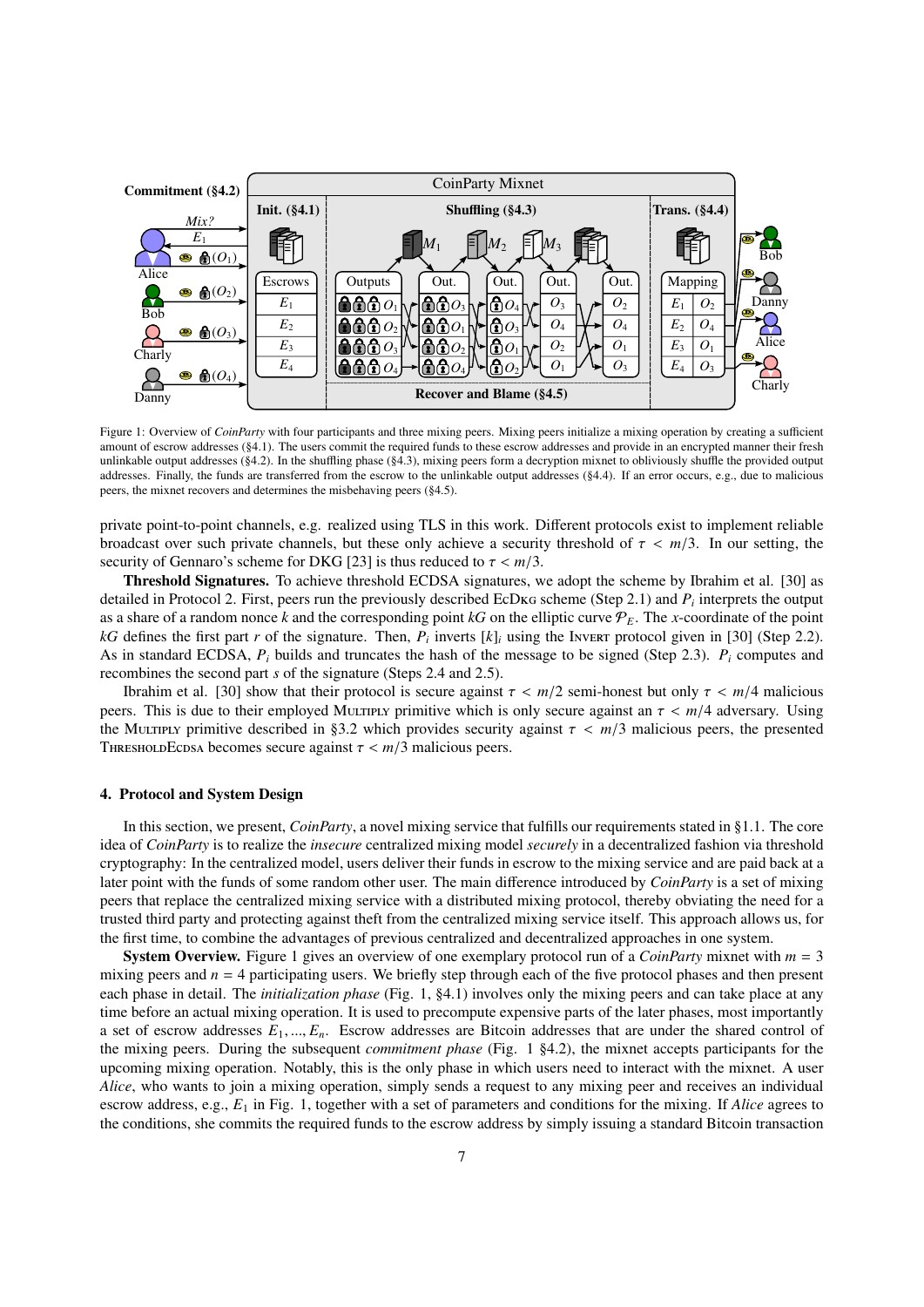**Input:** Mixing parameters  $P := (n_{min}, n_{max}, v, t_{in}, \omega)$ , generator  $G \in \mathcal{P}_E$ ,  $H \in_R \mathcal{P}_E$ **Output:** Escrow addresses ([d<sub>1</sub>]<sub>i</sub>, E<sub>1</sub>), ..., ([d<sub>nmax</sub>]<sub>i</sub>, E<sub>nmax</sub>), partial signatures (r<sub>1</sub>, [s'<sub>1</sub>]<sub>i</sub>, [k<sub><sup>1</sub></sup>]<sub>i</sub>]), ..., (r<sub>nmax</sub>, [s'<sub>nmax</sub>]<sub>i</sub>, [k<sub>nmax</sub>]<sub>i</sub>, [k<sup>-1</sup><sub>nmax</sub>]<sub>i</sub>, [k<sup>-1</sup><sub>nmax</sub>]<sub>i</sub>, [k<sup>-1</sup><sub>nmax</sub></sub> 3.1 Set up session keys: (a) Generate tuples  $([sk<sub>j</sub>]<sub>i</sub>, K<sub>j</sub>) \leftarrow \text{EcDkG}(G, H), j = 1...m$ . (b) Send  $[sk_j]_i$  to  $M_{j=1..m}$  and receive  $[sk_i]_j$  from  $M_{j=1..m}$ . (c)  $sk_i \leftarrow \text{RecomBINE}([sk_i]).$ 3.2 Generate escrow addresses and precompute partial signatures: (a) Generate tuples  $([d_j]_i, d_j G) \leftarrow \text{ECDKG}(G, H), j = 1...n_{max}$ . Transform public keys  $d_j G$  to Bitcoin addresses  $E_j$ . (b) Precompute TRESHOLDECDSA for each escrow address  $E_{j=1...n_{max}}$ . •  $[k_j]_i, k_jG \leftarrow \text{EcDkG}(G, H)$ .  $(x, y) \leftarrow kG$ . Repeat until  $x \neq 0$ . Set  $r \leftarrow x$ .

Protocol Initialization

- Compute  $[k_j^{-1}]_i \leftarrow \text{INVERT}([k_j]_i)$ .
- Compute  $[s'_j]_i \leftarrow r[d_j]_i \odot [k_j^{-1}]_i$ .

Protocol 3: Details of the initialization protocol as executed by  $M_i$ . Mixing peers set up session keys which are secret-shared among each other. They then generate escrow addresses and precompute partial signatures.

to  $E_1$ . Alice also generates a fresh output address, e.g.,  $O_1$  in Fig. 1, and uses the public key of each mixing peer to create a layered encryption of  $O_1$ . After a certain time, the window for participation is closed and the *shuffling phase* (Fig. 1, §4.3) starts. Mixing peers one after the other decrypt one layer and secretly shuffle the outputs. At the end of the *shuffling phase*, mixing peers obtain a random shuffle of the output addresses  $O_1$ , ...,  $O_n$  provided by the users during the *commitment phase*. Notably, the permutation of the addresses is unknown even to the mixing peers themselves, thus achieving unlinkability between the users and their output addresses. In the final *transaction phase* (Fig. 1, §4.4), the funds committed to the escrow addresses are transferred to the shuffled output addresses in *n* standard Bitcoin transactions. Transactions are signed with a threshold signature, which ensures that all transactions succeed and that malicious peers cannot steal funds or halt the transaction phase prematurely.

As we discuss in detail in §5, the *initialization*, *commitment*, and *transactions phases* succeed even in the presence of up to  $\tau < m/3$  malicious mixing peers and any number of malicious users. However, just as in the other decentralized mixing approaches [40, 51, 52], a single malicious user may cause the *shu*ffl*ing phase* to fail. In this case, a fifth phase, *recover and blame* (Fig. 1, §4.5), is entered which identifies and punishes the misbehaving users and transfers funds back to the participating users without shuffling. Notably, our design directly allows mixing peers to retain funds of malicious users thereby providing at least reactive protection against DoS attacks from malicious users. This is not possible in the previous decentralized approaches that are based on group transactions [40, 51, 52].

## *4.1. Initialization*

The initialization phase is executed before a new mixing operation starts. It has two tasks: i) set up and share session key pairs and ii) generate escrow addresses and precompute partial signatures. This phase does not require any interaction with the future users participating in the mixing and can thus be executed at any time before the actual mixing operation in order to speed up the subsequent protocol phases.

We assume that mixing peers *<sup>M</sup>*<sup>1</sup>, ..., *<sup>M</sup><sup>m</sup>* are already connected to each other and have established private channels, e.g., using TLS. We do not explicitly consider how a mixnet would be bootstrapped in this work. In [40, 52], users bootstrap the mixnet among each other in an ad-hoc fashion, which is also easily possible in *CoinParty*. Another approach is to maintain public directories of mixing peers and mixnets.

The mixing peers have also agreed on a set of parameters  $P = (n_{min}, n_{max}, v, t_{in}, \omega)$  and an elliptic curve  $P_E$  prior to initilization. The values *nmin* and *nmax* are a lower and upper bound on the number of participants. The mixing value ν denotes the amount of Bitcoins each user has to commit to the mixing by the deadline *<sup>t</sup>in*. The last parameter, ω, denotes the time window allocated for the mixing, i.e., users receive their funds back at latest by  $t_{in} + \omega$ . As we show in §5.2.2, anonymity increases with the size of the mixing window  $\omega$ .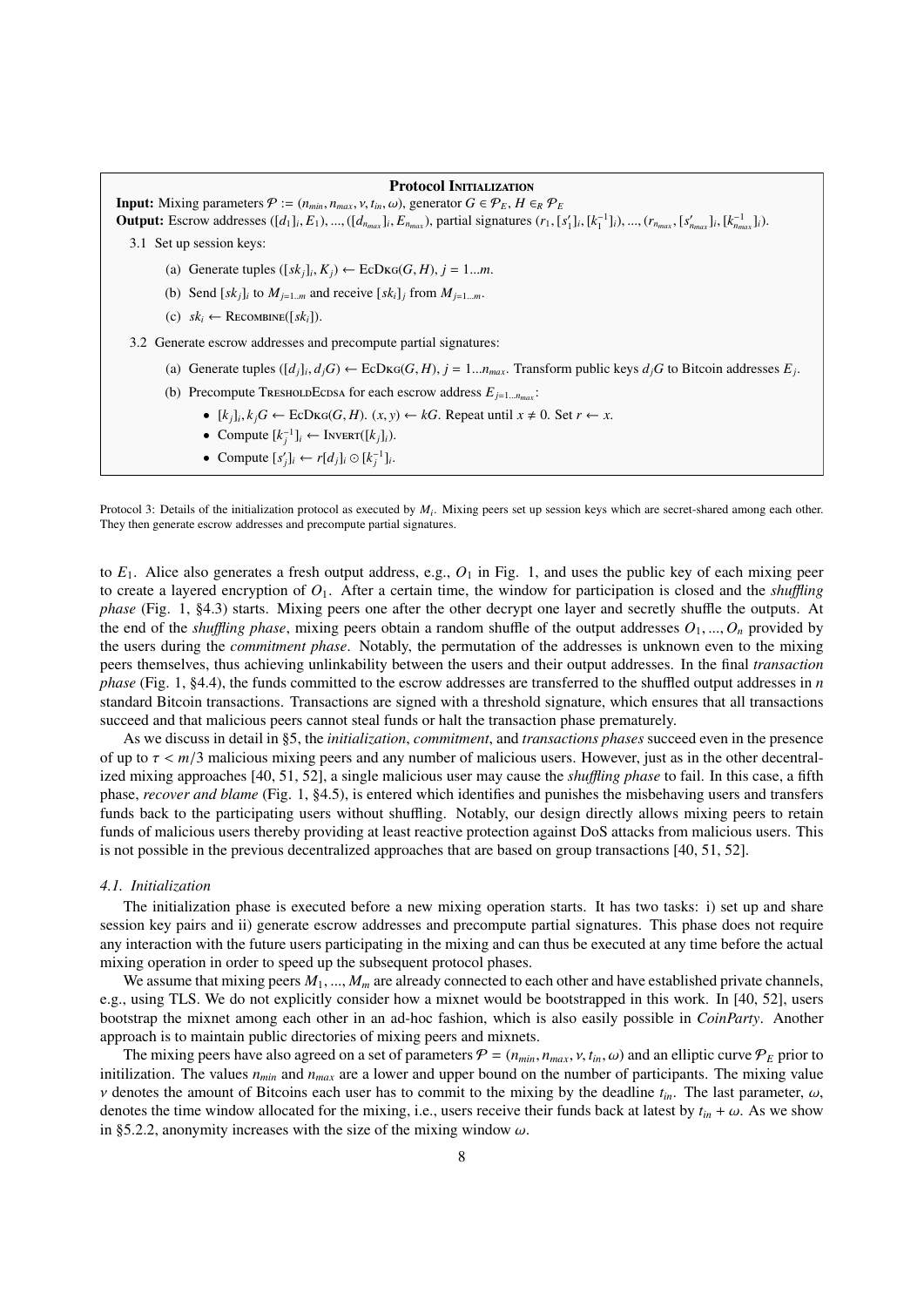Protocol COMMITMENT **Input:** Mixing parameters  $P$ , escrow addresses  $E_1$ , ...,  $E_{n_{max}}$ .<br>Output: Escrow addresses  $E_i$ .  $E_i$  that have been commit **Output:** Escrow addresses  $E_1, ..., E_n$  that have been committed to. Bootstrap: 4.1 User  $U_j$  chooses any mixing peer  $M_i$  as entry peer and sends a request for participation. 4.2  $M_i$  assigns  $E_j$  to  $U_j$  and announces the choice to  $M_{k \neq i}$ . 4.3  $M_i$  sends to  $U_j$ : session ID  $S_{U_j}$ , parameters  $P$ , escrow address  $E_j$ , identities  $(M_1, ..., M_m)$ , public keys  $(K_1, ..., K_m)$ . 4.4 *U<sub>j</sub>* contacts  $M_1, ..., M_m$ , verifies  $(K_1, ..., K_m)$ , then presents  $S_{U_j}$  to check consistency of  $P$  and  $E_j$ . Commit: 4.4 *U<sup>j</sup>* generates a fresh unlinkable Bitcoin address *O<sup>j</sup>* . 4.5  $U_j$  encrypts  $O_j$  in layers, i.e.,  $[O_j]_{K_1:K_m} := E_{K_1}(E_{K_2}(...E_{K_m}(O_j)))$  with the public keys  $K_1, ..., K_m$  of the mixing peers. 4.6  $U_j$  computes  $[C_j^j] \leftarrow$  Share(Hash( $[O_j]_{K_l:K_m}$ )) for each layer  $l = 1...m$  and  $[C_{m+1}^j] \leftarrow$  Share(Hash( $O_j$ )). 4.7  $U_j$  broadcasts  $(S_{U_j}, [O_j]_{K_1:K_m})$  to all  $M_{i=1...m}$  and sends  $(S_{U_j}, [C_1^j]_i, ..., [C_{m+1}^j]_i)$  to  $M_{i=1...m}$ . 4.8 *U<sub>j</sub>* transfers *v* Bitcoins to  $E_j$  in a transaction  $T_j$ .

4.9 Mixing peers verify that  $T_i$  has been accepted by the Bitcoin network.

Protocol 4: Details of the commitment protocol: A user *U<sup>j</sup>* who wants to join the mixing operation first bootstraps to the mixing network, using any mixing peer  $M_i$  as entry point. After verifying parameters  $P$  and the assigned escrow address  $E_j$ , the user announces her encrypted output address  $O_j$  and secret shares checksums  $C^j$ . Finally, the user transfers the required amount *nu* of Bitcoins to the assigned escrow address  $E_j$  and thereby fully commits to the mixing operation.

Protocol 3 shows the detailed initialization protocol executed by each mixing peer *M<sup>i</sup>* . First, the mixing peers generate one ECDSA key pair per peer that is used as a session key (Step 3.1). Note that only *M<sup>i</sup>* learns the private key *sk<sup>i</sup>* in clear, but all other mixing peers *M<sup>j</sup>* hold a share [*ski*]*<sup>j</sup>* and know the public key *K<sup>i</sup>* . When an error occurs in later protocol phases, the mixing peers use their shares of *sk<sup>i</sup>* to check whether *M<sup>i</sup>* misbehaved.

The second part of Protocol 3 is dedicated to generating escrow addresses and precomputing partial signatures on them (Step 3.2). First, the mixing peers generate *nmax* key pairs again using EcDkg and transform the public keys into Bitcoin addresses  $E_j$  according to the specifications of the Bitcoin protocol (Step 3.2a). These addresses are used as escrow addresses in the next phase, i.e., participants of the mixing need to transfer their funds to these addresses before the mixing starts. Since the private key is shared among the mixing peers, they can only collaboratively redeem funds from an escrow address via threshold signatures. For each escrow address *E<sup>j</sup>* one threshold signature is precomputed partially (Step 3.2b). The signature can only be completed after the shuffling phase, when it is determined to which output address the escrowed funds should be transferred.

#### *4.2. Commitment*

After the mixing operation has been initialized (§4.1), the mixing network enters the commitment phase and starts to accept participants. The goal of this phase is to have at least *<sup>n</sup>min* and at most *<sup>n</sup>max* users commit the required <sup>ν</sup> Bitcoins to one of the previously computed escrow addresses within the time bound *tin*. The commitment phase is the only phase that requires a user to interact with the mixing peers. A user only needs a standard Bitcoin client and a web browser to participate, which makes *CoinParty* accessible to a broad user base (cf. §5.6).

Protocol 4 shows the detailed steps of the commitment phase. To bootstrap to the mixing network, the user *U*<sup>*j*</sup> chooses any mixing peer *M<sub>i</sub>* as entry point (Step 4.1). Upon request, *M<sub>i</sub>* assigns *U<sub>i</sub>* an escrow address  $E_i$  and announces its decision to all other mixing peers (Step 4.2). Then,  $U_j$  is provided a session ID  $S_{U_j}$ , the parameters of the mixing  $P$ , and an unused escrow address  $E_i$  chosen from the pool of addresses precomputed during initialization (Step 4.3). Since  $U_j$  could potentially have chosen a malicious mixing peer as entry point, it needs to verify the received information:  $U_j$  simply contacts and authenticates the other mixing peers  $M_{k=1...m}$  by their public keys  $K_k$ and presents  $S_{U_j}$  upon which each mixing peer responds with  $P$  and  $E_j$ . If  $U_j$  receives ambiguous information (i.e.,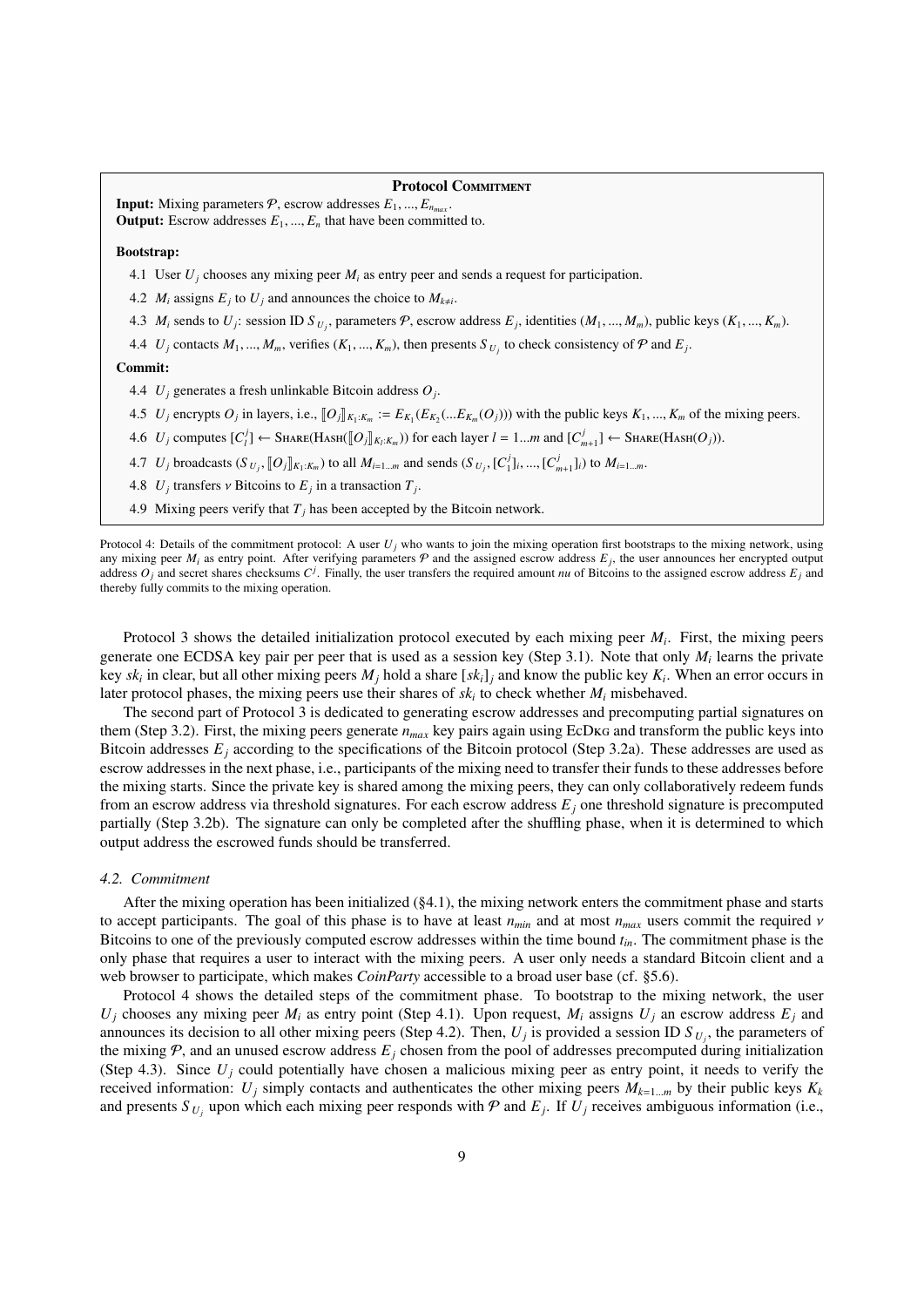#### Protocol Shuffle

**Input:** Layered encryptions  $[\![O_j]\!]_{K_1:K_m}$ ,  $j = 1...n$ , shared checksums  $[C_j^j]$ ,  $j = 1...n$ ,  $l = 1...m + 1$ , Programs Output: A shuffle  $S = O_m$ ,  $Q_{\text{max}}$  under random and unknown permutation  $\pi$ . **Output:** A shuffle  $S = O_{\pi(1)}, \ldots, O_{\pi(n)}$  under random and unknown permutation  $\pi$ 

- 5.1 Repeat for each  $M_{i=1...m}$ 
	- (a)  $M_i$  receives  $S^i = [\![O_{\pi_{i-1}\circ\ldots\circ\pi_1(1)}]\!]_{K_i:K_m}, ..., [\![O_{\pi_{i-1}\circ\ldots\circ\pi_1(n)}]\!]_{K_i:K_m}$  and removes the outermost encryption  $E_{K_i}$
	- (b)  $M_i$  applies a secret permutation  $\pi_i$  and broadcasts  $S^{i+1} = [\![O_{\pi_i \circ \ldots \circ \pi_1(1)}]\!]_{K_{i+1}:K_m}, ..., [\![O_{\pi_i \circ \ldots \circ \pi_1(n)}]\!]_{K_{i+1}:K_m}$
	- (c) All mixing peers  $M_{k\neq i}$  collaboratively check that  $M_i$  decrypted correctly:
		- Compute checksum  $C_{i+1} \leftarrow$  RECOMBINE([ $C_{i+1}$ ]) with  $[C_{i+1}] \leftarrow [\sum_{j=1}^{n} C_{i+1}^{j}] = [\sum_{j=1}^{n} \text{Hash}([\![O_j]\!]_{K_{i+1}:K_m})]$ .
		- Compute checksum  $C'_{j+1} \leftarrow \sum_{j=1}^{n} \text{Hash}(\llbracket O_{\pi_{j} \circ \dots \circ \pi_{1}(j)} \rrbracket_{K_{i+1}:K_{m}}).$
		- If  $C_{i+1} \neq C'_{i+1}$ , invoke BLAMEANDRECOVER( $S^i, S^{i+1}, [C^1_{i+1}], ..., [C^n_{i+1}])$ .

5.2 All mixing peers

- (a) Sort output addresses lexicographically, i.e.,  $S' \leftarrow \pi_{lex}(S^{m+1})$ .
- (b) Seed Propios with the checksum  $C \leftarrow \sum_{i=1}^{m+1} C_i$  and draw random permutation  $\pi_{rand}$  from PRNG.
- (c) Apply  $\pi_{rand}$  to *S'* and output  $S \leftarrow O_{\pi(1)}, ..., O_{\pi(n)}$  with  $\pi := \pi_{rand} \circ \pi_{lex} \circ \pi_m \circ ... \circ \pi_1$ .

Protocol 5: Details of the shuffling protocol: Users provide layered encryptions of their output addresses and secret-shared checksums. Mixing peers form a mixnet to shuffle these addresses obliviously and check correctness after each step. A final fixed ordering combined with a common but random permutation ensures randomness of the shuffle even in the presence of malicious mixing peers.

deviating information from  $\tau \ge m/3$  peers),  $U_j$  aborts the mixing and sends a report of the equivocation to the mixing network. Mixing peers can then collaboratively single out the misbehaving peers.

When the user  $U_j$  has validated  $P$  and  $E_j$ ,  $U_j$  proceeds to commit her funds. First,  $U_j$  generates a fresh and unlinkable output address  $O_i$  and asymmetrically encrypts it in  $m$  layers (Steps 4.4 and 4.5). The encryption layers prevent mixing peers from learning which user submitted which output address and will be lifted one after the other in the subsequent shuffling phase. To prevent a malicious mixing peers from substituting *Uj*'s output addresses with his own, e.g., to divert funds,  $U_i$  additionally provides verification information that allows the honest mixing peers to verify the integrity of the shuffled information (Steps 4.6 and 4.7). In particular,  $U_j$  hashes each encryption layer of her output address  $O_j$ , i.e., for each layer  $l = 1...m$ ,  $U_j$  computes  $C_j^j$ <br>usual double missing a sense to light  $U_j$  to the anomated output address  $\mathbb{R}$  $L_l^j := \text{Hash}([O_j]_{K_l:K_m})$ . Since the checksum  $C_l^j$ *l* would enable mixing peers to link  $U_j$  to the encrypted output address  $[\![O_j]\!]_{K_i,K_m}$ ,  $U_j$  secret shares  $C_j^j$ <br>peers. Finally,  $U_j$  transfers the required v funds to  $F_j$ . (Step 4.8). After this point,  $U_j$  is fully com  $\frac{d}{dt}$  over the mixing peers. Finally,  $U_j$  transfers the required v funds to  $E_j$  (Step 4.8). After this point,  $U_j$  is fully committed to the mixing<br>operation and no further interaction with  $U_j$  is required. The mixing peers wait until  $U_j$ ' operation and no further interaction with  $U_j$  is required. The mixing peers wait until  $U_j$ 's commitment  $T_j$  has been accepted and confirmed by the Bitcoin network (Step 4.9).

# *4.3. Shu*ffl*e*

The goal of the shuffling phase is to *obliviously* and *verifiably* permute the output addresses of the participating users. A shuffle is oblivious if no one, not even the mixing peers know the applied permutation, i.e., the link between a user and her output addresses. Verifiability means that the outputs are exactly the shuffled inputs, i.e., no inputs are deleted, substituted, added, or otherwisely modified. Decryption mixnets, as proposed by Chaum [17], are one solution that has been successfully applied, e.g., to anonymous communications [16, 20] and even to Bitcoin mixing [52]. Our shuffling protocol is also based on decryption mixnets, but takes a fundamentally different approach to ensure verifiability of the shuffling, which improves performance and enables deniability. We first briefly present our shuffling protocol and then compare our protocol to [16, 20, 52].

Protocol 5 shows the detailed shuffling protocol executed by the mixing peers. The input has already been provided by the users during the previous commitment phase (cf. §4.2). Now, each mixing peer *M<sup>i</sup>* , one after the other, decrypts one layer of the encrypted output addresses (Step 5.1a), shuffles them (Step 5.1b), and broadcasts the results. The other mixing peers verify that *M<sup>i</sup>* decrypted correctly using the corresponding checksums (Step 5.1c). Finally, after *m* rounds of decryption and shuffling, the output addresses are obtained in the clear. Note that after Step 5.1, any link between a user and her output address has been destroyed as long as at least two honest users have secretly and randomly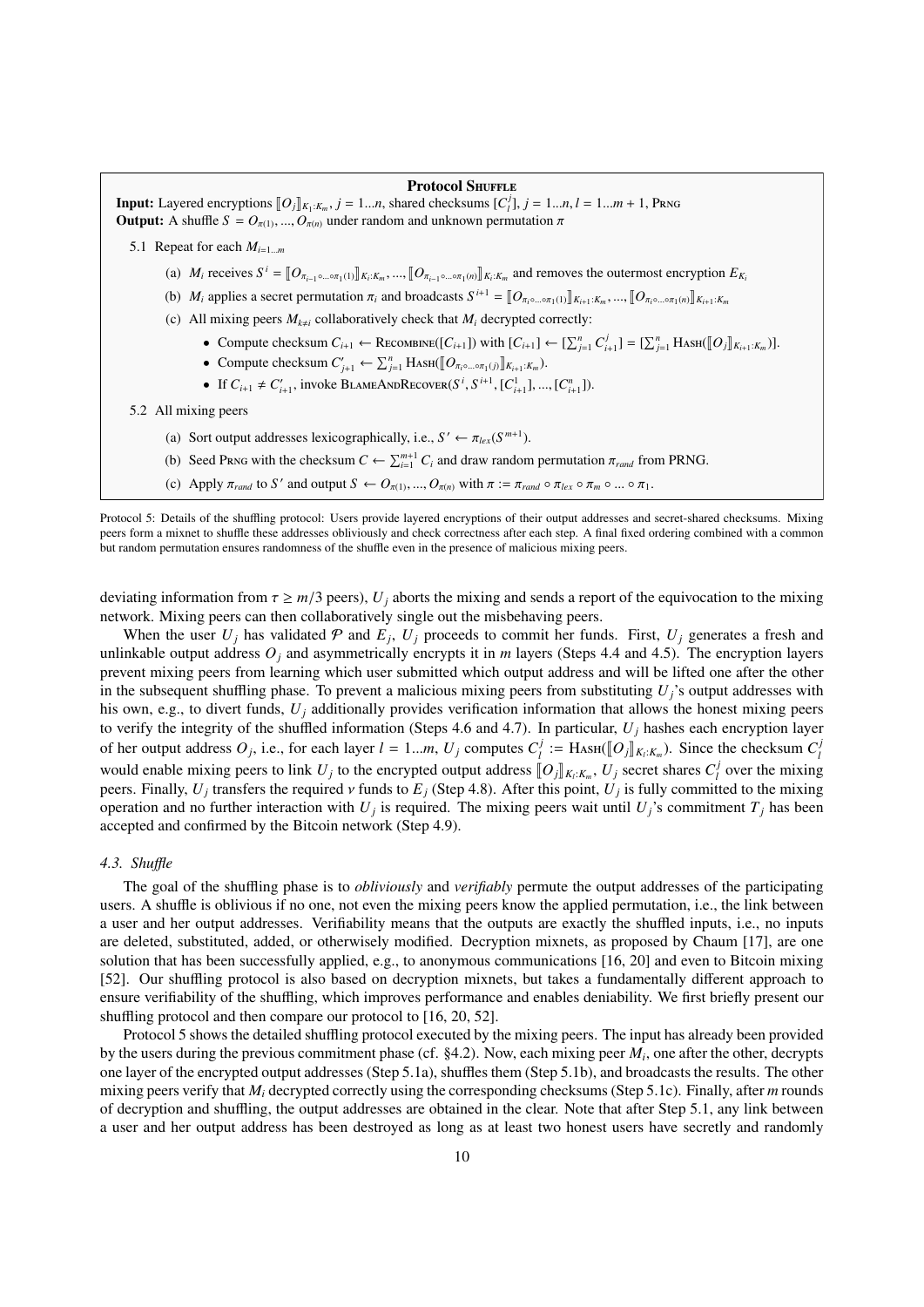**Input:** Shuffled addresses  $O_{\pi(1)}, ..., O_{\pi(n)}$ , escrow addresses  $E_1, ..., E_n$ , partial signatures  $(r_1, [s'_1], [k_1^{-1}]), ..., (r_n, [s'_n], [k_n^{-1}])$ **Output:** Transactions  $E_1 \stackrel{\rightarrow}{\rightarrow} O_{\pi(1)}, ..., E_n \stackrel{\rightarrow}{\rightarrow} O_{\pi(n)}$ 6.1 Mixing peers agree on a schedule  $t_{in} \leq t_1 \leq t_2 \leq ... \leq t_n \leq t_{out}$ . 6.2 At time  $t_j$ , each  $M_i$  computes (a)  $e \leftarrow \text{HASH}(E_j \stackrel{v}{\rightarrow} O_{\pi(j)})$ (b)  $[s_j]_i$  ←  $e[k_j^{-1}]_i + [s'_j]_i$ (c) *s<sup>j</sup>* ← Recombine([*sj*]*i*) 6.3 *M<sub>i</sub>* announces the transaction  $T_j: E_j \to O_{\pi(j)}$  with signature  $(r_j, s_j)$  to the Bitcoin network.

Protocol Transaction

Protocol 6: Details of the transaction protocol: Mixing peers agree on a random schedule to announce transactions to thwart timing correlation attacks. Transactions are constructed on the fly and signed using our modified threshold ECDSA scheme based on [30].

shuffled the encrypted addresses in Step 5.1b. The mixing peers proceed to sort the addresses lexicographically (Step 5.2a). They then draw a common random permutation from a Prng (Step 5.2b) and obtain the final shuffling (Step 5.2c). The last step is important to guarantee the randomness of the shuffling as detailed in the following.

Our protocol improves over [16, 20, 52] in two ways: First, we use secret-shared checksums to efficiently validate the correctness of the shuffling on each stage (Step 5.1c). Using these checksums, mixing peers can *verify the shu*ffl*ing at each stage* and *without involving the users*. The advantages of this approach compared to [16, 20, 52] are twofold: First, malicious mixing peers are detected immediately and thus less processing and communication resources are wasted on incorrect shufflings. Second, a user does not learn which other users participate in the shuffling, which increases anonymity (cf. §5.2) and enables deniability (cf. §5.3).

As a second improvement, we fix the following design flaw in the shuffling protocol of [52]: Similar to *CoinParty*, [52] relies on decryption mixnets to shuffle output addresses *<sup>O</sup>*<sup>1</sup>, ..., *<sup>O</sup>n*. After the first *<sup>m</sup>* <sup>−</sup> 1 shuffling steps in [52], the last mixing peer  $M_m$  receives from  $M_{m-1}$  the shuffling  $S^m$ , with only one layer of encryption left, i.e.,  $E_{K_m}$ . Now, *M<sub>m</sub>* can first lift  $E_{K_m}$  and then, with knowledge of the output addresses, apply a final permutation  $\pi_m$ . By choosing  $\pi$  accordingly *M*<sub>c</sub> can thus select which output address receives funds from which input add  $\pi_m$  accordingly,  $M_m$  can thus select which output address receives funds from which input address. This undermines the randomness of the final shuffling, violates our *correctness* requirement (cf. §1.1), and cannot even be detected by the other mixing peers in the design of [52]. Note that in [16, 20] this is prevented at the costs of a second encryption layer. We specifically introduce Step 5.2 in our protocol SHUFFLE to prevent this attack: Note that the final permutation  $\pi_{rand}$  is random, if the seed *C* is random. A single honest user  $U_j$  can ensure the randomness of *C* by choosing her output address  $O_j$  and thus the checksums  $C_i^j$  $\mathbf{F}_i$  at random. We thus fix the vulnerability of the shuffling protocol of [52] while maintaining superior performance compared to [16, 20].

# *4.4. Transaction*

In the transaction phase, the mixing peers transfer the escrowed funds back to the shuffled output addresses of the users. The details are given in Protocol 6. The mixing peers first agree on a random schedule for announcing mixing transactions to the Bitcoin network by using Prng seeded with the hash value of the shared seed used for the shuffling protocol (Step 6.1). Distributing transactions randomly over a sufficiently long mixing window thwarts timing correlation attacks and increases anonymity as we analyze and quantify in §5.2. To be accepted by the Bitcoin network, the transactions  $E_j \to O_{\pi(j)}$  must be correctly signed with the private key  $d_j$  corresponding to  $E_j$ . Since,  $d_j$ <br>is aboved somes the minima neare, the standard ECDSA algorithm sennat be used. Instead, the mini is shared across the mixing peers, the standard ECDSA algorithm cannot be used. Instead, the mixing peers need to collaboratively sign the transaction to redeem the funds held in escrow at  $E_j$ . We use TresholdEcdsa (Prot. 2, §3.3) to realize such *threshold transactions*. Note that mixing peers only need to complete those steps of TRESHOLDECDSA in Step 6.2 that have not already been precomputed during the initialization phase. Compared to [30], our extensive precomputations considerably speed up signature generation during *CoinParty*'s online phase. Finally, the signed message is broadcasted to the Bitcoin network (Step 6.3).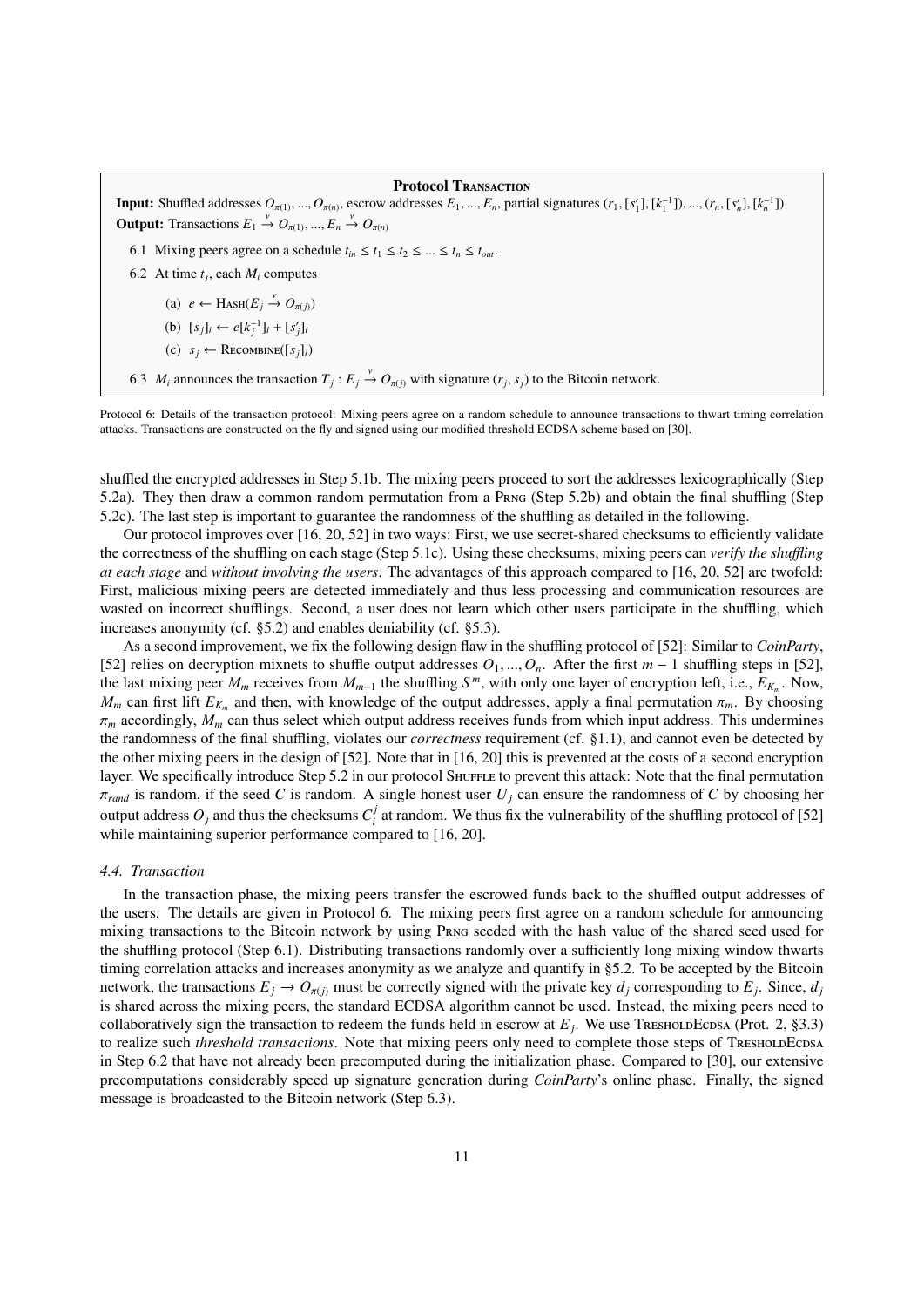Protocol BlameAndRecover

**Input:** Shuffles  $S^i$  and  $S^{i+1}$ , shared checksums  $[C^j_{i+1}]$ , j=1...n. **Output:** Set of disqualified users  $\bar{U}$  and disqualified mixing peers  $\bar{M}$ .

7.1 Identify malicious mixing peers:

(a)  $sk_i \leftarrow \text{RecomBINE}([sk_i])$  and  $S'^{i+1} \leftarrow D_{sk_i}(S^i) = [ [O_{\pi_{i-1}\circ\ldots\circ\pi_1(1)}]_{K_{i+1}:K_m}, ..., [O_{\pi_{i-1}\circ\ldots\circ\pi_1(n)}]_{K_{i+1}:K_m}$ 

(b) If  $S'^{i+1} \not\equiv S^{i+1}$  set  $\overline{M} \leftarrow \overline{M} \cup \{M_i\}$  and resume Shuffle with  $M_{i+1}$  on  $S'^{i+1}$ . Proceed otherwise.

7.2 Identify malicious users:

- (a) Compute checksums  $C_{i+1}^j \leftarrow \text{Recomm}([C_{i+1}^j])$ . Let  $C_{i+1} \leftarrow \{C_{i+1}^1, ..., C_{i+1}^n\}$  be the set of these values.
- (b) Compute checksums  $C_{i+1}^{(\pi(j)} \leftarrow \text{HasH}([\![O_{\pi_{i}\circ\ldots\circ\pi_{1}(j)}]\!]_{K_{i+1}:K_{m}}), j = 1...n$ . Let  $C'_{i+1} \leftarrow \{C_{i+1}^{(\pi(1)}, ..., C_{i+1}^{(\pi(n)})\}$ .
- (c) Mixing peers compute  $\bar{C}_{i+1} \leftarrow C_{i+1} \setminus (C_{i+1} \cap C'_{i+1})$ . Let  $\bar{\mathcal{U}}$  the set of users who contributed a checksum to  $\bar{C}_{i+1}$ .
- (d) Invoke THRESHOLDECDSA issue transaction  $T_j \stackrel{\nu}{\to} I_j$  for all users  $U_j \notin \bar{U}$  and abort the mixing.

Protocol 7: Details of the blaming and recovery protocol: Mixing peers first determine which mixing peers or users tampered with the shuffle and then transfer all funds back to the honest users.

# *4.5. Blame and Recover*

The fifth phase, recover and blame, is entered whenever the shuffling phase fails and has two tasks, i) to determine which mixing peer and user caused an error and ii) to either fix the error or to transfer the escrowed funds back to all honest users. Protocol 7 shows the protocol in full detail.

By design of SHUFFLE (Prot. 5), only two possible sources for errors exist: Either mixing peer  $M_i$  did not correctly decrypt the *i*<sup>th</sup> encryption layer and tampered with the shuffle or a malicious user announced an inconsistent layered encryption or inconsistent verification information, e.g., to mount a DoS attack against the mixing operation.

We first check whether a mixing peer misbehaved since we can recover from this without aborting the shuffle (Step 7.1). The mixing peers recombine  $M_i$ 's private session key  $sk_i$ , which  $M_i$  has previously shared during the initialization phase. Using  $sk_i$ , they reproduce the decryption step in SHUFFLE from which they obtain a correct shuffle  $S^{i+1}$  (Step 7.1a). If  $S^{i+1}$  and  $S^{i+1}$  are not equal under permutation (denoted  $\neq$ ),  $M_i$  has tampered with the shuffle (Step 7.1b). In this case,  $M_i$  is simply skipped and  $M_{i+1}$  resumes to shuffle on  $S'^{i+1}$ . Note that this step does not break unlinkability of the shuffle, since two honest mixes are enough to ensure that the final shuffle is random and secret.

The second case, where  $M_i$  decrypted correctly but a user misbehaved, is handled in Step 7.2. Any misbehaving user is identified by recombining the set of individual checksums  $C_{i+1}$  provided by the users in the initilization phase (Step 7.2a) and checking them against the set of checksums  $C'_{i+1}$  obtained from hashing the encrypted output addresses in the correct shuffle  $S^{i+1}$  (Step 7.2b). Note that  $C_{i+1} \cap C'_{i+1}$  is the set of consistent checksums and that user  $U_j$  provided  $C_i^j$  $i_{i+1}$  ∈  $C_{i+1}$ . Thus, we can identify exactly the set of users  $\bar{U}$  who misbehaved and provided inconsistent checksums (Step 7.2c). Since reconstructing the individual checksums breaks unlinkability, we need to gracefully abort the shuffle (Step 7.2d). To this purpose, mixing peers refund all honest users by invoking ThresholdECDSA (Fig. 2, §3.3). Note that ThresholdeCDSA is guaranteed to succeed even if up to  $\tau < m/3$  mixing peers are actively corrupted, as we show in §5.1. Thus, it is assured that no funds of honest users are stolen or lost.

We propose that mixing peers keep the escrowed funds of the non-honest users in  $\tilde{U}$  as a punishment for malicious users who try to sabotage the shuffle by providing inconsistent inputs. For larger mixing amounts ν, we argue that this mechanisms then renders such DoS attacks economically infeasible. Interestingly, the same mechanism could be applied to punish mixing peers who tamper with the shuffle additionally to skipping them: Mixing peers could each transfer a certain amount of Bitcoins to a collaboratively controlled address as a financial commitment to the mixing operation. If then malicious behavior of a peer  $M_i$  is identified in Step 7.1b, the other mixing peers retain  $M_i$ 's commitment as a punishment.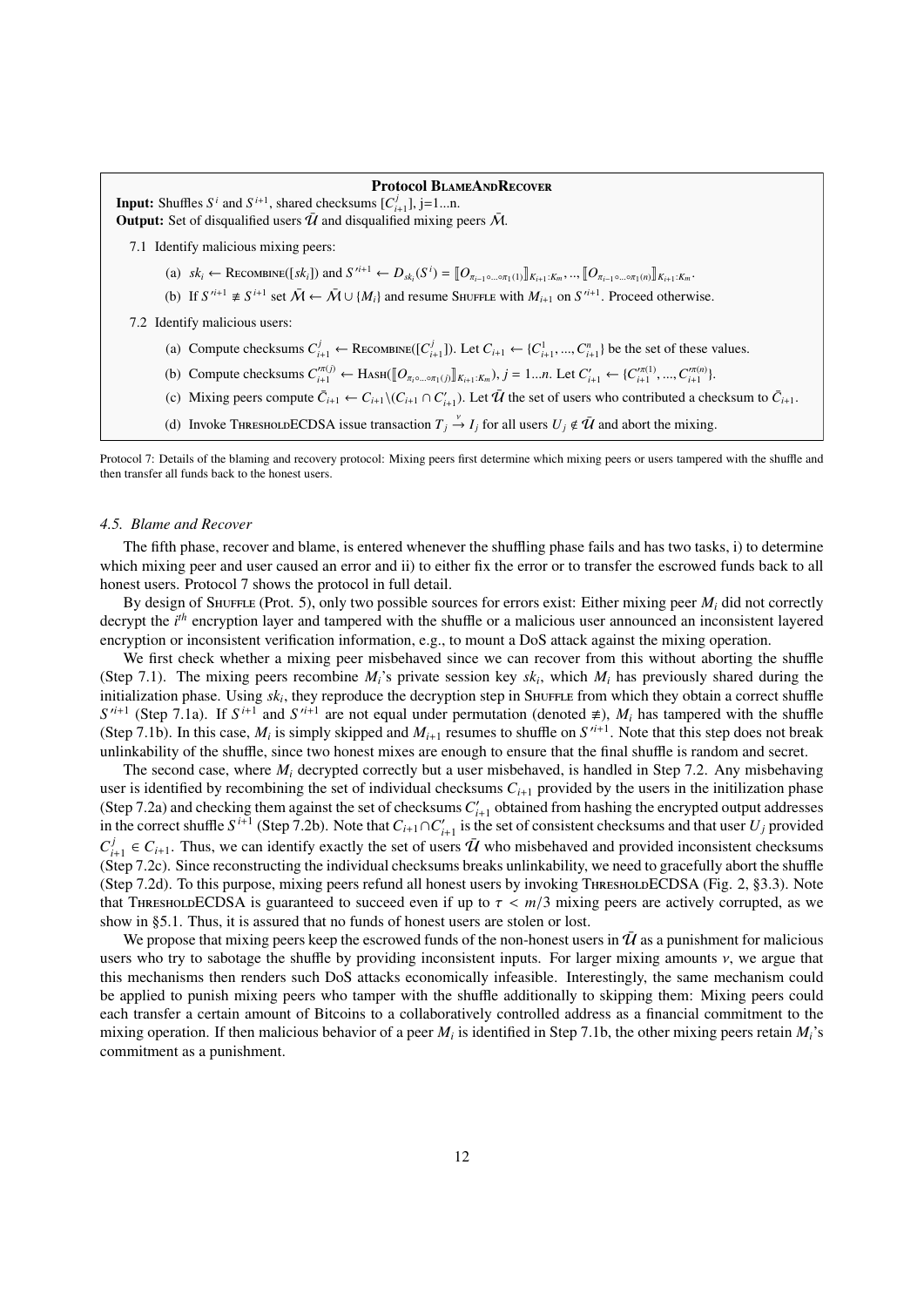# 5. Discussion of System Properties

In this Section, we discuss the *CoinParty* design with regards to the requirements for an ideal mixing service stated in §1.1. We show that *CoinParty* satisifies correctness (§5.1), anonymity (5.2), and deniability (§5.3) requirements even in the presence of a malicious adversary. A comprehensive performance evaluation of *CoinParty* is presented in §5.4. Finally, §5.5 discusses cost efficiency and §5.6 applicability of *CoinParty*.

### *5.1. Correctness*

Correctness of *CoinParty* mostly depends on the security of the underlying cryptographic primitives as presented in §3.2 and §3.3. In the following, we show that all protocol phases in *CoinParty* are secure according to the definition of security in the malicious adversary model given in §3.1. In other words, we show that honest parties succeed to compute the correct output of all protocol phases even in the presence of τ < *<sup>m</sup>*/3 malicious mixing and *<sup>n</sup>* malicious users that may arbitrarily interfere with the correct protocol execution.

# *5.1.1. Initilization Phase*

Users do not participate in the initialization phase, thus we only need to discuss security against malicious mixing peers. In the first part of Protocol 3, the mixing peers set up session keys. We need to make sure that i) each mixing peer  $M_i$  receives a well-formed key pair  $(sk_i, K_i)$  and ii) mixing peers hold consistent shares  $[sk_i]_j$  of the private key.<br>It follows directly from the security of the primitives SHARE, RECOMBINE, and ECDKG that these c It follows directly from the security of the primitives Share, Recombine, and EcDkg that these conditions hold. In the second part of Protocol 3, the mixing peers first generate escrow addresses and then precompute corresponding partial threshold signatures. Security of EcDkg guarantees that mixing peers succeed to generate well-formed escrow addresses and transforming them into Bitcoin addresses is only a local operation. The correctness of the precomputation of the partial signatures is ensured due to the security of the primitives EcDkg, App, and Multiply. Since all used primitives are secure against at least  $\tau < m/3$  adversaries, we conclude that INITIALIZATION is secure against  $\tau < m/3$ malicious mixing peers.

#### *5.1.2. Commitment Phase*

In the commitment phase, users and mixing peers need to interact. Entities among both parties may be compromised and try to sabotage the mixing or tamper with it. We now show that CommITMENT is secure against any number of malicious users and  $\tau < m/2$  malicious mixing peers.

Malicious users. In the commitment phase, users need to provide their encrypted output address, verification information and, most importantly, commit the required mixing amount to the escrow addresses. First, it is easy to see that mixing peers can at any point and without any consequences stop interacting with a malicious user that fails to provide this required information or does not cooperate otherwisely. A user could DoS our system by repeatedly requesting participation thereby depleting the pool of escrow addresses precomputed by the mixing peers. However, this can be thwarted using standard puzzle mechanisms. Second, none of the information sent by a user is used in this phase. Thus, the correctness of this information is irrelevant in this phase. Finally, the correctness of the malicious users financial commitment only depends on the correctness of the transaction to the assigned escrow address, which is ensured by the Bitcoin network itself independently of our system. Since malicious users gain no additional attack vector by grouping together, we conclude that the commitment phase is secure against any number of malicious users.

**Malicious mixing peers.** An honest user  $U_j$  may have chosen a compromised mixing peer  $M_i$  as entry peer to the mixnet. The attacker can then try to mount different attacks against  $U_j$ . First, the attacker may send  $U_j$  the identities  $(M'_1, ..., M'_m)$  and public keys  $(K'_1, ..., K'_m)$  of a mixnet that is under complete control of the attacker. Establishing<br>trust in a set of identities i.e. the mixnet  $(M' - M')$  in our case, is an orthogonal problem for which well-kn trust in a set of identities, i.e., the mixnet  $(M'_1, ..., M'_m)$  in our case, is an orthogonal problem for which well-known<br>solutions exist ranging from certificate infrastructures to reputation systems and decentralized trust solutions exist ranging from certificate infrastructures to reputation systems and decentralized trust networks such as PGP. Second, an attacker that has compromised the entry peer  $M_i$ , may substitute the chosen escrow address  $E_j$  with another address  $E'_{j}$  that the attacker owns. However,  $U_{j}$  validates the mixing parameters and the received escrow address with the other mixing peers. Thus, if the majority of mixing peers is honest, a forged escrow address or set of parameters will be detected. Finally, a malicious *M<sup>i</sup>* can prevent any user from joining the mixing by sending a broken session ID  $S_{U_j}$ , which is not recognized by the other mixing peers. User  $U_j$  can just choose another mixing peer as entry and will eventually be correctly bootstrapped to the mixing network and the upcoming mixing operation. We conclude that Commitment is secure if the majority if mixing peers is honest, i.e.,  $\tau < m/2$ .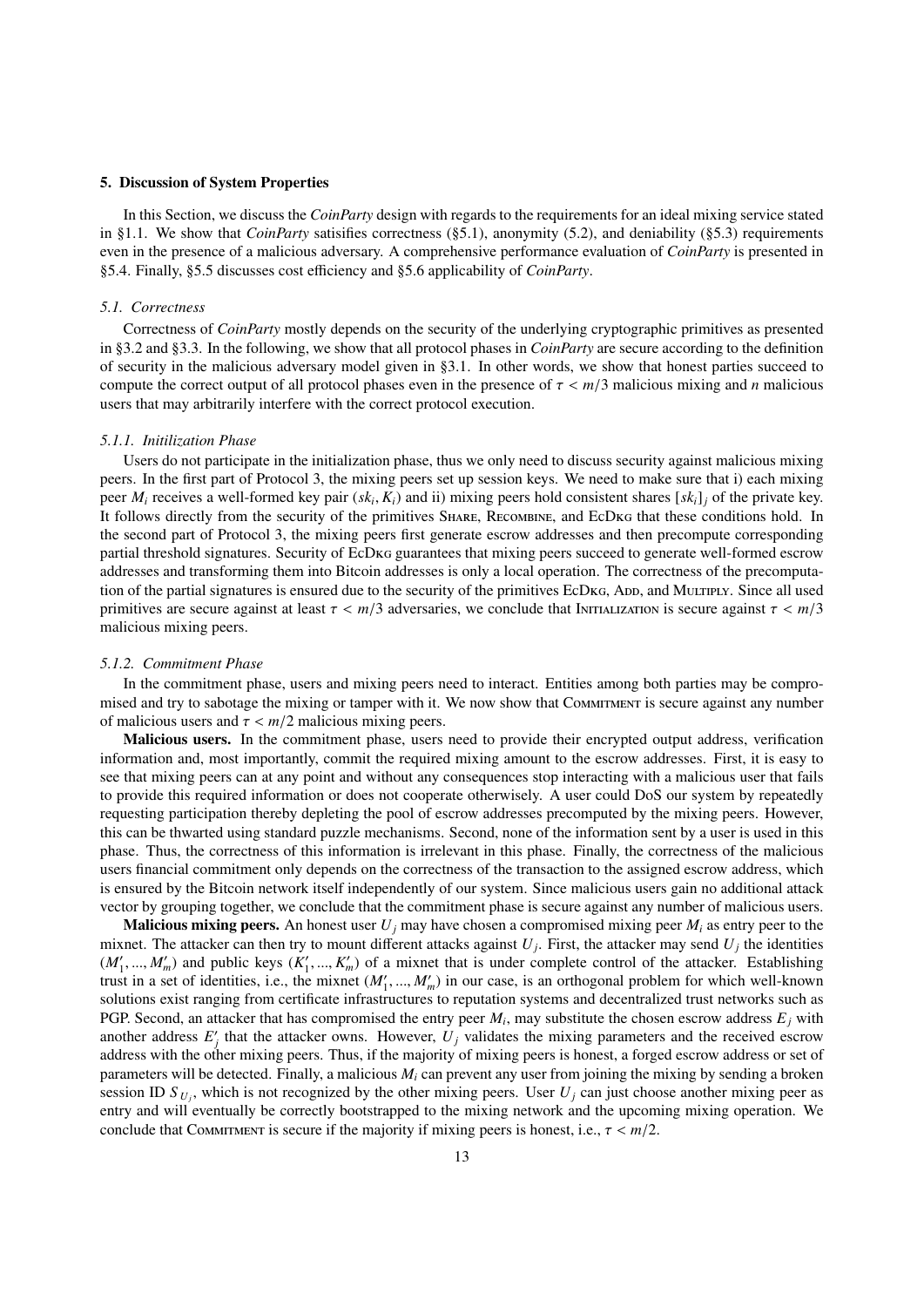#### *5.1.3. Shu*ffl*e Phase*

In the following, we first show that the shuffling completes and its integrity and randomness are guaranteed in the presence of  $\tau < m/3$  malicious mixing peers. We then analyze the attack vectors for malicious users. Note that unlinkability of the shuffling is proved in §5.2.

Malicious Mixing Peers. Shuffling in the presence of malicious mixing peers is the most complex case in *Coin-Party* and we split the security proof into three parts, first showing *integrity* of the shuffling, then its *randomness* and finally showing that malicious peers cannot prevent honest mixing peers from *completing* the shuffling.

*Integrity.* We define *integrity* analogous to [16]: Either exactly the given output addresses are contained in the final shuffling, or the honest mixing peers are informed that some user's output address has been tampered with. Note that although our shuffling phase is inspired by [16, 20, 52], our method of verifying the integrity of the shuffling is fundamentally different and thus requires a dedicated proof of correctness.

Any malicious mixing peer  $M_i$  can substitute the outputs in the shuffling with her own output addresses  $O_i'$  by announcing  $S^{i+1} = [O'_1]_{K_{i+1}:K_m}, ..., [O'_m]_{K_{i+1}:K_m}$ . However, honest mixing peers can verify the integrity of the shuffling<br>at each stage  $i + 1$  and will detect this unless the attacker M, finds  $O' = O'$  such that the chec at each stage  $i + 1$  and will detect this unless the attacker  $M_i$  finds  $O'_1, ..., O'_m$  such that the checksums  $C_l$  and  $C_l$  are equal for all layers  $l l' \geq i + 1$ . For all but the last mixing peer this is clearly infeasible equal for all layers  $l, l' \geq i + 1$ . For all but the last mixing peer, this is clearly infeasible since  $M_i, i < m$ , needs to broadcast and thereby commit to the shuffle  $S^{i+1}$  before even learning the checksums of the subs to broadcast and thereby commit to the shuffle  $S^{i+1}$  before even learning the checksums of the subsequent layers  $C_l, l > i + 1$ . Note that all checksums  $C_{i+2}, ..., C_{m+1}$  are random if at least one user is honest and supplies random individual checksums  $C^j$  . Then the probability  $p_i$  of M correctly quessing all remaining checksums individual checksums  $C_i^j$  $\frac{j}{i+2}$ , ...,  $C_n^j$ <br>ble i e  $m_{m+1}$ . Then, the probability  $p_{guess}$  of  $M_i$  correctly guessing all remaining checksums  $C_{i+2},..., C_{m+1}$  is negligible, i.e., *p<sub>auess</sub>* ∼ 1/2<sup>256(*m*−*i*) for a 256 bit hash function. A scenario where all users are compromised by the attacker clearly does not make sense as the attacker would attack himself o</sup> compromised by the attacker clearly does not make sense as the attacker would attack himself only.

The last mixing peer  $M_m$ , however, removes the last layer of encryptions and learns the output addresses in clear.  $M_m$  can thus derive the checksum  $C_{m+1}$  *before* announcing the shuffle  $S^{m+1}$ . To steal the mixed funds,  $M_m$  must thus only find suitable output addresses  $O'_1$ , ...,  $O'_n$  such that  $\sum_{j=1}^m$  HAsH $(O'_j) = \sum_{j=1}^m$  HAsH $(O_{\pi(j)})$ . Since the attacker can generate an arbitrary amount of addresses this corresponds to solving a high density *R* generate an arbitrary amount of addresses, this corresponds to solving a high density *Random Modular Subset Sum* (RMSS) problem. We show in Appendix A that large problem instances of RMSS as involved in *CoinParty* are not solvable in reasonable time and thus the attack is thwarted simply by limiting the time for Step 5.1b in Shuffle. Note that we can also prevent the whole attack on the protocol level by introducing random nonces into the hashes, i.e., users share [HASH( $O_j|n_j$ )]. Since the nonces  $n_j$  link in- and output addresses, nonces need to be encrypted as well. By shuffling and decrypting the nonces only *after* mixing peer  $M_m$  has committed to the shuffle  $S^{m+1}$ ,  $M_m$  cannot predict the checksum *C* and hence cannot mount the RMSS attack anymore.

*Randomness.* Due to the sorting in Step 5.2a of SHUFFLE, the randomness of the final shuffle depends entirely on the randomness of the final permutation <sup>π</sup>*rand* drawn from the Prng. The final permutation <sup>π</sup>*rand* is random if the seed *C*, the sum of the checksums  $C_i$  at each shuffling stage *i*, are random. This is the case if at least one user  $U_j$  is honest and supplies random individual checksums *C j*  $C_1^j, ..., C_n^j$ <br>r *M*, m *m*+1 .

**Termination.** Any malicious mixing peer  $M_i$  may refuse to decrypt the corresponding encryption layer *i* or announce an incorrect shuffle  $S^{i+1}$  to stall or halt Shuffle. We recover from this case by skipping the malicious  $M_i$  by entering BlameAndRecover after a timeout.

We conclude that no malicious mixing peer is able to violate the integrity of the shuffle, predict or bias its randomness, or prevent honest mixing peers from executing it correctly. The security of this phase against malicious mixes is only limited by the security of RECOMBINE and BLAMEANDRECOVER, which are secure against  $\tau < m/3$  malicious mixing peers.

Malicious users. Users are not involved in SHUFFLE. SHUFFLE only operates on their input, i.e., the layered encryption of the output addresses and secret shares of the corresponding checksums. Thus, we only have to consider the case where this information is inconsistent. It is easy to see that malicious users have no incentive in announcing a wrong or broken output address, since this would only result in the loss of their own funds and have no effect at all on other users or the mixing peers. However, malicious users can share inconsistent checksums in order to cause the verification step of SHUFFLE to fail. In this case, SHUFFLE enters BLAMEANDRECOVER which identifies the misbehaving users, refunds honest users, and aborts the mixing operation. Although we can identify malicious users, we cannot proactively prevent deliberate DoS attacks.

Note that related work [16, 20, 52] is also vulnerable to such DoS attacks by single malicious users. Shuffle protocols in related work even fail when benign users randomly fail without any malicious intent. This is due to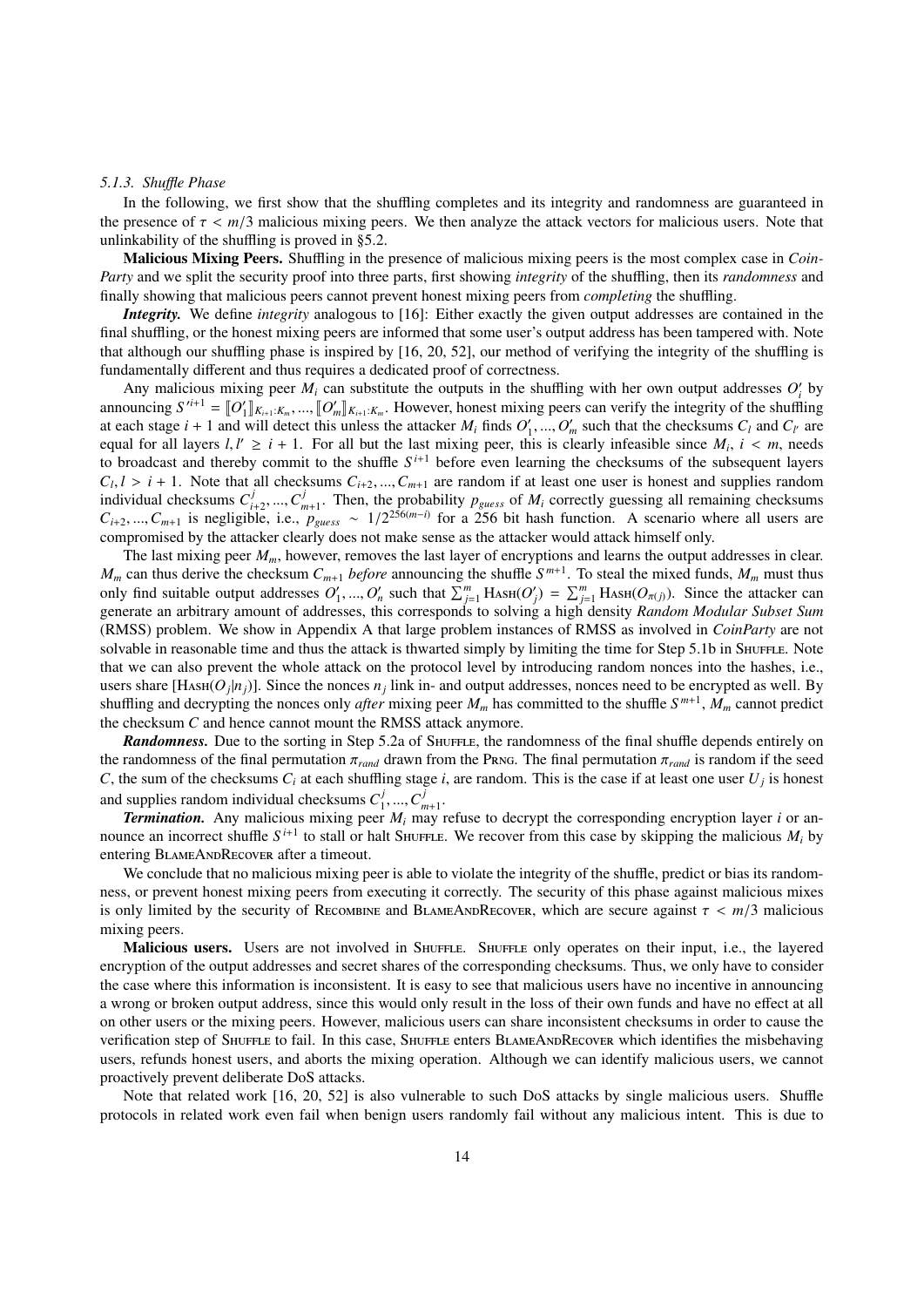involving the users in the verification process of the shuffle. Our shuffling protocol proposes a verification scheme that does not involve users and is thus completely robust against halting users and random failures. More importantly, our design allows to punish malicious users by retaining their funds, thereby disincentivizing deliberate DoS attacks economically.

We conclude that Shuffle is fully secure against any number of passively corrupted or halting users. While malicious users can cause Shuffle to abort, BlameAndRecover realizes a graceful failover and effectively disincentivizes any malicious behavior among the users.

# *5.1.4. Transaction Phase*

Users are not involved in Transaction and the only user input that is operated on are the users' output addresses. Since an incorrect output address affects only the user that announced it, we do not need to consider malicious users in this phase. Security against malicious mixing peers is then easy to show. First, agreeing on a random schedule simply requires an honest majority. Second, completing the partial signatures is secure because ADD and RECOMBINE are secure against  $\tau < m/3$  malicious mixing peers. Finally, the random schedule for announcing transactions is adhered to, since honest peers will refuse to sign transaction  $T_j$  before time  $t_j$ . Thus, no malicious mixing peer can announce it to the Bitcoin network prematurely and thereby reduce the anonymity set of the mixing. We conclude that TRANSACTION is secure against  $\tau < m/3$  malicious mixing peers and any number of malicious users.

# *5.1.5. Blame and Recover Phase*

BLAMEANDRECOVER is invoked whenever verification of a shuffling stage  $S^{i+1}$  fails. We have already shown in §4.5 how either the malicious mixing peer or at least one malicious user is identified. It remains to show that we can then either skip the malicious mixing peer or that honest users are refunded.

Both cases are easy to show. In the first case, all mixing peers know the last correct shuffle  $S<sup>i</sup>$  and can correctly recover  $M_i$ 's private key  $sk_i$  due to the security of Share and Recombine. Thus, each mixing peer can decrypt layer *i* and obtain a correct shuffle  $S^{i+1}$  to resume SHUFFLE just as if  $M_i$  had behaved honestly. Note that, for  $\tau < m/3$ , the session keys of at least two honest mixing neers remain secret. Thus BLAMPA ND RECOVER does no the session keys of at least two honest mixing peers remain secret. Thus, BlameAndRecover does not undermine the correctness of Shuffle. In the second case, where the shuffling is aborted due to inconsistent input from a malicious user, the mixing peers simply invoke Transaction to refund honest users, which we have already proven secure in the previous section. We conclude that BLAMEANDRECOVER is secure against  $\tau < m/3$  malicious mixing peers and any number of malicious users.

# *5.2. Anonymity*

In the previous section, we showed that honest mixing peers succeed to *correctly* execute the *CoinParty* mixing protocol even in the presence of other malicious mixing peers or users. In this section, we show that *CoinParty* achieves the equally important *anonymity* requirement. We first show that users are anonymous even against any observer and even against the mixing peers themselves (§5.2.1). We then quantify the achieved level of anonymity by analyzing Bitcoin's blockchain and give concrete recommendations on how to maximize it (§5.2.2).

## *5.2.1. Unlinkability*

The unlinkability of a *CoinParty* mixing depends only on the shuffling phase (§4.3). Furthermore, if there is an error in this phase, the protocol enters BlameAndRecover and funds are restored to the inputs and the tainted output addresses are discarded. Thus, errors during the shuffling phase have no impact on unlinkability and we only need to consider correct runs in our anonymity analysis. The proof for unlinkability is then very similar to [16].

The basic argument for unlinkability between users and their output addresses is that by using an IND-CCA2 and length regular encryption scheme *E*, the ciphertexts  $[\![O_{j=1...m}]\!]_{K_i:K_m}$  at each shuffling stage *i* are *indistinguishable*.<br>Concretely for any bonest mixing near *M* that receives  $S_i^i$  secretly shuffles it and Concretely, for any honest mixing peer  $M_i$  that receives  $S^i$ , secretly shuffles it and broadcasts  $S^{i+1}$ , the attacker cannot decide which ciphertext  $[\![O_{j'=1...m}]\!]_{K_{i+1}:K_m} \in S^{i+1}$  corresponds to the decryption of which ciphertext  $[\![O_{j=1...m}]\!]_{K_i:K_m} \in S^i$ .<br>Thus, the attacker cannot link ciphertexts in  $S^i$  to those in  $S^{i+1}$ . In other wor Thus, the attacker cannot link ciphertexts in  $S<sup>i</sup>$  to those in  $S<sup>i+1</sup>$ . In other words, the attacker cannot observe the permutation  $\pi_i$  applied by an honest mixing peer  $M_i$ . Furthermore, the decryption mixnet ensures participation of all<br>mixing peers in the shuffling i.e., in particular that M, can only be skinned when the honest majori mixing peers in the shuffling, i.e., in particular that  $M_i$  can only be skipped when the honest majority of peers decides to do so.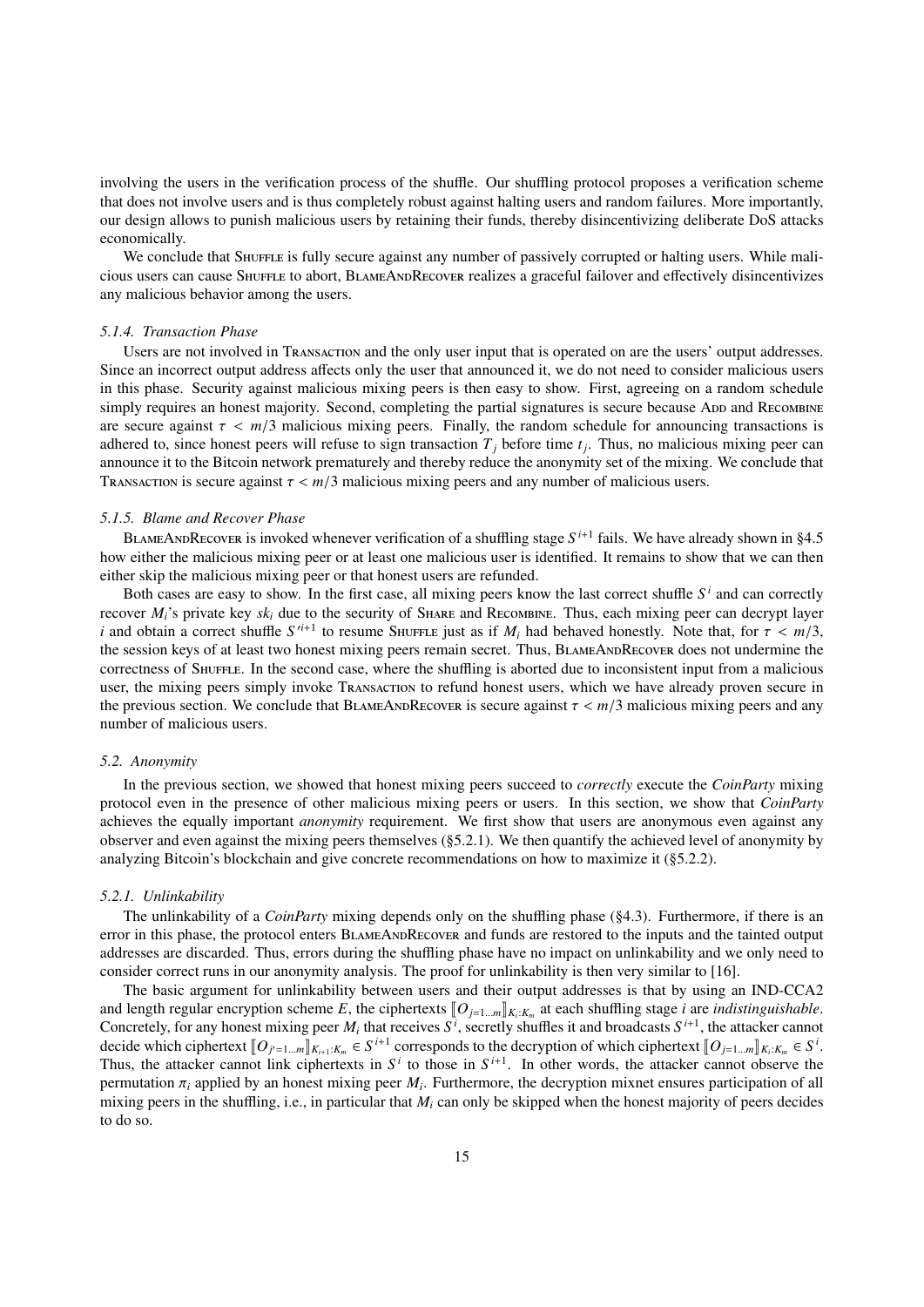

Figure 2: Size of the anonymity set for mixing values  $y = 0.001, 0.01, 0.01, 1.0$  BTC in plots (a)-(d), respectively, and different mixing windows  $w = 1, \dots, 48$  hours (x-axis) obtained through analysis of all transactions during June 2014 to June 2015. The boxes show the  $2^{nd}$  and  $3^{rd}$  quartiles; the whiskers show the range of the data, i.e., minimum and maximum.

So far, we have shown that the mixnet successfully unlinks output addresses from the users who submitted them. It remains to show that the individual checksums  $C_{i=1...m}^j$  are not used in a way that links the output address  $O_j$  back to user  $U_j$ . Here, the key argument is that mixing peers only hold secret shares  $[C_j]$  $\binom{1}{i}$  of these checksums, which are never recombined individually during a successful run of SHUFFLE. Instead only the sum of the checksums  $\sum_{j=1}^{n} C_j^j$  $\int_i^j$  is reconstructed at each shuffling stage *i*, which provides no information about any individual checksum *C j*  $\int_{i}^{j}$ . Importantly, no set of  $\tau < m/3$  malicious mixing peers can reconstruct individual checksums on their own due to the security of SHARE and RECOMBINE for any recombination threshold  $t \geq m/3$ . Note that this argument does not hold anymore when BLAMEANDRECOVER is invoked and malicious users are identified by reconstructing their individual checksums. Because this clearly breaks unlinkability, we need to abort the mixing in this case.

We conclude that unlinkability is *guaranteed* against  $\tau < m/3$  malicious mixing peers, while only two honest mixing peers  $M_i$  and  $M_{i'}$  are required to *create* unlinkability:  $M_i$  secretly applies a random permutation  $\pi_i$  and  $M_{i'}$ <br>applies  $\pi_i$ . Then  $\pi_i$  ensures unlinkability against  $M_i$  and all other mixing peers and applies  $\pi_{i'}$ . Then  $\pi_i$  ensures unlinkability against  $M_{i'}$  and all other mixing peers and vice versa.

#### *5.2.2. Anonymity Level*

So far, we have shown that *CoinParty*'s shuffling is correct and random (§5.1.2) as well as unlinkable (§5.2.1). However, any attacker may always try to guess the mapping between a user and her output address and it remains to analyze his chances at succeeding. The set of addresses among which the attacker has to guess is the *anonymity set* and we refer to its size as the achieved *anonymity level*. A bigger anonymity set leads to a smaller probability of a correct guess and hence more anonymity. In the following, we characterize the anonymity sets that *CoinParty* guarantees to honest users against i) any passive observer of the blockchain, ii) other users participating in the mixing, and iii) the mixing peers.

Passive observers. Since the Bitcoin blockchain is publicly available, anyone can pose as an passive observer of a *CoinParty* mixing. Analysing the anonymity against this kind of attacker, the key insight is that our threshold transactions are indistinguishable from standard Bitcoin transactions. Thus, a passive observer can only identify *CoinParty*'s mixing transactions by i) their correlation in time and ii) the reoccurring output value of ν Bitcoins, i.e., the mixing amount. Thus, a user's anonymity set against this attacker comprises all output addresses of the transactions in the blockchain that can be tied to a mixing in this way. In the following, we describe this anonymity set and quantify its size in detail.

Generally, *CoinParty* produces mixing transaction chains of length two: First, user *<sup>U</sup><sup>j</sup>* commits at least <sup>ν</sup> funds to the escrow address  $E_j$  during  $[t_{open}, t_{in}]$  in one transaction  $I_j \stackrel{\sim}{\rightarrow} E_j$ , where  $t_{open}$  is the possibly publicly known time<br>when the mixnet started accepting participants. In the transaction phase  $[t_1, t_2, t_3]$  w Bitc when the mixnet started accepting participants. In the transaction phase  $[t_{in}, t_{in} + \omega]$ ,  $\nu$  Bitcoins are transferred from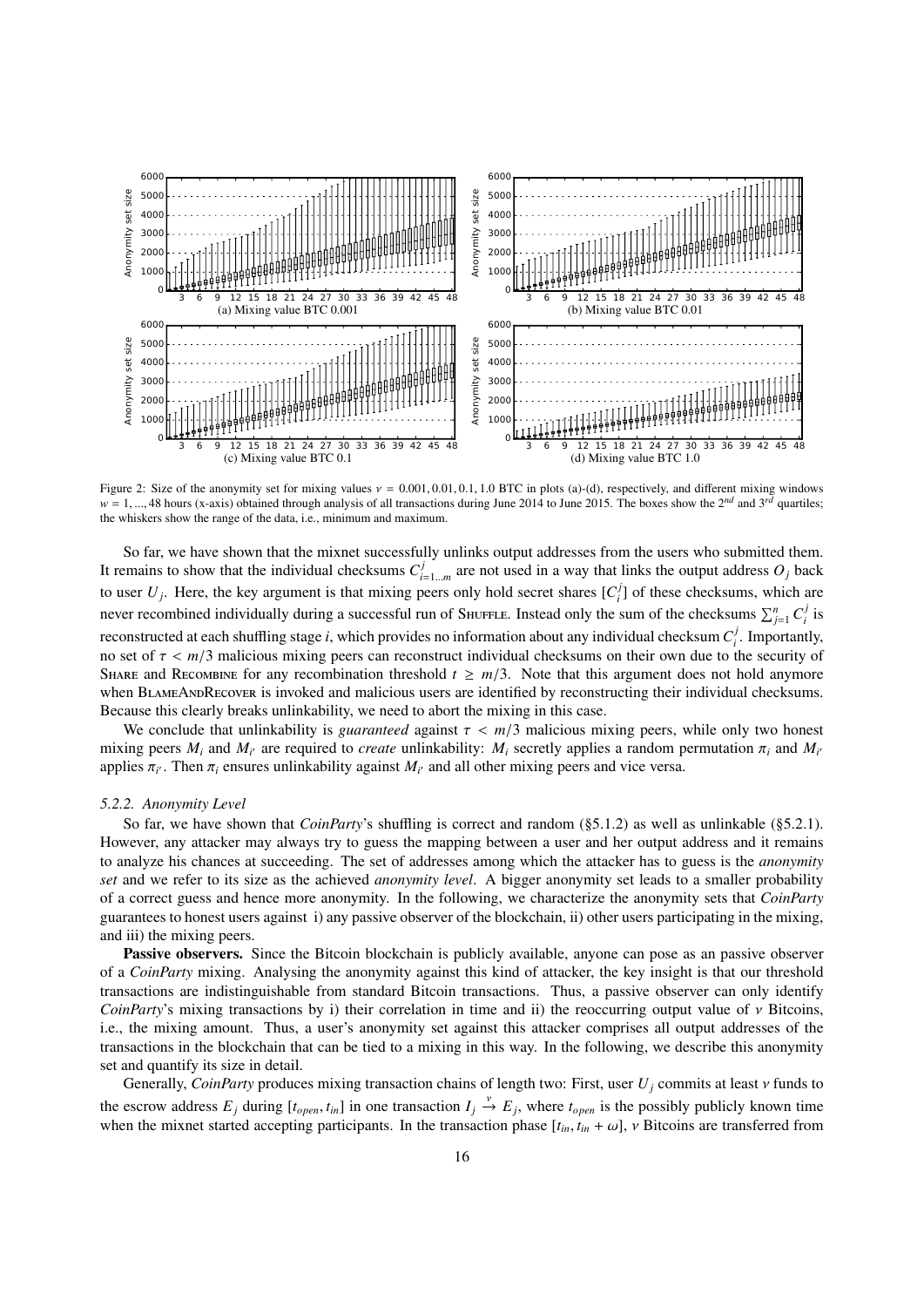*E*<sub>j</sub> to another participant's output address  $O_{\pi(j)}$  in a second transaction  $E_j \to O_{\pi(j)}$ . Note that the mixing amount  $\nu$ <br>is known to the users and we thus assume it is also known to the attacker. The question is whe is known to the users and we thus assume it is also known to the attacker. The question is whether this transaction pattern is unique enough to distinguish mixing from non-mixing transactions in the blockchain.

Let us first assume that this is the case in order to establish a *lower bound* for the anonymity level. The attacker can then exactly identify *n* mixing transaction chains of length two produced by *CoinParty* among all other transactions in the blockchain during the time frame  $[t_{open}, t_{in} + \omega]$ . The attacker however cannot distinguish between the *n* transactions belonging to the same mixing operations. Thus, the anonymity level against passive observers is thus at least *n*, or even  $k \cdot n$  if there are *k* contemptuous mixing operations with *n* participants each. The latter  $k \cdot n$  bound is due to the property that an observer cannot distinguish with which mixing network a user interacts, termed *mix indistinguishability* in [15].

We now show that a passive observer cannot uniquely identify *CoinParty*'s transaction pattern, i.e., that the established lower bound is much too pessimistic. Note that users can vary the transaction amount in the commitment phase by transferring arbitrary amounts  $v' \ge v$  to  $E_j$  and just receive the leftovers  $v' - v$  after the mixing on a fresh change<br>address. The commitment transaction thereby becomes indistinguishable from all other transactions address. The commitment transaction thereby becomes indistinguishable from all other transactions in [*topen*, *<sup>t</sup>in*] with an amount  $\geq \nu$ . However, we cannot apply the same trick to hide the tell-tale transactions of  $\nu$  Bitcoins from the escrow addresses  $E_j$  to the shuffled output addresses  $O_{\pi(j)}$  during the transaction phase  $[t_{in}, t_{in} + \omega]$ : If different amounts<br>of Bitcoins were to be mixed, the mixing peers would need to know which output address, i.e., of Bitcoins were to be mixed, the mixing peers would need to know which output address, i.e. which user, should receive which amount. This would require linking users and their output addresses, which the mixing peers cannot due to the unlinkability of the performed shuffling. The mixing amount  $\nu$  thus hints a passive observer at which transactions could be mixing transactions. The anonymity set thus comprises all transactions with an output value of  $\nu$ BTC during the mixing window. We analyze all transactions in the blockchain between June 2014 and June 2015 in order to determine how to sensibly choose  $\nu$ . We observe that 1, 0.1, 0.01, and 0.0001 BTC are popular output values, e.g., there are 120 318 transactions for 0.01 BTC in June 2014 alone. These values are recommendable choices for ν that promise high anonymity levels.

Even when using popular values as mixing amounts, releasing all mixing transactions at the same time makes them easily distinguishable from non-mixing transactions by their strong correlation in time. Thus, the length of mixing window  $\omega$  over which transactions are released to the Bitcoin network has to be chosen reasonably in order to hide *CoinParty*'s mixing transactions among normal Bitcoin transactions. We again analyze the blockchain to quantify how much mixing windows  $\omega$  of different length increase the anonymity level. We move a sliding window of 1 to 48 hours over the blockchain and count for each window position the number of transactions that contain the respective amount  $\nu$  as output. This number is the achieved anonymity level at that particular point in time. Figure 2 plots the 2<sup>nd</sup> and 3<sup>rd</sup> quartile (boxes) as well as the minimum and maximum (whiskers) anonymity levels for mixing windows  $\omega$  of 1 up to 48 hours over all possible points in time during June 2014 to June 2015 for the four recommended mixing values  $v$  of 1, 0.1, 0.01, and 0.001 BTC.

We observe that increasing the size of the mixing window  $\omega$  greatly increases the achieved anonymity levels. Already a mixing window of 12 hours provides for all considered amounts  $\nu$  an anonymity level that is increased by 500 to 1 000 transactions on average compared to instant transactions. Importantly, these anonymity levels are achieved *in addition* to the base-line established above, i.e. the anonymity level  $k \cdot n, k \ge 1$  that any mixing operation with *n* users always achieves.

Users. Users are different from passive observers since they actively participate in the mixing and may have additional knowledge that could de-anonymize other users. We start with the simple case where all users are honest. Then, anonymity of one user against the other users is practically the same as for any passive observer, since users receive no information about which other users participate in the shuffling. We achieve this by introducing dedicated mixing peers and a new shuffling verification mechanism that does not require involvement of any user (§4.3).

The case is different when an attacker compromises *c* of the *n* users, e.g., via a sybil attack. The attacker can then distinguish a mixing transaction from the other non-mixing transactions in the blockchain, if the input addresses of a compromised user is mapped to an honest user's output address and vice versa. In this way, the attacker can tie one transaction to the mixing with a probability  $p_{tie} = 1 - (1 - c/n)^2$  and thereby reduce the anonymity level for the honest user in this transaction to the baseline *n*. A plot of *n*, versus *c/n* is included in Appendix B, honest user in this transaction to the baseline *<sup>n</sup>*. A plot of *<sup>p</sup>tie* versus *<sup>c</sup>*/*<sup>n</sup>* is included in Appendix B, e.g., showing that the attacker needs to compromise only  $c/n = 50\%$  of the users to identify 75% of the mixing's transactions. Yet, the individual transactions of one mixing operation are still indistinguishable from each other.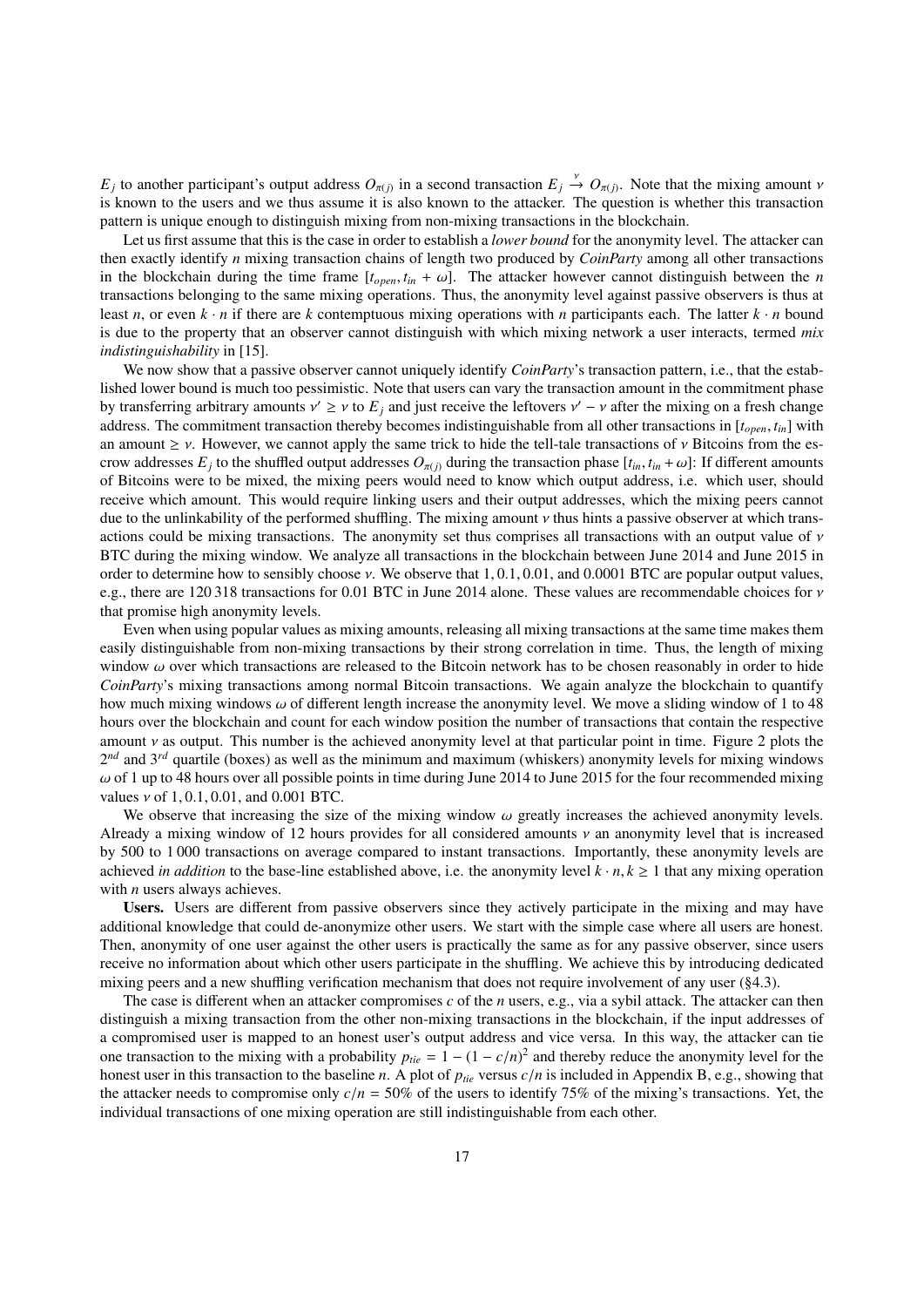We now assume the attacker has thereby tied the input address *I<sub>i</sub>* of an honest user to the mixing and now tries to guess the corresponding output address *O<sup>i</sup>* . This leads to the overall success probability for the attacker to guess the right output address  $O_i$  of  $p_{succ} = p_{tie}/(n-c) + (1-p_{tie})/(n-c+N')$  with  $N' := N/(1-p_{tie})$  and N the additional<br>apopymity level achieved with mixing window  $\omega$  and mixing amount y as quantified in Figure 2. In related work anonymity level achieved with mixing window  $\omega$  and mixing amount  $\nu$  as quantified in Figure 2. In related work, this success probability is  $p'_{succ} = 1/(n - c)$ . Our scheme thus provides equal anonymity against malicious users for the baseline case, i.e.  $N = 0$  and is significantly better for  $N > 0$ . To give an example, for  $n = 100$  par the baseline case, i.e.,  $N = 0$  and is significantly better for  $N > 0$ . To give an example, for  $n = 100$  participants of which  $c/n = 10\%$  are compromised, the attacker guesses correctly with  $p'_{succ} = 0.011$  for related work and only  $p = 0.0027$  for our scheme with  $N \approx 900$  (e.g. for a mixing amount of 0.01 or 0.1 BTC and  $\omega > 12$  hours  $p_{succ} = 0.0027$  for our scheme with  $N \approx 900$  (e.g., for a mixing amount of 0.01 or 0.1 BTC and  $\omega \ge 12$  hours according to Figure 2). This is nearly one order of magnitude smaller.

We note that such sybil attacks seem endemic to Bitcoin mixing services (cf. §5.5): The attacker uses the mixing service to generate untraceable Bitcoin addresses which the attacker then uses as input addresses to mount a sybil attack against another mixing. Since this attack is passive, honest users or mixing peers cannot recognize it, e.g., in order to punish the attacker as we propose for malicious users that mount DoS attacks. An obvious solution is to make such attacks expensive by charging users for participation through mixing or other fees [7]. This solution is easily applicable in *CoinParty* but results in a trade-off with our *cost e*ffi*ciency* requirement. We are not aware of any related work that solves this problem by design.

Mixing peers. Mixing peers present the third case, different from passive observers and users, since they inevitably learn which output addresses are involved in the mixing operation. However, since mixing peers do not learn which output address belongs to which user as proved in §5.2.1, the anonymity level against mixing peers is equal to the number of participants in the mixing *n*, i.e., the same as for [52, 60] and better than [15, 40]. We are not aware of any related work that achieves a higher anonymity level against the mixing service itself than the number of users *n* that participate in one mixing operation.

We conclude our anonymity analysis with a remark on the mixing delay  $\omega$  imposed by *CoinParty*. On a first sight, the significantly larger mixing delay when compared to other distributed mixing services may seem disadvantageous. However, the contrary is really the case: The ability of *CoinParty* to distribute mixing transactions over a longer period of time is the main reason for the orders of magnitude higher anonymity sets compared to other decentralized mixing services [40, 51, 52, 60]. The atomic group transaction pattern used in these works links all mixing transaction together and limits the achieved anonymity set to the number of participating users. Although *CoinParty* would achieve similar small delays if a window  $\omega = 0$  is used, we emphasize that a larger mixing delay must be tolerated if strong anonymity is desired. This observation is consistent with the results in other application areas of decryption mixnets, e.g., for the anonymous communication network Tor or anonymous remailers.

# *5.3. Deniability*

We analyze *CoinParty* w.r.t. our third requirement for ideal mixing, deniability. For a user  $U_j$ , the simplest form of plausibly denying participation in a mixing is denying the ownership of the input address *I<sup>j</sup>* used during the commitment. However, recent work on identifying ownership of addresses and even real identities of Bitcoins users render this option questionable. Indeed, these results are the main motivation for the development of any mixing service. Thus, instead we need to analyze whether a user can plausibly deny that one of her addresses was part of a mixing operation. As before, we split our analysis according to the three different attacker types, i) passive observer, ii) other users, and iii) mixing peers.

Passive observers. *CoinParty* does not emit any cryptographic evidence proving to outsiders that a user participated in a shuffling unlike, e.g., the approach proposed in [56] which leaves irrefutable evidence in a public appendonly log, or [40, 51, 52], which are based on group transactions that are potentially identifiable as mixing transactions. Furthermore, to any passive observer *CoinParty*'s mixing transactions are indistinguishable from other transactions in the blockchain as explained in §5.2.2. Thus, we argue that if there are at any point many more non-mixing than mixing transactions in the Bitcoin network, a user can plausibly deny having participated in a mixing. Our analysis of the blockchain in the previous section shows that there are indeed many non-mixing transactions of the same form as those issued by *CoinParty*, if a mixing window of sufficient size and popular mixing values are used.

Users. We have previously shown in §5.2.2 that an adversary who corrupts *c* other users can tie a fraction of  $p_{tie} = 1 - (1 - c/n)^2$  of the transactions to the mixing and present corresponding evidence. On the other side, an honest<br>user is not tied to the mixing with probability  $1 - n_1 = (1 - c/n)^2$  in which case the user can deny ber part user is not tied to the mixing with probability  $1 - p_{\text{tie}} = (1 - c/n)^2$ , in which case the user can deny her participation.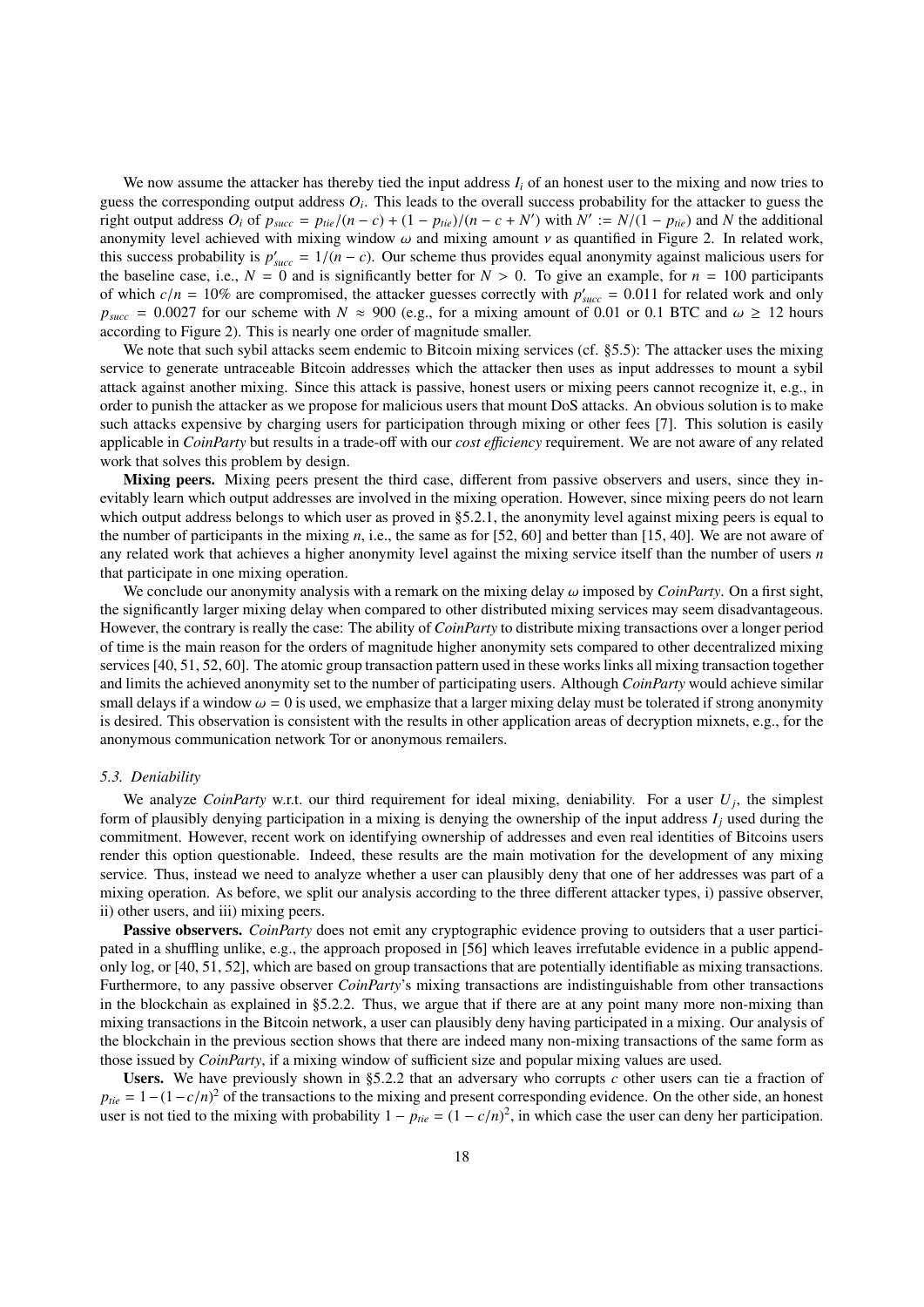We refer to Appendix B for a plot of  $c/n$  versus  $p_{tie}$ . Note that Shurfle (cf. §4.3) ensures that the shuffle is random and even the last mixing peer  $M_m$  cannot control the randomness unlike the approach in [52]. Thus, an attacker cannot mount a targeted attack, i.e., each honest user is equally likely to evade the attack with probability 1 − *ptie*.

Mixing peers. *CoinParty* does not achieve deniability against mixing peers. Mixing peers learn which in- and output addresses participated in the mixing during the shuffling phase and may present  $U_i$ <sup>'</sup>s commitment  $I_i \rightarrow E_j$  as evidence. Potentially, deniability against the mixes could be achieved, if mixes blindly signed the mixing transactions. Cryptographic primitives for blind signatures exist, but we consider this future work.

# *5.4. Performance Evaluation*

In this section, we show that *CoinParty* fulfills the *scalability* requirement stated in §1.1. To this end, we present a quantitative evaluation of the runtime and communication overhead of *CoinParty* in the initilization, shuffle, and transaction phases. We measure these phases separably since their individual functionality might be interesting to other areas and applications, e.g., protocol Transaction could be used to secure Bitcoin wallets [14, 24]. We do not evaluate in detail the commitment and blame and recover phases. The commitment phase has only negligible overhead for mixing peers, since they each send at most one fixed message to a new user and one unreliable broadcast within the mixnet. The blame-and-recover phase has almost the same overhead as the transaction phase. Compared to Transaction, it requires at most two additional invocations of Recombine which are negligible compared to the overhead of Transaction. Furthermore, the overhead for users consists of only a small constant amount of ECDSA signatures and ECIES encryptions linear in the number *m* of mixing peers. This overhead is in the order of a few seconds and we thus concentrate on the overhead imposed on mixing peers in our further evaluation.

Experimental setup. We have implemented a prototype of *CoinParty* in Python 2.7 partly based on code from the *VIFF* SMC framework [57]. Communication between peers in all phases is handled by the asynchronous communication framework *Twisted* [35]. All point-to-point connections between mixing peers are secured with TLS and ECDSA is used to additionally sign all protocol messages. We use the *Elliptic Curve Integrated Encryption Scheme* (ECIES) over the secp256k1 curve as encryption scheme *E*. Functionality related to the Bitcoin protocol, e.g., generating addresses and transactions, has been implemented using *bitcointools* [1]. All functionality related to elliptic curves cryptography is based on *pyelliptic* [26].

We benchmark the selected protocol phases in a local setup in order to quantify the bare processing and communication overheads. A comparison to a cloud setup that accounts for real-world bandwidth constraints and network latency is presented afterwards. In the local setup, each mixing peer is run as a separate process on a single host (16) cores @ 2.6 GHz, 32 GB RAM, Ubuntu 14.04 LTS) with all communication between peers over the local loopback interface. We run all considered phases in mixnets of different sizes  $m = 4, 7, 11, \dots, 31$  and for different numbers of input users  $n = 10, 50, 100, 200$ . The choice of the mixnet sizes is due to *CoinParty*'s security threshold  $\tau < m/3$ , e.g., a mixnet of size  $m = 4$  is secure against one malicious peer,  $m = 7$  against two, and so forth. For each phase, we present the total runtime and the communication overhead per mixpeer. The runtime is measured from the start of the first mixing peer until the last mixing peer finishes. All experiments are repeated in 20 independent runs. The depicted error bars denote the 99 percent confidence interval.

Initilization phase. Protocol Initialization has two tasks, i) to set up session keys and ii) to generate escrow addresses and precompute signatures. Session keys have to be set up only once for a new mixnet and can then be used for many mixing operations. Only when a mixing peer *M<sup>i</sup>* is falsely accused of malicious behaviour, a new session key for *M<sup>i</sup>* has to be setup (cf. BlameAndRecover, Protocol 7 in §4.5). Since key-setup is a *one-time* effort during the setup of the mixnet, we do not include it in the evaluation of the *reoccurring* initilization for setting up a mixing operation.

The overhead for the second task, generating escrow addresses and precomputing signatures, scales linearly in the number  $n_{max}$  of users that are allowed to the mixing. Thus, we present only the overheads for performing the precomputations for a single user and the total overhead is at most *nmax* times that overhead. Figure 3a plots the total runtime for the mixnet and Figure 4b the communication overhead per mixing peer.<sup>1</sup> A mixnet of medium size  $m = 16$ , e.g., needs 13.35 s to finish precomputations corresponding to one user.

<sup>&</sup>lt;sup>1</sup>The host we run our evaluation has only 16 cores. For  $m = 19$  at least 3 mixing peers run as hyperthreads which are perceivably slower and impact the overall runtime. For  $m = 22, 25, ..., 31$  this effect is more and more amortized by the overall increasing runtime of SHUFFLE. This explains the kink in the curve at *m* = 19.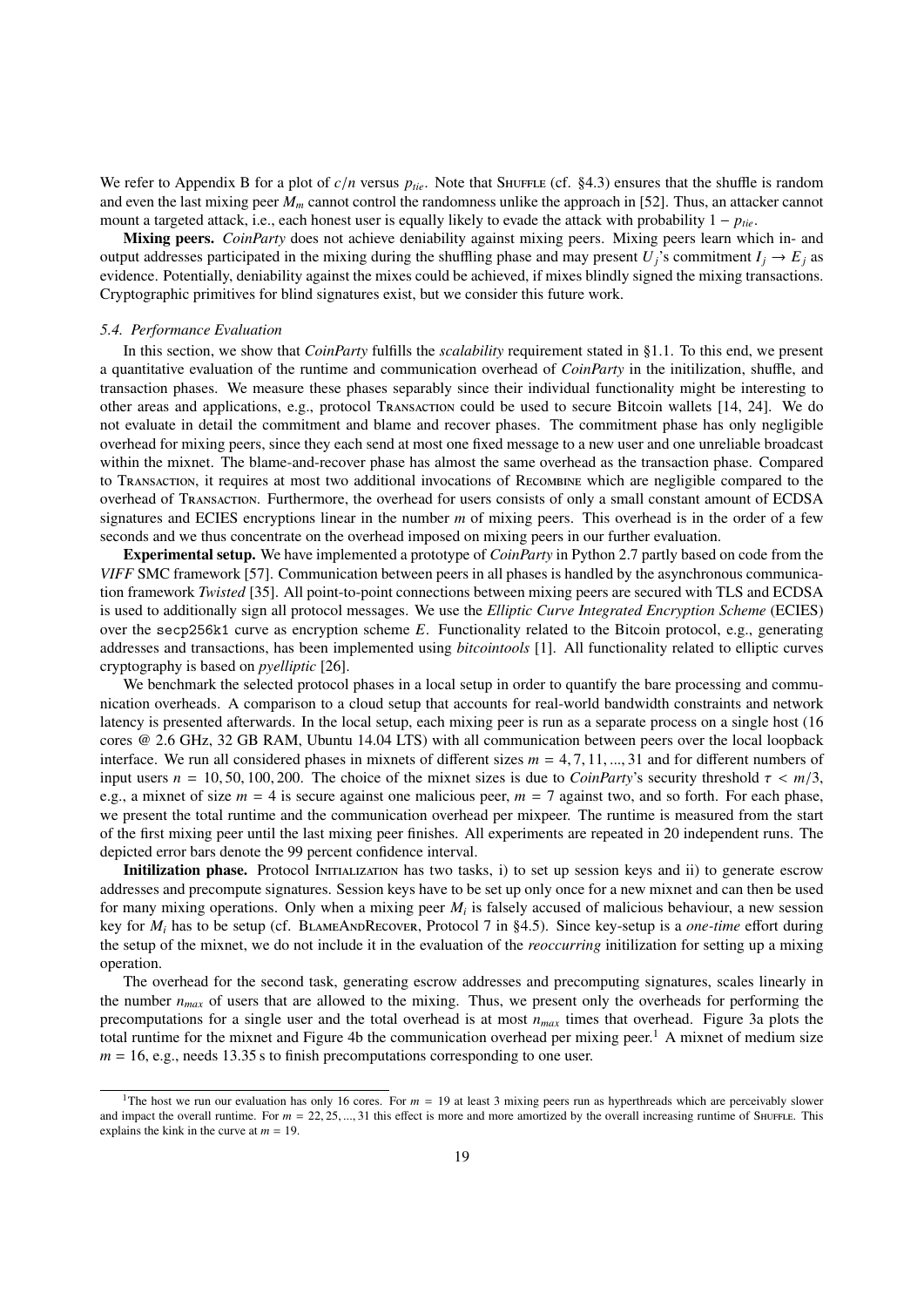

(a) Runtime, measured from the start until the last mixing peer finishes.

(b) Communication overhead per mixing peer.

Figure 3: Overhead to precompute a single escrow address and partial signature for mixnets of size 4 to 31.



Figure 4: Overhead of the shuffling phase for  $n = 10, 50, 100, 200$  users and mixnets of size 4 to 31.

Note that Initialization can be performed at any point in time before the mixing. We can also shift at least two thirds of the overhead, i.e., the overhead for precomputing partial signatures, into the transaction phase, if desired. This makes sense when the mixing window  $\omega$  chosen for the transaction phase is longer than the precomputation overheads. In our most complex setting, i.e., a mixnet of  $m = 31$  with  $n = 200$  users, the mixnet needs 2.8 h to finish the initlization phase, of which at least 1.8 h are spent on precomputing the transaction phase. Thus, even for small mixing windows this overhead could be fully shifted to the transaction phase.

A considerable part of the overhead of INITIALIZATION is contributed by the EcDKG primitive which is invoked thrice. Note that in a previous version of this work [62], pseudo-random secret-sharing (PRSS) was used instead, which requires a trusted dealer to set up shared randomness in the mixing peers but incurs significantly smaller overheads. In contrast, EcDkg comes at the cost of approximately one order of magnitude higher overheads but is fully decentralized and does not require a trusted dealer.

Shuffling phase. Figure 4a plots the total runtime and Figure 4b the communication overhead per mixing peer for performing SHUFFLE for  $n = 10, 50, 100, 200$  users in mixnets of sizes  $m = 4$  to  $m = 31$ . We observe that both runtime and communication overhead even in the most complex case of  $m = 31$  mixing peers and  $n = 200$  users are small, i.e., the mixnet finishes in only 51 s and communicates 11 MB per mixing peer.

We also note that the runtime is almost independent of the number of participating users. The reason lies in the RECOMBINE primitive used during verification of each shuffle stage: RECOMBINE incurs one round of communication between all mixing peers, i.e., overhead quadratic in *m*. However, Recombine is invoked only once per shuffle stage and is thus independent of the number of users *n*. The remaining overhead of SHUFFLE is almost completely due to the required *n* decryptions per stage. However, the overhead incurred by RECOMBINE dominates this overhead.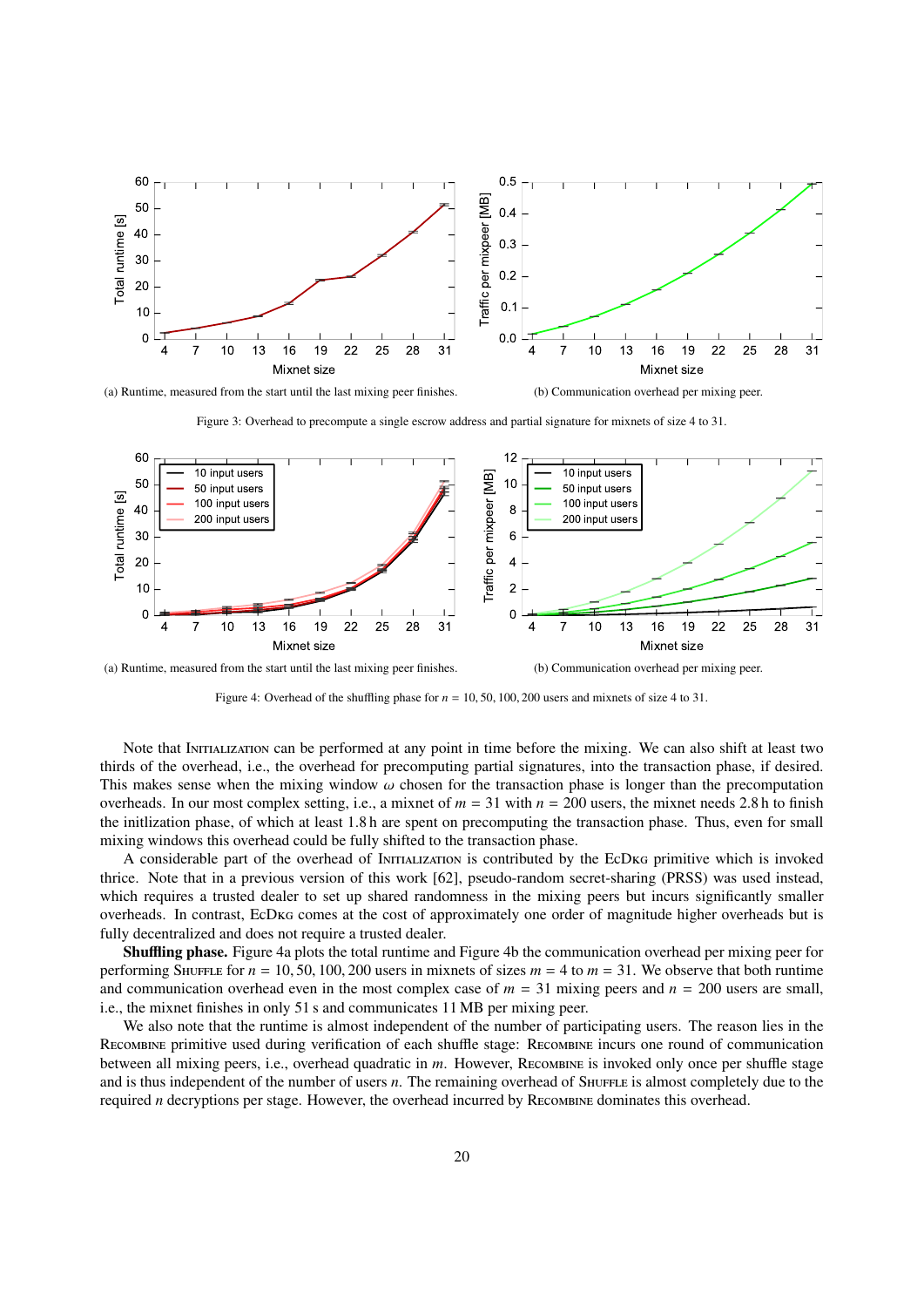

Figure 5: Overhead of the transaction phase for  $n = 10, 50, 100, 200$  and mixnets of size 4 to 31.

Transaction phase. Figure 5a plots the total runtime and Figure 5b the communication overhead per mixing peer for performing Transaction for  $n = 10, 50, 100, 200$  users in mixnets of sizes  $m = 4$  to  $m = 31$ . In contrast to Shuffle, the runtime of Transaction clearly scales linearly with the number *n* of participating users, e.g., a mixnet of size  $m = 31$  takes approximately 149 s to pay off  $n = 100$  users and 298 s for  $n = 200$  users. This is again due to the RECOMBINE primitive, which, other than for SHUFFLE, is invoked *n* times during TRANSACTION. We emphasize against that transactions should be distributed over the whole mixing window, i.e., the mixnet would have to issue only a few single transactions from time to time. A single transaction costs only 1.5 s and only 3.6 kB of communication per mixing peer even in the largest mixnet of size  $m = 31$ . Even when all all  $n = 200$  transactions should be issued at once, the overhead amounts to only 5 min. We conclude that the overheads imposed by the transaction phase are clearly feasible even for large mixnets and many users.

Cloud Setup. We evaluate each protocol phase again in a cloud setup in order to quantify runtime overheads due to bandwidth constraints and latency in a real-world scenario. In the cloud setup, each mixing peer is deployed in Microsoft's Azure Cloud using a separate DS1 instance (1 core @ 2.2 GHz, 3.5 GB RAM, Ubuntu 14.04 LTS) for each mixing peer. The virtual machines are distributed over different geographical locations in Western Europe and Central US. The pairwise round trip times (RTTs) between mixing peers are 110 ms for communication between Europe and US and 5 <sup>−</sup> 10 ms within Europe and the US, respectively. Bandwidth was measured at 120 Mbit/s to 500 Mbit/s for intercontinental and intracontinental communication, respectively. We also limit the setting to the largest mixnet size  $m = 16$  that could be handled in the local setup without hyperthreading. Since cloud instances also have less processing power than the host used in the local setup, the following results thus present an upper bound for the runtime overheads imposed by communication.

Figure 6 compares the runtimes of the different phases in the local setup (grey bars) and the *added* overheads in the cloud setup (red bars). As in the local setup, precomputing one escrow address is the most expensive operation with a duration of 18 s, amounting to an added overhead of approximately 5 s or 38 % compared to the local setup. For  $n = 200$  users, the mixnet initialization phase finishes after 1.03 h, of which at least 40 min are spent on precomputing the transaction phase. Thus, even for our smallest mixing windows we could shift this precomputation from the initialization phase to the transaction phase. In the shuffling phase, the cloud setup almost triples the overheads, e.g., shuffling  $n = 200$  users takes 6 s in the local setup compared to 15 s in the cloud setup. This significant increase is dominated by the efforts for performing reliably broadcasts in each shuffle round. The overhead induced by a reliable broadcast is determined by the maximum latency occurring between any two mixing peers. However, with less than 5 min in our most complex setting, i.e.,  $m = 31$ ,  $n = 200$ , the overhead of the shuffle phase in the cloud setup is still much lower than, e.g., the time the Bitcoin network ultimately needs to validate the final mixing transactions. Finally, the cloud setup adds approximately 38 % runtime overhead to the transaction phase, e.g., increasing runtime for  $n = 200$  users from 29 s to 40 s. Since transactions should be distributed over the whole mixing window, i.e., several hours, we consider this overhead to be insignificant. In summary, *CoinParty* performs efficiently even in a real-world cloud setup with high latency and low bandwidth between mixing peers.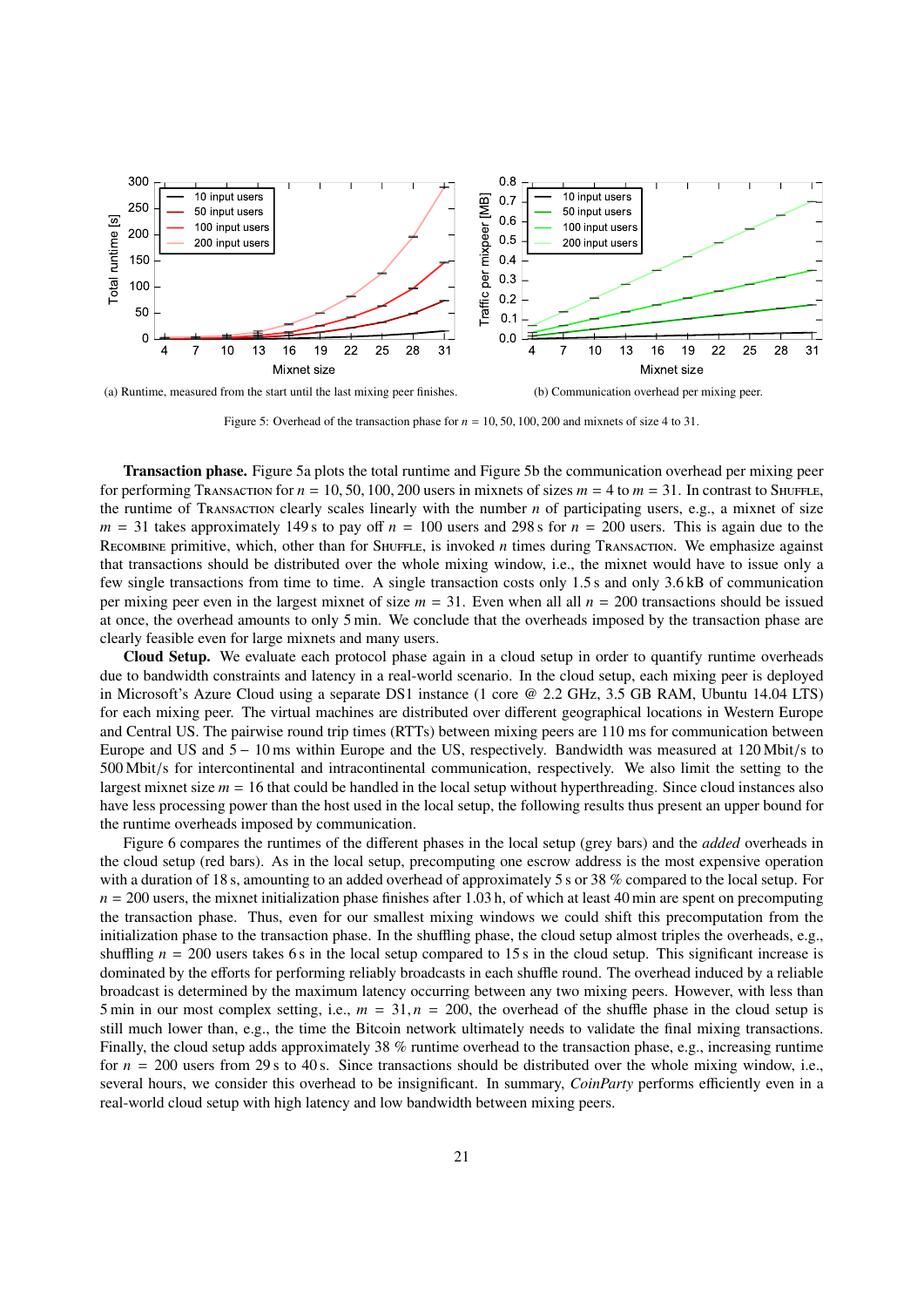

Figure 6: Comparison of the runtime of each protocol phase in the local setup (grey) and cloud setup (light red) for  $m = 16$  mixing peers.

Comparison to related work. We briefly relate *CoinParty*'s performance to that of *CoinShu*ffl*e* [52], which is among all mixing services the most similar to *CoinParty*. In CoinShuffle, the mixing is executed directly by the users. This corresponds to setting *m* equal to *n* in *CoinParty*. A CoinShuffle mixing between  $n = 30$  users takes approximately 20 s. The comparable setting in *CoinParty* takes 50 s for SHUFFLE and 45 s for TRANSACTION. The total of 135 s is approximately 7 times the overhead of CoinShuffle. This increased overhead is what we pay for the improved anonymity, deniability, and resilience against DoS attacks. It is also relativized by the fact that, other than for CoinShuffle, we do not need to scale the number of mixing peers with the number of users. Thus, *CoinParty* could mix  $n = 200$  users in a mixnet of size  $m = 13$  in approximately 25 s compared to approximately 160 s for CoinShuffle. The separation of mixing peers and users thus allows *CoinParty* to scale much more efficiently to large number of users. In summary, we thus conclude that *CoinParty* fulfils the stated *scalability* requirement.

## *5.5. Cost e*ffi*ciency*

Mixing services can principally require two kinds of fees, i) transaction fees, paid for including the issued transactions in the blockchain, and ii) mixing fees, paid to the mixing services themselves. We briefly discuss both types of fees and show that *CoinParty* requires none.

Transaction fees. Transaction fees are usually paid proportionally to the size of the issued transaction, i.e., usually <sup>0</sup>.0001 BTC per 1 kB (cf. §2). *CoinParty* issues *<sup>n</sup>* separate small transactions that are well below 1 kB in size. Such small transactions can even be issued without a fee if their outputs are at least 0.01 BTC [12]. When mixing smaller amounts, a transaction fee  $\tau$  must be paid. Users simply commit at least  $v + \tau$  funds to  $E_j$  but only  $\nu$  funds are transferred in the mixing transaction  $E_j \to O_{\pi(j)}$ . The costs are then τ BTC for the commitment and another τ BTC for the mixing transaction. Note that the related works that are based on a single group transaction requi for the mixing transaction. Note that the related works that are based on a single group transaction require only a transaction fee proportional to one single transaction per user. However, since group transactions quickly exceed the 1 kB threshold, the transaction fee is required even when mixing bigger amounts of BTC. In summary, *CoinParty* does not require transaction fees for larger mixing amounts  $v \ge 0.01$  BTC and only the fee for two single transactions per user for small mixing values.

Mixing fees. Anyone, even the users themselves, can set up a *CoinParty* mixing peer and collaborate with others to provide a secure and anonymous mixing service. Thus, *CoinParty* does not depend on any third party services that could dictate a mixing fee. On the other side, as we note in §5.2, it might be reasonable to charge fees to economically disincentivize sybil attacks. Mixing fees, however, must be handled with care because they can potentially identify mixing transactions which would decrease anonymity and chances of deniability. Different solutions have been discussed in [15].

# *5.6. Applicability* & *Usability*

*CoinParty* deviates from the standard Bitcoin protocol in two ways. First, *CoinParty* implements a distributed generation of Bitcoin addresses used as escrow addresses. Apart from the shared private key, escrow addresses are exactly the same as normal Bitcoin addresses. A user can thus commit funds to escrow addresses using any Bitcoin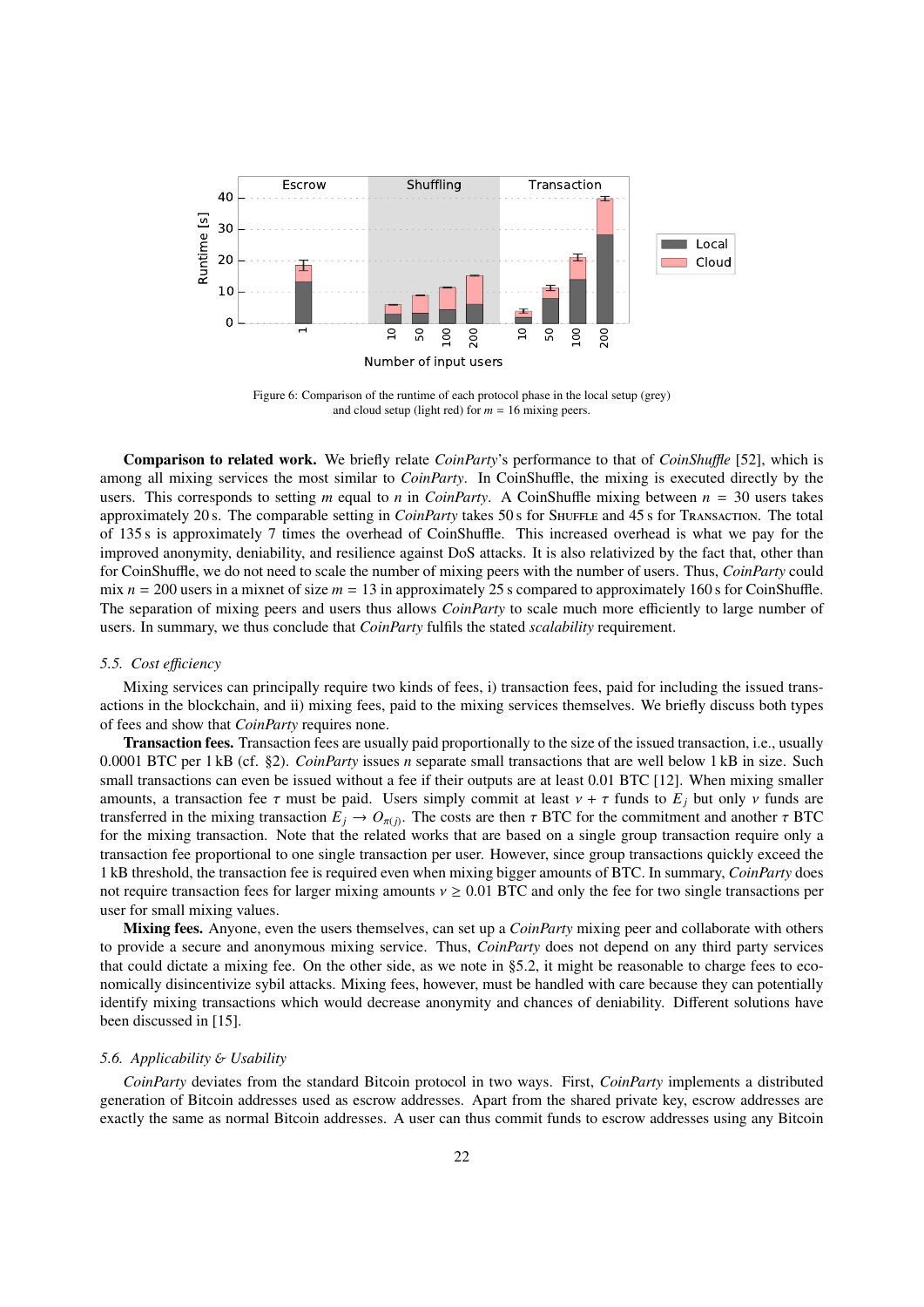| Approach                 | <b>Correctness</b> |                    | Anonymity |                  | <b>Deniability</b> | <b>Scalability</b>  | Costs        | Applic.        |
|--------------------------|--------------------|--------------------|-----------|------------------|--------------------|---------------------|--------------|----------------|
| $1st Generation$ [9, 13] | None               | $\Omega$           | $> n - c$ | >> n             |                    | >1000s              | $Mix + 2 TX$ |                |
| Mixcoin [15]             | Accountability     | $\overline{0}$     | $> n - c$ | >> n             |                    | >1000s              | $Mix + 2 TX$ |                |
| Blindcoin [56]           | Accountability     | n                  | $n - c$   | $\boldsymbol{n}$ |                    | >1000s              | $Mix + 4 TX$ | $(\checkmark)$ |
| CoinJoin [40]            | Group TX           | $\theta$           | $n - c$   | $\boldsymbol{n}$ | х                  | $\sim 10s - 100s$   | 1TX          |                |
| $CoinShuffle$ [52]       | Group TX           | n                  | $n - c$   | n                | х                  | $\sim 100s$         | 1TX          |                |
| <i>SMC</i> [51, 60]      | Group TX           | $\boldsymbol{n}$   | $n - c$   | $\boldsymbol{n}$ | Х                  | ۰                   | 1TX          |                |
| ZeroCoin [5, 22, 44]     | <b>ZKPs</b>        | All ZeroCoin users |           |                  | √                  |                     | 2TX          |                |
| <b>CoinParty</b>         | $2/3$ honest       | $\boldsymbol{n}$   | $> n - c$ | >> n             | √                  | $\sim 100s - 1000s$ | 2TX          |                |

Table 1: Comparison of our *CoinParty* system to the related works by the most important design requirements. For anonymity, we provide the size of the anonymity set a user enjoys against (1) the mixing service (2) the other *n* users of which *c* might be compromised, and (3) outside observers.

client. Second, *CoinParty* introduces threshold transactions to redeem funds from the shared control escrow addresses. Threshold transactions are only generated differently than normal transactions, but are otherwise exactly the same. Thus, *CoinParty* is fully compatible with the Bitcoin protocol. It is also applicable in different settings. Though we separated users and mixing peers throughout this work, this separation is only logical: *CoinParty* can be run by a set of dedicated mixing peers or just as well by the users themselves.

In order to provide high usability, each mixing peer in *CoinParty* runs a web server that allows users to connect to the mixnet using only their browser. We additionally implement the complete commitment phase to run in the user's browser, so that the user only needs her standard Bitcoin client to issue the commitment. No other software is required. Furthermore, we require only one short information exchange with a user, i.e., after providing the required information a user never needs to be contacted again.

# 6. Analysis of Related Work

We first discuss other approaches to Bitcoin mixing (§6.1) and analyze whether they offer the desired properties for mixing services stated in §1.1. We then briefly discuss related work which is orthogonal to ours in §6.2.

#### *6.1. Approaches to Bitcoin Mixing*

We divide our analysis of mixing services into two categories, since approaches in one category tend to share key characteristics: Those that use a centralized architecture [9, 11, 13, 15, 56] in §6.1.1, those that use a distributed architecture [5, 40, 44, 51, 52, 60] in §6.1.2. The results and a comparison to *CoinParty* are summarized in §6.1.3 and Table 1.

# *6.1.1. Centralized Mixing*

1<sup>st</sup> Generation Bitcoin mixes [9, 11, 13] exhibit completely centralized architectures which causes two disadvantages. First, they do not provide any guarantees that the escrowed funds are effectively mixed [45] or even paid back [10]. Mixcoin [15] also has a centralized architecture but improves on 1*st* Generation mixes by introducing a mechanism to provably blame corrupted mixes for theft of funds. Accountability, the authors argue, incentivizes mixes to behave honestly so as not to damage their reputation. We see different problems with this approach: First, malicious mixes have clear incentives and means to forge a reputation, e.g., the vulnerability of reputation systems to sybil attacks has been widely studied [29]. Second, proving that correct mixings have taken place, i.e., to prevent such sybil attacks, without harming anonymity and deniability of the mixing participants is non-trivial. Third, reputation systems are only reactive and can only punish theft of funds but cannot prevent it outright, e.g., in the case of a mix that after a couple of bad ratings decides to re-open under a new name.

The second major disadvantage of 1*st* Generation mixes as well as of Mixcoin is that users have no anonymity against the mix itself. Since the mix alone shuffles all funds, it knows all mappings of input to output addresses. The centralized mix then represents a single point of failure that could be breached, incentivized, or forced to reveal this sensitive information to third parties, e.g., to governmental agencies under subpoena [34, 55]. *Blindcoin* [56] directly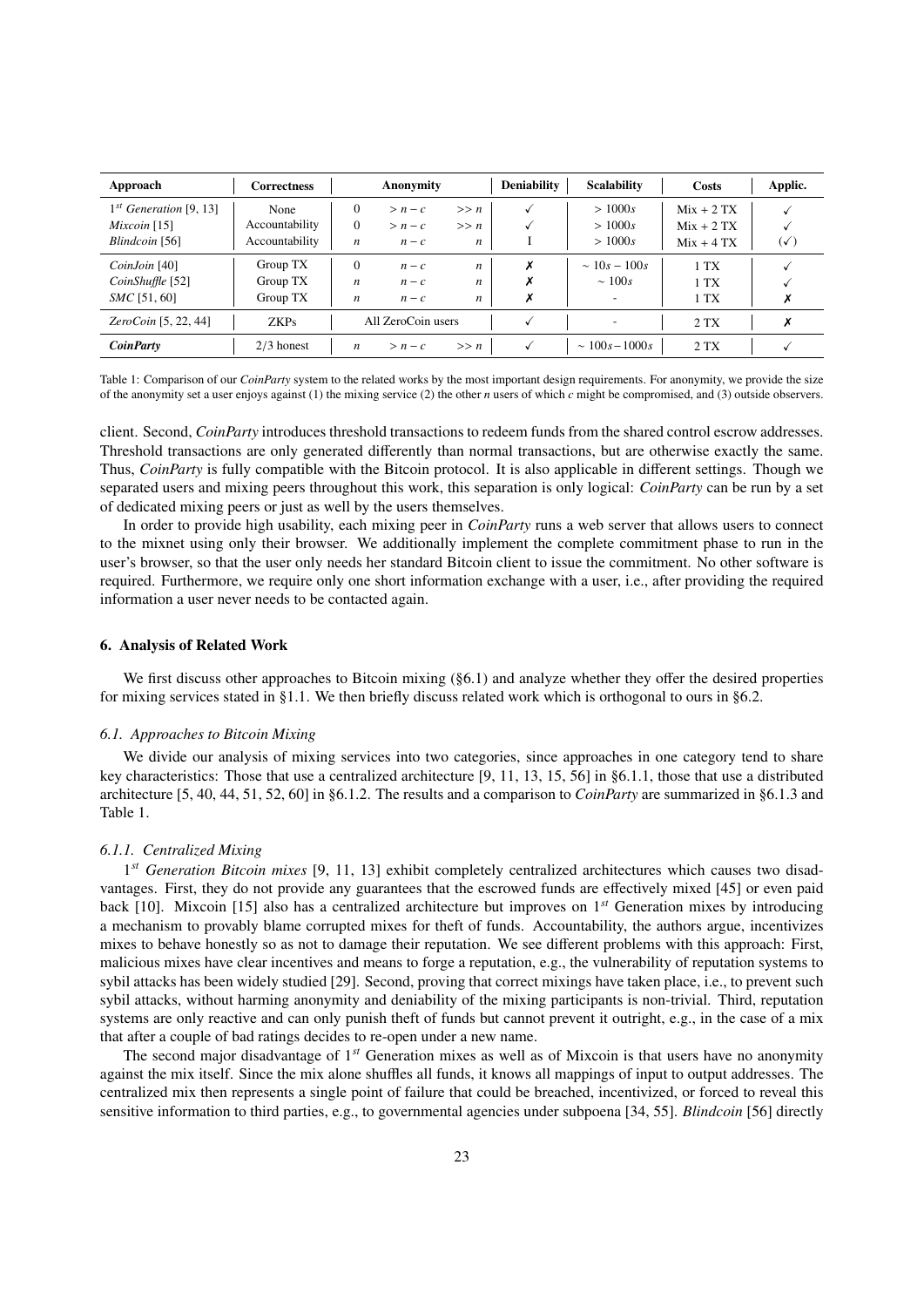builds on Mixcoin and in contrast to it and the other approaches [9, 11, 13] achieves anonymity against a compromised mixing service through the use of blind signatures and a public append-only log.

On the other side, centralized mix services have some advantageous properties. First, centralized mixing uses only standard transactions which cannot be distinguished from non-mixing transactions if fresh addresses are used for each mixing operation. This property was termed *mix indistinguishability* by the authors of Mixcoin. Mix indistinguishability affords high degrees of anonymity and deniability against passive observers as well as against other users of the mix. Unfortunately, Blindcoin's improvement in terms of anonymity break this property, because users leave cryptographic evidence in the log which irrefutably binds their output addresses to the mix.

A second desirable property of centralized mixing is its resilience against DoS attacks from malicious users, which can at very low costs, e.g., by simply providing corrupted inputs, cause most distributed mixing protocols [40, 51, 52, 60] to fail. However, a centralized mixing service still represents a single point-of-failure and may thus itself become a target for DoS attacks, e.g., from competitors.

Finally, since each user of [9, 11, 13, 15, 56] imposes only a small overhead of two signatures (three for [56]) on the mix, those approaches can be expected to scale easily to thousands of users even though concrete performance results have not been presented for the respective approaches.

## *6.1.2. Distributed Mixing*

*CoinJoin* [40] first proposed to use group transactions (§2) for Bitcoin mixings and others [51, 52, 60] have later built on this idea. While the atomic nature of group transactions provides perfect protection against theft, group transactions also have undesirable properties: First, since all transactions belonging to one mixing operation are grouped together, the anonymity achieved against a passive observer is reduced to exactly the participants in the single mixing operation. Second, deniability is broken because group transactions corresponding to a mixing are easily distinguishable from non-mixing transactions. Third, a single malicious user can launch a DoS attack on the whole mixing operation just by denying to sign the group transaction.

Besides these general disadvantages of using group transactions for mixing, CoinJoin does not offer a solution on how addresses can be shuffled without a central mixing service. In this point, CoinShuffle [52] improves over CoinJoin and most of the centralized approaches by introducing a distributed oblivious shuffling protocol based on Chaum's mixnets [18]. As long as at least two of the mixing peers executing the shuffling remain uncompromised, users remain anonymous even in the presence of an active attacker compromising other mixing peers. Others proposed to use SMC for oblivious shuffling [27, 51, 60]. Unfortunately, these approaches were never thoroughly specified and neither are they expected to scale.

A clear advantage of all approaches that are based on the group transaction pattern is that, in contrast to all centralized approaches, they do not require any escrow of the mixed funds. Instead, a mixing operation is executed in one single big transaction, i.e., at the amortized costs of a single small standard transaction per user, which is optimal in terms of transaction fees.

*ZeroCoin* [44] introduced a completely different breed of distributed mixes. ZeroCoin extends the Bitcoin system with a new type of transaction, i.e., of ZeroCoins. Before spending any ZeroCoins, a user has to mint ZeroCoins from her own Bitcoins and supply them to the system. Transactions of ZeroCoins are unlinkable since they reveal neither the origin respective destination nor the amount of the transaction. This is achieved by proving the correctness of a transaction using Zero-Knowledge Proofs (ZKPs), which do not reveal the particular ZeroCoin that was spent in the transaction. While the initial approach [44] does not scale, it was later significantly improved by *ZeroCash* [5] and *PinocchioCoin* [22]. However, all approaches in this line of research run only as extensions to Bitcoin that would require substantial modifications and at least the majority of Bitcoin nodes to accept those.

#### *6.1.3. Discussion and Comparison*

Centralized mixing exhibits favorable properties w.r.t. anonymity, scalability, and deniability under the strong assumption that the mixing service itself can be completely trusted. If this assumption does not hold and the mixing service itself is corrupted, correctness and anonymity guarantees are insufficient. Blindcoin is a notable exception, which achieves anonymity against a compromised mixing service but forfeits deniability in this process. Distributed mixing based on group transactions generally provides stronger correctness guarantees at the costs of lower anonymity sets and no plausible deniability. Also, scalability becomes an issue with these approaches. The Zero-Knowledge based mixes achieve high anonymity but are incompatible with the current Bitcoin system.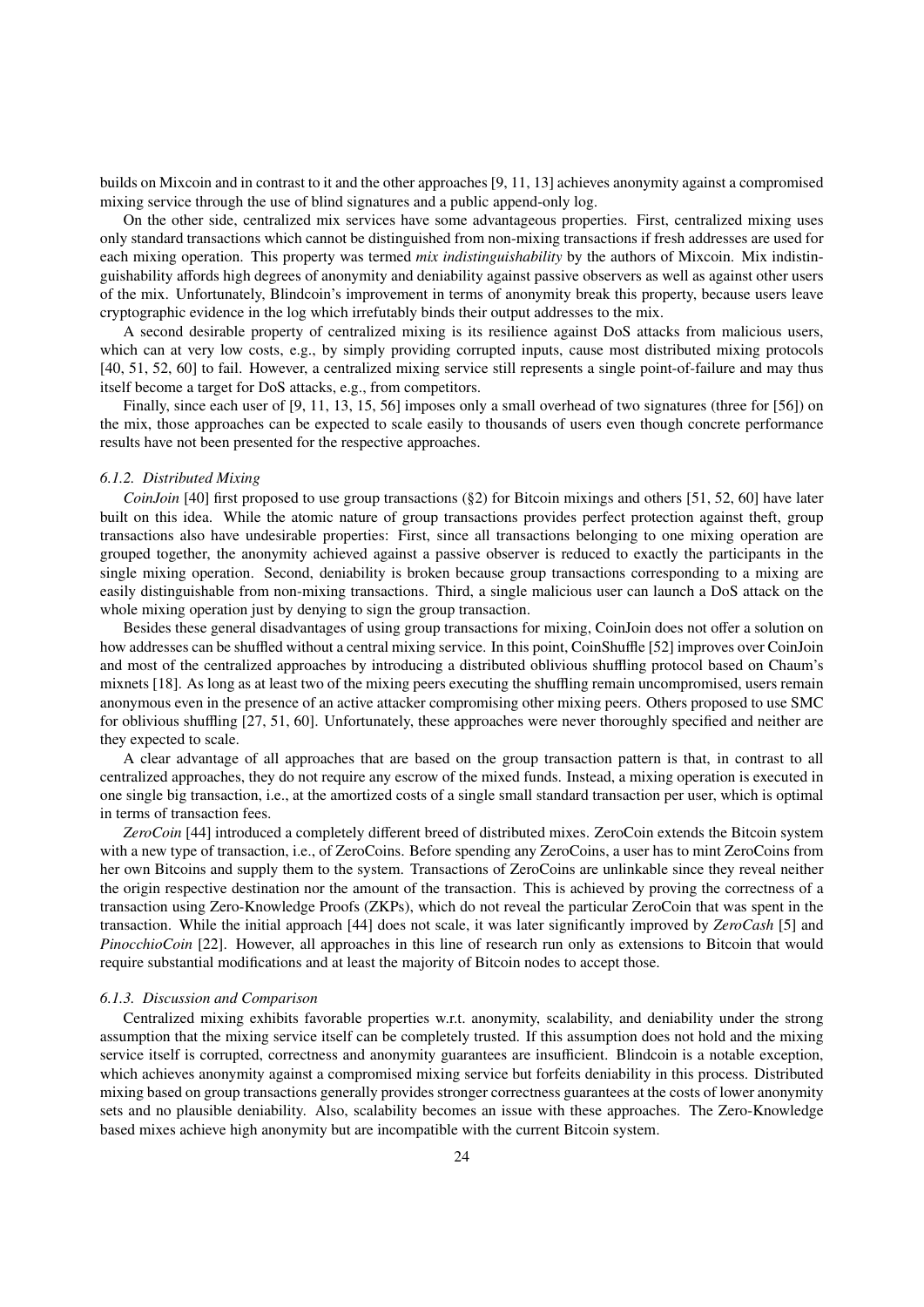The most differentiating aspect and a core contribution of *CoinParty* is the secure replacement of the disadvantageous group transaction pattern of [40, 51, 52, 60] with multiple threshold transactions that are indistinguishable from standard non-mixing Bitcoin transactions. This allows *CoinParty* to combine the advantages of distributed and centralized mixing services in one system: *CoinParty* achieves strong protection against theft and full anonymity against the mixing service as the other distributed approaches. At the same time, *CoinParty* achieves orders-of-magnitude higher anonymity sets and plausible deniability as was previously only provided by the centralized approaches. To the best of our knowledge, *CoinParty* is the first system to combine these advantages in one system.

A second core contribution that sets *CoinParty* apart from the other distributed approaches is the separation of users and mixes. This allows *CoinParty* to scale better than other distributed approaches [40, 52] although still not as good as the centralized approaches. Furthermore, through this separation and our new shuffle verification scheme, we achieve for the first time in a distributed mixing service resilience against DoS attacks from malicious users.

#### *6.2. Orthogonal Work*

Others have in parallel to our work leveraged threshold ECDSA for improving security in Bitcoin, but have applied it to other problems than mixing. Mann and Loebenberger [39] adapt MacKenzie's [38] two-party DSA signature scheme to ECDSA and apply it to provide two-factor authentication for Bitcoin wallets. Bonneau et al. [14] and Goldfeder et al. [24] significantly extend on this idea and propose a novel threshold ECDSA signature scheme that allows to realize distributed Bitcoin wallets with arbitrary access structures. However, this increased flexibility, compared to the schemes by MacKenzie [38] or Ibrahim [30], comes at significantly increased processing and communication overheads. In the context of distributed mixing services, where all mixing peer have the same privileges, such arbitrary access structures are neither required nor do they increase security.

# 7. Conclusion

The promised anonymity of Bitcoin payments has been successfully attacked by analyzing the transaction graph documented in the public blockchain [2, 43, 49, 50, 54]. Normal Bitcoin users are not only unaware of such passive attacks on their privacy, but also have little means to prevent them. These works make evident the need for a usercentric solution to reestablishing financial privacy in Bitcoin. To this end, a recent line of research investigates secure and anonymous Bitcoin mixing services [15, 40, 52]. However, a detailed analysis reveals disadvantages with each of those systems  $(\S1.1$  and  $\S6)$ .

In this paper, we have thus presented *CoinParty*, a novel decentralized mixing service that improves significantly over the related work by combining the advantages of centralized and decentralized mixing services in a single system. *CoinParty* achieves this by introducing dedicated mixing peers that run the distributed mixing protocol. At the core of the mixing protocol is a new verifiable oblivious shuffling protocol based on decryption mixnets [20, 52] and an efficient threshold cryptosystem for ECDSA [30]. We show by analysis of the actual Bitcoin blockchain that *CoinParty*'s threshold transaction pattern is favorable compared to the group transaction pattern of related work in terms of anonymity, deniability and resilience against DoS attacks from malicious attackers. An extensive evaluation of our implemented prototype shows that *CoinParty* scales to large numbers of users due to the possible separation of users and mixing peers. All primitives and the protocols built upon them are secure against attacks from malicious mixing peers and users and are of interest also beyond our work, e.g., for securing Bitcoin wallets [14, 24]. Finally, although we focused on Bitcoin, our work is directly compatible with other crypto-currencies which use the same ECDSA primitive, e.g., Litecoin and Mastercoin.

## 8. References

- [1] Andresen, G., 2014. bitcointools. https://github.com/gavinandresen/bitcointools.
- [2] Androulaki, E., et al., 2013. Evaluating User Privacy in Bitcoin. In: FC. Springer.
- [3] Asharov, G., Lindell, Y., Rabin, T., 2011. Perfectly-Secure Multiplication for Any *<sup>t</sup>* < *<sup>n</sup>*/3. In: Rogaway, P. (Ed.), Advances in Cryptology CRYPTO 2011. Vol. 6841 of Lecture Notes in Computer Science. Springer Berlin Heidelberg, pp. 240–258.
- [4] Ben-Or, M., Goldwasser, S., Wigderson, A., 1988. Completeness theorems for non-cryptographic fault-tolerant distributed computation. In: Proceedings of the Twentieth Annual ACM Symposium on Theory of Computing. STOC '88. ACM, New York, NY, USA, pp. 1–10. URL http://doi.acm.org/10.1145/62212.62213
- [5] Ben-Sasson, E., et al., 2014. Zerocash: Decentralized Anonymous Payments from Bitcoin. In: Security & Privacy. IEEE.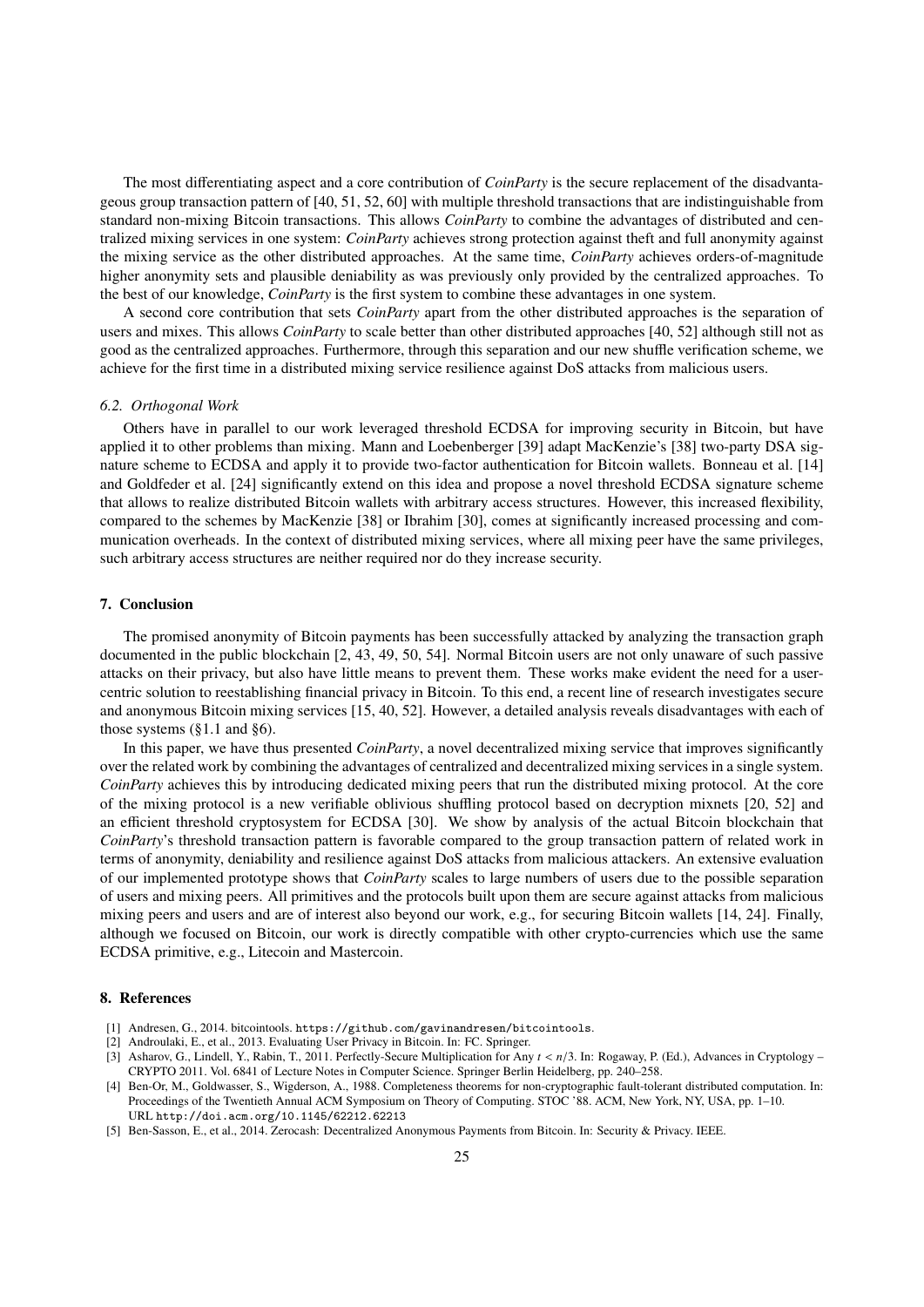- [6] Biryukov, A., Pustogarov, I., May 2015. Bitcoin over tor isn't a good idea. In: Security and Privacy (SP), 2015 IEEE Symposium on. pp. 122–134.
- [7] Bissias, G., Ozisik, A. P., Levine, B. N., Liberatore, M., November 2014. Sybil-Resistant Mixing for Bitcoin. In: Proc. ACM Workshop on Privacy in the Electronic Society.
	- URL http://forensics.umass.edu/pubs/bissias.wpes.2014.pdf
- [8] Bitcoin Charts, 2014. Bitcoin Charts. http://bitcoincharts.com/bitcoin/.
- [9] Bitcoin Fog, 2014. Bitcoin Fog. http://www.bitcoinfog.com/.
- [10] Bitcoin Fog, 2015. Bitcoin Fog Reviews. http://www.thebitcoinreview.com/site.php?site%20id=759.
- [11] Bitcoin Wiki, 2014. Mixing Services. http://en.bitcoin.it/wiki/Category:Mixing\_Services.
- [12] Bitcoin Wiki, 2014. Transaction fees. https://en.bitcoin.it/wiki/Transaction\_fees.
- [13] BitLaundry, 2014. BitLaundry. http://bitlaundry.appspot.com/.
- [14] Bonneau, J., Felten, E. W., Kalodner, H., Gennaro, R., Kroll, J. A., Goldfeder, S., Narayanan, A., 2015. Securing bitcoin wallets via a new dsa/ecdsa threshold signature scheme.
- [15] Bonneau, J., et al., 2014. Mixcoin: Anonymity for Bitcoin with accountable mixes. In: FC.
- [16] Brickell, J., Shmatikov, V., 2006. Efficient Anonymity-Preserving Data Collection. In: SIGKDD. ACM.
- [17] Chaum, D., 1988. The dining cryptographers problem: Unconditional sender and recipient untraceability. Journal of cryptology 1 (1), 65–75.
- [18] Chaum, D. L., 1981. Untraceable electronic mail, return addresses, and digital pseudonyms. Communications of the ACM 24 (2), 84–90.
- [19] CoinSplitter, 2014. CoinSplitter. http://coinsplitter.org/.
- [20] Corrigan-Gibbs, H., Ford, B., 2010. Dissent: Accountable Anonymous Group Messaging. In: CCS. ACM.
- [21] Damgård, I., Keller, M., Larraia, E., Pastro, V., Scholl, P., Smart, N., 2013. Practical covertly secure mpc for dishonest majority or: Breaking the spdz limits. In: Crampton, J., Jajodia, S., Mayes, K. (Eds.), Computer Security – ESORICS 2013. Vol. 8134 of Lecture Notes in Computer Science. Springer Berlin Heidelberg, pp. 1–18.
	- URL http://dx.doi.org/10.1007/978-3-642-40203-6\_1
- [22] Danezis, G., Fournet, C., Kohlweiss, M., Parno, B., 2013. Pinocchio coin: Building zerocoin from a succinct pairing-based proof system. In: Proceedings of the First ACM Workshop on Language Support for Privacy-enhancing Technologies. PETShop '13. ACM, New York, NY, USA, pp. 27–30.
	- URL http://doi.acm.org/10.1145/2517872.2517878
- [23] Gennaro, R., Jarecki, S., Krawczyk, H., Rabin, T., Jan. 2007. Secure Distributed Key Generation for Discrete-Log Based Cryptosystems. J. Cryptol. 20 (1), 51–83.
- [24] Goldfeder, S., Bonneau, J., Felten, E. W., Kroll, J. A., Narayanan, A., 2014. Securing bitcoin wallets via threshold signatures. Princeton University, http://www. cs. princeton. edu/ stevenag/bitcoin threshold signatures. pdf.
- [25] Goldreich, O., Micali, S., Wigderson, A., 1987. How to play any mental game. In: Proceedings of the Nineteenth Annual ACM Symposium on Theory of Computing. STOC '87. ACM, New York, NY, USA, pp. 218–229.
- URL http://doi.acm.org/10.1145/28395.28420 [26] Guibet, Y., 2014. pyelliptic. https://pypi.python.org/pypi/pyelliptic.
- [27] hashcoin, 2011. Blind Bitcoin Transfers. Forum Post, https://bitcointalk.org/index.php?topic=12751.msg315793#msg315793.
- [28] Henze, M., Hiller, J., Hohlfeld, O., Wehrle, K., 2016. Moving Privacy-Sensitive Services from Public Clouds to Decentralized Private Clouds. In: 2016 IEEE International Conference on Cloud Engineering Workshops.
- [29] Hoffman, K., Zage, D., Nita-Rotaru, C., Dec. 2009. A survey of attack and defense techniques for reputation systems. ACM Comput. Surv. 42 (1), 1:1–1:31.
	- URL http://doi.acm.org/10.1145/1592451.1592452
- [30] Ibrahim, M., et al., 2003. A robust threshold elliptic curve digital signature providing a new verifiable secret sharing scheme. In: Circuits and Systems. IEEE.
- [31] Koshy, P., Koshy, D., McDaniel, P., 2014. An Analysis of Anonymity in Bitcoin Using P2P Network Traffic. FC.
- [32] Kreuter, B., Shelat, A., Mood, B., Butler, K. R., 2013. Pcf: A portable circuit format for scalable two-party secure computation. In: Usenix Security. Vol. 13. pp. 321–336.
- [33] Kreuter, B., Shelat, A., Shen, C.-H., 2012. Billion-gate secure computation with malicious adversaries. In: USENIX Security Symposium. Vol. 12. pp. 285–300.
- [34] Ladar Levinson, 2014. Secrets, lies and Snowden's email: why I was forced to shut down Lavabit. The Guardian, http://www. theguardian.com/commentisfree/2014/may/20/why-did-lavabit-shut-down-snowden-email.
- [35] Lefkowitz, G., 2002. Twisted Software. https://twistedmatrix.com/trac/.
- [36] Lindell, Y., Pinkas, B., 2009. Secure Multiparty Computation for Privacy-Preserving Data Mining. Journal of Privacy and Confidentiality 1 (1).
- [37] Lyubashevsky, V., 2005. The Parity Problem in the Presence of Noise, Decoding Random Linear Codes, and the Subset Sum Problem. In: RANDOM. Springer.
	- URL http://dx.doi.org/10.1007/11538462\_32
- [38] MacKenzie, P., Reiter, M. K., 2001. Two-party generation of dsa signatures. In: Advances in Cryptology—CRYPTO 2001. Springer, pp. 137–154.
- [39] Mann, C., Loebenberger, D., 2014. Two-factor authentication for the bitcoin protocol.
- [40] Maxwell, G., 2013. CoinJoin. Forum post, https://bitcointalk.org/index.php?topic=279249.
- [41] Maxwell, G., 2013. CoinSwap. Forum post, https://bitcointalk.org/index.php?topic=321228.
- [42] McEliece, R. J., Sarwate, D. V., Sep. 1981. On Sharing Secrets and Reed-Solomon Codes. Commun. ACM 24 (9), 583–584.
- [43] Meiklejohn, S., et al., 2013. A Fistful of Bitcoins: Characterizing Payments Among Men with No Names. In: IMC. ACM.
- [44] Miers, I., et al., 2013. Zerocoin: Anonymous Distributed E-Cash from Bitcoin. In: Security & Privacy. IEEE.
- [45] Moser, M., Bohme, R., Breuker, D., 2013. An inquiry into money laundering tools in the bitcoin ecosystem. In: eCrime Researchers Summit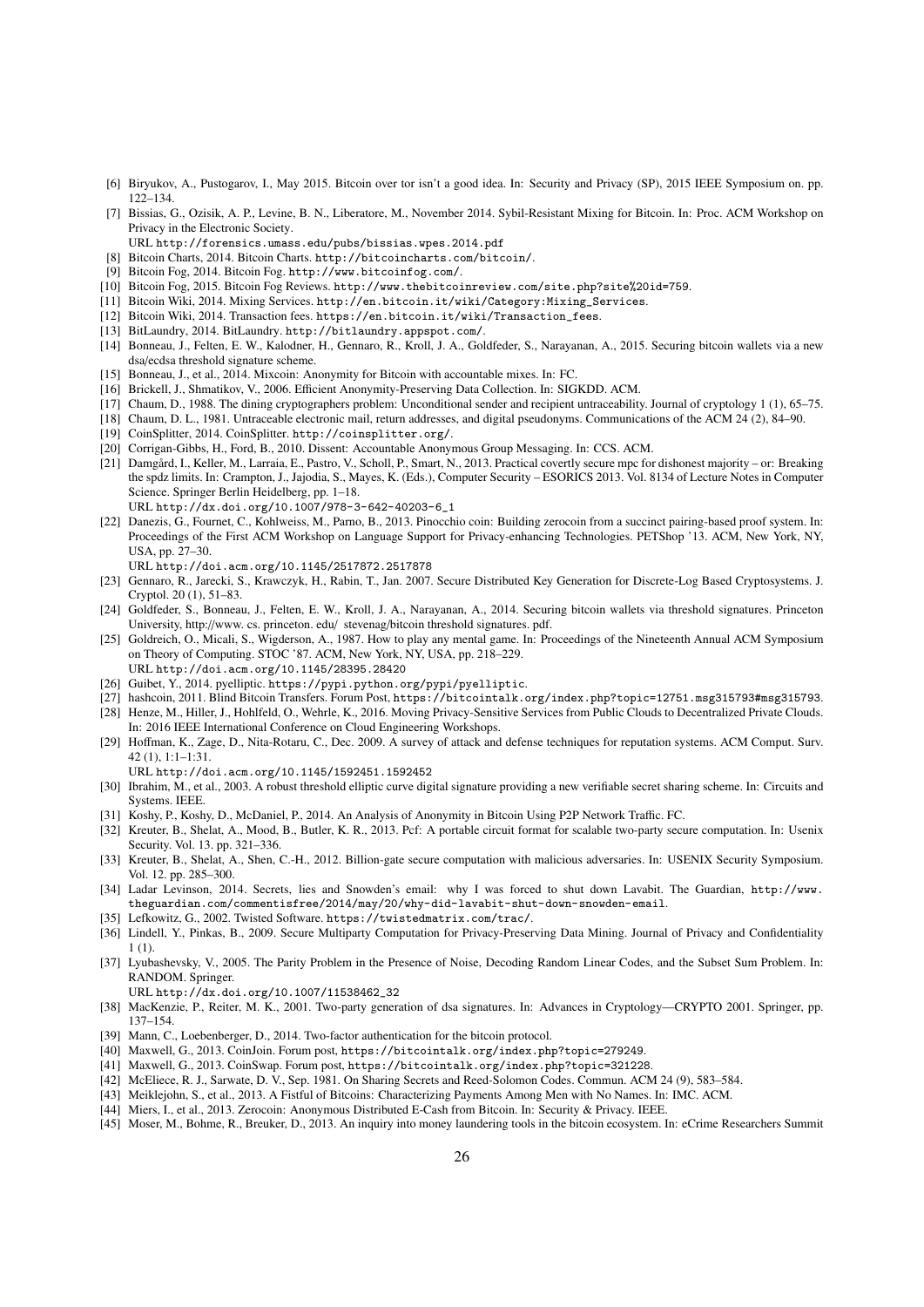(eCRS), 2013. IEEE, pp. 1–14.

- [46] Nakamoto, S., 2008. Bitcoin: A Peer-to-Peer Electronic Cash System. bitcoin.org.
- [47] Pedersen, T. P., 1992. Non-Interactive and Information-Theoretic Secure Verifiable Secret Sharing. In: Proceedings of the 11th Annual International Cryptology Conference on Advances in Cryptology. CRYPTO '91. Springer-Verlag, London, UK, UK, pp. 129–140. URL http://dl.acm.org/citation.cfm?id=646756.705507
- [48] Reed, I., Solomon, G., 06/1960 1960. Polynomial Codes Over Certain Finite Fields. Journal of the Society of Industrial and Applied Mathematics 8 (2), 300–304.
- URL http://www.jstor.org/pss/2098968
- [49] Reid, F., Harrigan, M., 2011. An Analysis of Anonymity in the Bitcoin System. In: PASSAT.
- [50] Ron, D., Shamir, A., 2013. Quantitative Analysis of the Full Bitcoin Transaction Graph. In: FC. Springer.
- [51] Rosenfeld, M., 2012. Using mixing transactions to improve anonymity. Forum post, https://bitcointalk.org/index.php?topic= 54266.
- [52] Ruffing, T., Moreno-Sanchez, P., Kate, A., 2014. CoinShuffle: Practical Decentralized Coin Mixing for Bitcoin. In: HotPETS.
- [53] Shamir, A., Nov. 1979. How to share a secret. Commun. ACM 22 (11), 612–613. URL http://doi.acm.org/10.1145/359168.359176
- [54] Spagnuolo, M., Maggi, F., Zanero, S., 2014. BitIodine: Extracting Intelligence from the Bitcoin Network. FC.
- [55] The Guardian, 2014. US court forces Microsoft to hand over personal data from Irish server. http://www.theguardian.com/ technology/2014/apr/29/us-court-microsoft-personal-data-emails-irish-server.
- [56] Valenta, L., Rowan, B., 2015. Blindcoin: Blinded, accountable mixes for bitcoin. In: Workshop on Bitcoin Research.
- [57] VIFF Development Team, 2010. VIFF, the Virtual Ideal Functionality Framework. http://viff.dk/.
- [58] Wang, X., Liu, C., Nayak, K., Huang, Y., Shi, E., 2015. Oblivm: A programming framework for secure computation. In: IEEE Symposium on Security and Privacy (S & P).
- [59] Welch, L., Berlekamp, E., Dec. 30 1986. Error Correction for Algebraic Block Codes. US Patent 4,633,470.
- URL http://www.google.com/patents/US4633470<br>
[60] Yang, E. Z., 2012. Secure multiparty Bitcoin anonymization. Blog post, http://blog.ezyang.com/2012/07/ secure-multiparty-bitcoin-anonymization/.
- [61] Zhang, Y., Steele, A., Blanton, M., 2013. Picco: a general-purpose compiler for private distributed computation. In: Proceedings of the 2013 ACM SIGSAC conference on Computer & communications security. ACM, pp. 813–826.
- [62] Ziegeldorf, J. H., Grossmann, F., Henze, M., Inden, N., Wehrle, K., 2015. Coinparty: Secure multi-party mixing of bitcoins. In: Proceedings of the 5th ACM Conference on Data and Application Security and Privacy. ACM, pp. 75–86.

#### Appendix A. Output Addresses Substitution

We show how a malicious adversary compromising the last mixing peer  $M_m$  can steal funds during the shuffling phase (Section 4.3) if he can solve an instance of the *Random Modular Subset Sum* problem. The last mixing peer  $M_m$  can substitute the original output addresses  $O_1, ..., O_n$  with his own  $O'_1, ..., O'_n$ <br>  $\nabla^n$  HASH(*O*) =  $\nabla^n$  HASH(*O*<sup>(</sup>)). Finding such a sequence  $O'$  of requires of  $M_m$  can substitute the original output addresses  $O_1, ..., O_n$  with his own  $O'_1, ..., O'_n$  without being detected iff  $C_{m+1} = \sum_{i=1}^n \text{HasH}(O_i) = \sum_{i=1}^n \text{HasH}(O_i')$ . Finding such a sequence  $O'_1, ..., O'_n$  requires solving a *Random*  $S$ um (RMSS) problem, with modulus  $M = 2^{len(HASH)}$ , random elements  $\{a_1, ..., a_N\} \in U$  [0, *M*) and target sum  $C_{m+1}$ .<br> $\delta = N/log(M)$  is called the density of the problem and high density RMSS instances are very likely to have a  $\delta = N/log(M)$  is called the density of the problem and high density RMSS instances are very likely to have a solution. The attacker can generate such a high density instance of the problem by pre-generating a large number of addresses *O*<sup>*i*</sup><sub>*i*</sub> and corresponding hashes  $a_i$  = HASH(*O*<sup>*i*</sup><sub>*i*</sub>) ∈ [0, *M*). The best known algorithm for solving high density instances has runtime  $M^{O(1/\log(N))}$  [37]. Clearly the runtime decreases if *N* grows i.e. if w has runtime *M<sup>O</sup>*(1/*log*(*N*)) [37]. Clearly, the runtime decreases if *N* grows, i.e., if we generate a larger pool of hashes to select the *n* addresses  $O_i'$  from. Contrarily, as *M*, the range of the hash function, grows, the runtime increases.

We make a practical estimate, which sizes of the RMSS problem are solvable in reasonable time. As a concrete example, we assume our checksum  $C_{m+1}$  is computed from 512-bit hashes, i.e.  $M = 2^{512}$ . Then, generating  $10^{12}$ hashes amounts to roughly 58 TB of storage and we assume it is not feasible to generate more than  $N \approx 10^{12}$  such hashes. Thus, setting  $N = 10^{12}$  gives a lower bound on the runtime. Assuming there is a solution at all, it can then be found in  $(2^{512})^{1/\log(10^{12})} = 2^{512/12} = 2^{52}$  operations, which is already quite challenging to solve practically. Using 1536-bit hashes, i.e.  $M = 2^{1536}$ , we get a runtime of  $2^{128}$  operations which is comparable to the complexity of breaking keys for long term security for AES. Note that using 1536-bit or even longer hashes for the checksum computation does not significantly increase the overhead of the protocol. Thus we conclude that the RMSS attack can be thwarted by putting a time-bound on the Step 5.1b of SHUFFLE (Protocol 5 in  $\S 4.3$ ).

# Appendix B. Sybil Attacks

An attacker that can compromise *c* of the *n* users can tie a fraction  $f = 1 - (1 - c/n)^2$  of the *n* mixing transactions to mixing Figure B 7 plots the fraction *f* of identified transactions versus the fraction *c/n* of com the mixing. Figure B.7 plots the fraction *<sup>f</sup>* of identified transactions versus the fraction *<sup>c</sup>*/*<sup>n</sup>* of compromised users. The